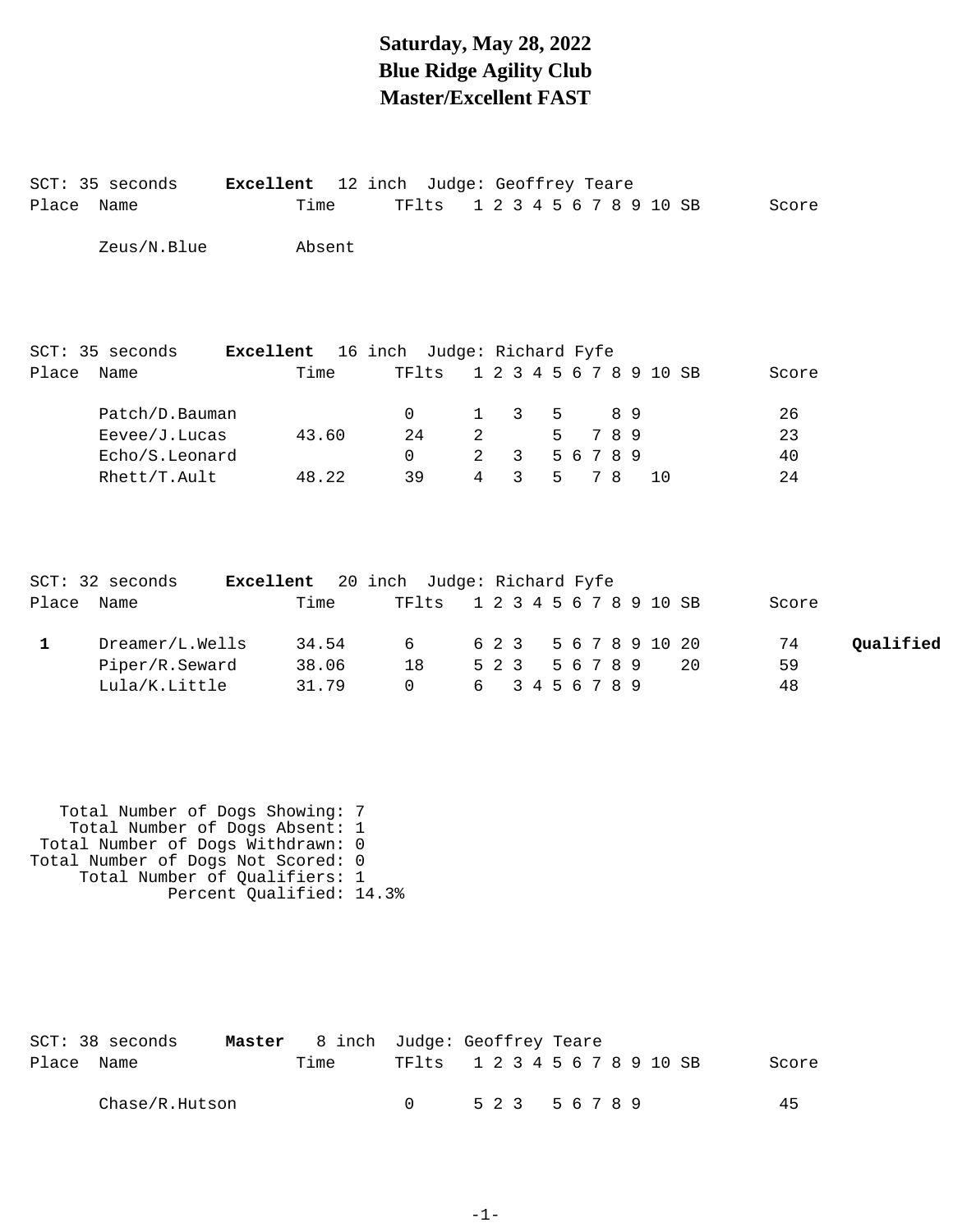| Ripple/D.Haddy | 31.16 |  |  |  |  |     |  |                         | 6 2 3 4 5 6 7 8 9 10 20 | Qualified<br>80 |
|----------------|-------|--|--|--|--|-----|--|-------------------------|-------------------------|-----------------|
| Lilas/S.Raheja | 32.95 |  |  |  |  |     |  | 6 2 3 4 5 6 7 8 9 10 20 |                         | Qualified<br>80 |
| Toby/R.Hutson  | 37.93 |  |  |  |  |     |  | 6 2 3 4 5 6 7 8 9 10 20 |                         | Qualified<br>80 |
| Saga/M.LeRoy   |       |  |  |  |  | 567 |  |                         |                         | 28              |
| Blaze/R.Hutson | 36.27 |  |  |  |  |     |  | 6 2 3 4 5 6 7 8 9 10 20 |                         | Qualified<br>80 |

| SCT:  | 35 seconds<br>Master      | 12 inch | Judge: Geoffrey Teare |    |     |               |                |    |    |   |   |           |   |                         |     |       |           |
|-------|---------------------------|---------|-----------------------|----|-----|---------------|----------------|----|----|---|---|-----------|---|-------------------------|-----|-------|-----------|
| Place | Name                      | Time    | TFlts                 |    |     | $1\;\;2\;\;3$ | 4              |    | 56 |   | 7 | 8         | 9 | 10                      | SB  | Score |           |
|       | Bolt/M.Dolan              | 37.03   | 6                     | 6  |     | 3             |                |    |    |   |   | 5 6 7 8 9 |   |                         |     | 42    |           |
|       | Mia/J.Shields             | 38.34   | 9                     | 5  |     | $\mathcal{L}$ |                |    | 56 |   | 7 |           |   | 8910                    |     | 50    |           |
| 1     | Vandy/B.White             | 28.78   | $\Omega$              |    | 6 2 | $\mathcal{R}$ | $\overline{4}$ |    | 56 |   |   |           |   | 7 8 9 10 20             |     | 80    | Qualified |
| 4     | AJ/J.Kaufman              | 33.77   | $\Omega$              |    | 32  |               | 4              | -5 |    |   |   |           |   | 6 7 8 9 10 20           |     | 74    | Qualified |
|       | Zig Zag/S.Peterson        | 31.77   | $\Omega$              | б. |     | 3             | 4              |    | 5  | 6 | 7 | 8         |   | 9 10                    |     | 58    |           |
|       | Trixie/S.Lucas            |         | $\Omega$              |    |     | 2 2 3         |                |    |    |   |   | 5 6 7 8 9 |   |                         | 20  | 42    |           |
|       | Blair/K.Baker             | 37.94   | 6                     | 2  |     |               |                |    |    |   |   | 5 6 7 8 9 |   |                         |     | 35    |           |
|       | Krissi/K.Villars          | Absent  |                       |    |     |               |                |    |    |   |   |           |   |                         |     |       |           |
|       | Lucky/A.Stipe             |         | 0                     |    |     |               |                |    |    |   |   |           |   |                         |     | 0     |           |
| 3     | Jolene Rose/M.Liebh 34.06 |         | $\Omega$              |    |     |               |                |    |    |   |   |           |   | 6 2 3 4 5 6 7 8 9 10 20 |     | 80    | Qualified |
|       | Daphne/V.Mercurio         |         | 0                     |    |     |               |                |    |    |   |   |           |   |                         |     | 0     |           |
| 2     | Bryce/P.Kvarnberg         | 30.66   | $\Omega$              |    | 62  | $\mathcal{R}$ | 4              |    | 56 |   | 7 | -8        |   | 910                     | -20 | 80    | Qualified |
|       | Ruth/M.Dolan              | 37.15   | 6                     | б. |     | 2 3           |                |    | 56 |   | 7 | 8         | 9 | 10 <sup>°</sup>         | 20  | 74    | Qualified |

| Oualified |
|-----------|
|           |
|           |
| Oualified |
|           |

|              | SCT: 32 seconds<br>Master | 20 inch | Judge: Richard Fyfe |    |            |               |               |  |           |  |                         |    |       |           |
|--------------|---------------------------|---------|---------------------|----|------------|---------------|---------------|--|-----------|--|-------------------------|----|-------|-----------|
| Place        | Name                      | Time    | TFlts               |    |            |               |               |  |           |  | 1 2 3 4 5 6 7 8 9 10 SB |    | Score |           |
|              | Zelda/P.Oberst            | 36.29   | 12                  | 5. |            | $\mathcal{L}$ |               |  |           |  | 5 6 7 8 9 10            |    | 49    |           |
|              | Rosa/D.Puckett            | 27.03   |                     |    |            |               |               |  |           |  | 6 2 3 4 5 6 7 8 9 10 20 |    | 80    | Qualified |
| $\mathbf{3}$ | Sport/J.Lambert           | 33.35   | 3                   |    | 6 2 3      |               |               |  | 5 6 7 8 9 |  |                         | 20 | 65    | Qualified |
| $\mathbf{2}$ | Rain/D.Rose               | 35.20   | 9                   |    | 4 2        |               |               |  |           |  | 5 6 7 8 9 10 20         |    | 68    | Qualified |
|              | Elsa/S.Green              | 29.38   |                     | 5. |            |               | 3 4 5 6 7 8 9 |  |           |  |                         |    | 47    |           |
| 4            | Rhys/E.Posey              | 37.94   | 15                  |    | $2\quad 2$ |               |               |  | 5 6 7 8 9 |  | 10 20                   |    | 64    | Oualified |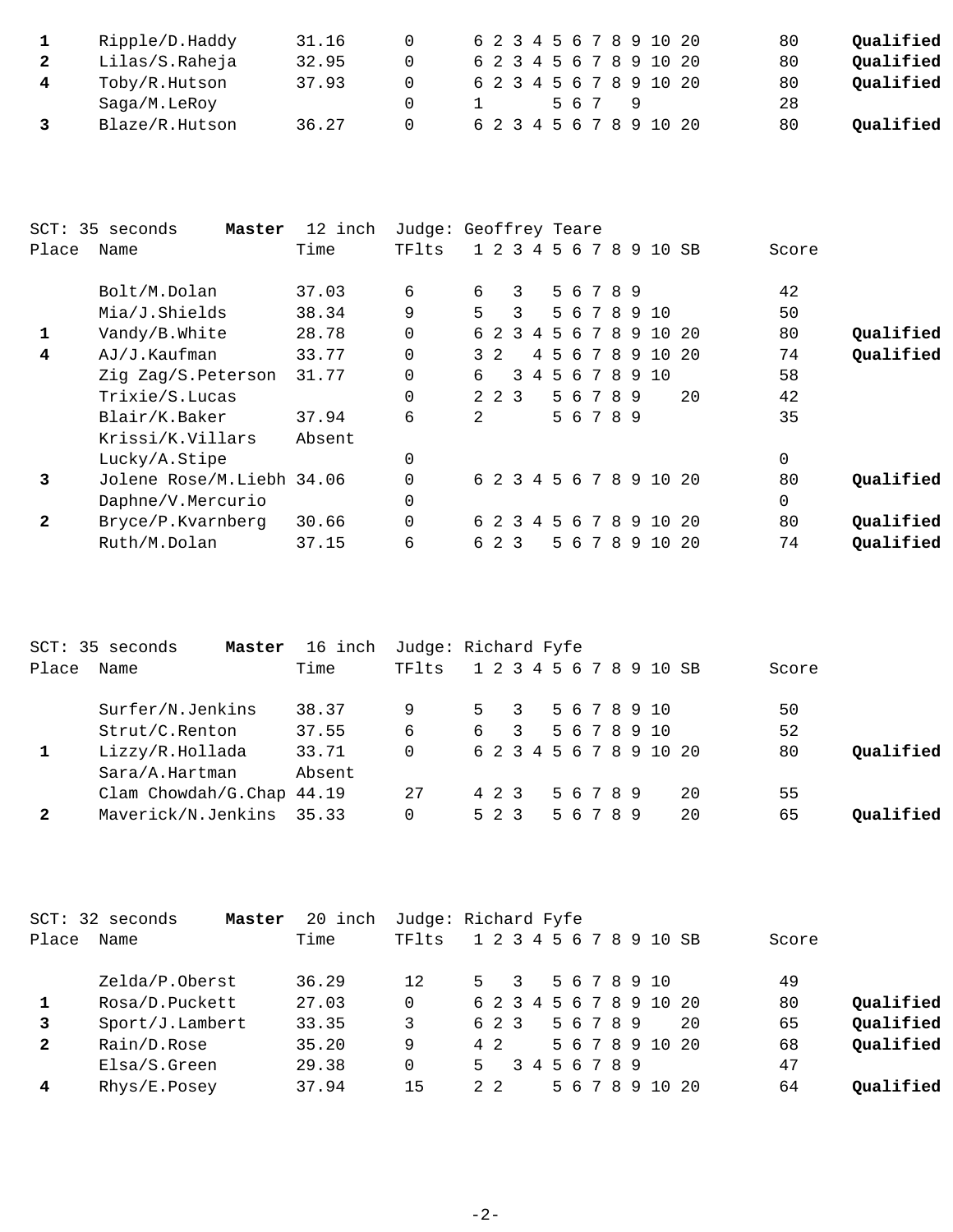|                  | 24 inch           |        |   |   |  |                     |  |                                         |                                                    |           |
|------------------|-------------------|--------|---|---|--|---------------------|--|-----------------------------------------|----------------------------------------------------|-----------|
| Name             | Time              | TFlts  |   |   |  |                     |  |                                         | Score                                              |           |
| Dooley/A.Stipe   | Absent            |        |   |   |  |                     |  |                                         |                                                    |           |
| Rainey/K.Staub   | 24.38             |        | 4 |   |  |                     |  |                                         | 46                                                 |           |
| Nolan/B.Kennedy  | 31.20             |        |   |   |  |                     |  |                                         | 80                                                 | Oualified |
| Tekla/C.Williams |                   |        |   |   |  |                     |  |                                         | 0                                                  |           |
| Enzo/E.Irwin     | 50.31             | 54     |   | 3 |  |                     |  |                                         | 23                                                 |           |
| Timer/K.Angel    | 43.03             | 33     | 6 | 3 |  |                     |  |                                         | 33                                                 |           |
|                  | $SCT: 32$ seconds | Master |   |   |  | Judge: Richard Fyfe |  | 3 4 5 6 7 8 9<br>5 6 7 8 9<br>5 6 7 8 9 | 1 2 3 4 5 6 7 8 9 10 SB<br>6 2 3 4 5 6 7 8 9 10 20 |           |

 Total Number of Dogs Showing: 34 Total Number of Dogs Absent: 3 Total Number of Dogs Withdrawn: 0 Total Number of Dogs Not Scored: 0 Total Number of Qualifiers: 16 Percent Qualified: 47.1%

|            | SCT: 38 seconds  | <b>Excellent Pref</b> 8 inch Judge: Geoffrey Teare |                               |          |       |  |  |  |       |
|------------|------------------|----------------------------------------------------|-------------------------------|----------|-------|--|--|--|-------|
| Place Name |                  | Time                                               | TF1ts 1 2 3 4 5 6 7 8 9 10 SB |          |       |  |  |  | Score |
|            | Roxie/C.McCorkle |                                                    | $\bigcap$                     | $\sim$ 1 | 56789 |  |  |  | 36    |
|            |                  |                                                    |                               |          |       |  |  |  |       |

|            | SCT: 38 seconds | <b>Excellent Pref</b> 12 inch Judge: Geoffrey Teare |                               |               |  |  |  |       |
|------------|-----------------|-----------------------------------------------------|-------------------------------|---------------|--|--|--|-------|
| Place Name |                 | Time                                                | TF1ts 1 2 3 4 5 6 7 8 9 10 SB |               |  |  |  | Score |
|            | Kip/J.Hopson    |                                                     | $\Omega$                      |               |  |  |  |       |
|            | Archie/M.Morris | 42.68                                               |                               | 4 3 5 6 7 8 9 |  |  |  | 38    |

|            | SCT: 35 seconds           | Excellent Pref 16 inch Judge: Richard Fyfe |                               |               |  |  |  |  |          |           |
|------------|---------------------------|--------------------------------------------|-------------------------------|---------------|--|--|--|--|----------|-----------|
| Place Name |                           | Time                                       | TF1ts 1 2 3 4 5 6 7 8 9 10 SB |               |  |  |  |  | Score    |           |
|            | Chili Pepper/D.Bate 36.61 |                                            | 3 623 56789 20                |               |  |  |  |  | 65       | Qualified |
|            | Jayci/J.Baiocco           |                                            |                               |               |  |  |  |  | $\Omega$ |           |
|            | Tupelo/J.Karpen           | 45.02                                      | 30                            | 4 3 5 6 7 8 9 |  |  |  |  | 32       |           |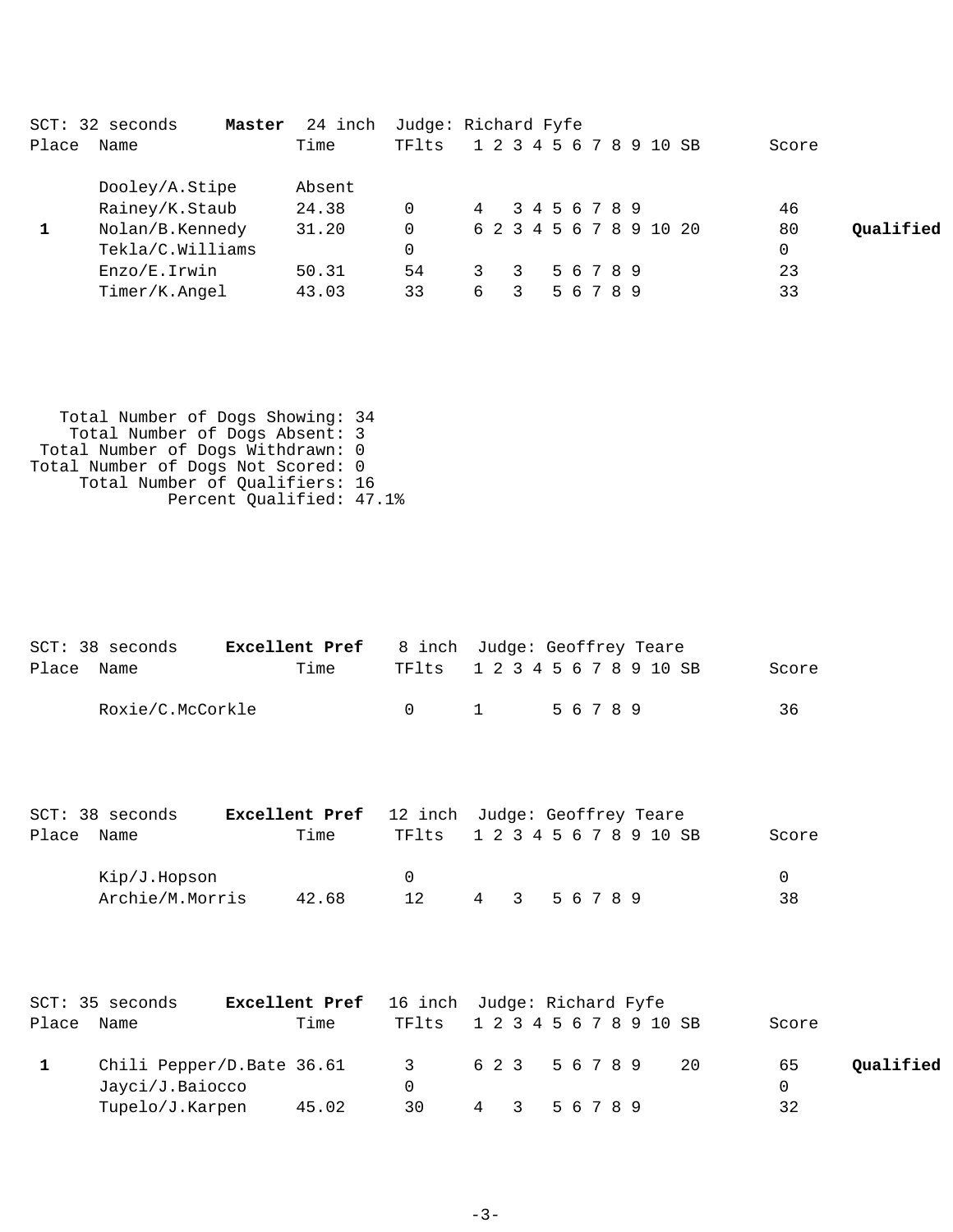|                         | SCT: 35 seconds           | Excellent Pref 20 inch Judge: Richard Fyfe |                               |  |  |  |  |  |  |                       |       |           |
|-------------------------|---------------------------|--------------------------------------------|-------------------------------|--|--|--|--|--|--|-----------------------|-------|-----------|
| Place Name              |                           | Time                                       | TF1ts 1 2 3 4 5 6 7 8 9 10 SB |  |  |  |  |  |  |                       | Score |           |
| $\overline{\mathbf{2}}$ | $Charlie/J.Dingman$ 35.29 |                                            | 0 623456789 20                |  |  |  |  |  |  |                       | 70    | Qualified |
|                         | Apollo/S.Apple            | 38.72                                      |                               |  |  |  |  |  |  | 6 2 3 5 6 7 8 9 10 20 | 73    | Qualified |

 Total Number of Dogs Showing: 8 Total Number of Dogs Absent: 0 Total Number of Dogs Withdrawn: 0 Total Number of Dogs Not Scored: 0 Total Number of Qualifiers: 3 Percent Qualified: 37.5%

SCT: 41 seconds **Master Pref** 4 inch Judge: Geoffrey Teare Place Name Time TFlts 1 2 3 4 5 6 7 8 9 10 SB Score

Marcie/C.Fowler Absent

| $SCT: 38$ seconds | Master Pref | 12 inch Judge: Geoffrey Teare |                         |                         |               |           |  |                  |    |       |           |
|-------------------|-------------|-------------------------------|-------------------------|-------------------------|---------------|-----------|--|------------------|----|-------|-----------|
| Place Name        | Time        | TFlts                         | 1 2 3 4 5 6 7 8 9 10 SB |                         |               |           |  |                  |    | Score |           |
| Fiji/T.Eastman    | Absent      |                               |                         |                         |               |           |  |                  |    |       |           |
| Henna/J.Baiocco   | 30.58       | 0                             | 5 2 3 4 5 6 7 8 9       |                         |               |           |  |                  | 20 | 69    | Oualified |
| Ryze/D.Lambert    | 36.47       | 0                             | 4                       |                         |               |           |  | 3 4 5 6 7 8 9 10 |    | 56    |           |
| Rider/P.Kvarnberg | 31.77       | 0                             | 5                       |                         | 3 4 5 6 7 8 9 |           |  |                  |    | 47    |           |
| Jackson/D.Hamm    | 47.92       | 27                            | 5                       | $\overline{\mathbf{3}}$ |               | 5 6 7 8 9 |  |                  |    | 34    |           |
| Waldo/S.Green     | 35.76       |                               | 6                       |                         |               |           |  | 3 4 5 6 7 8 9 10 |    | 58    |           |

|            | SCT: 35 seconds | <b>Master Pref</b> 20 inch Judge: Richard Fyfe |       |                               |  |  |  |  |                    |                      |       |           |
|------------|-----------------|------------------------------------------------|-------|-------------------------------|--|--|--|--|--------------------|----------------------|-------|-----------|
| Place Name |                 |                                                | Time  | TF1ts 1 2 3 4 5 6 7 8 9 10 SB |  |  |  |  |                    |                      | Score |           |
|            | Cody/K.Angel    |                                                | 34.52 | $\cap$                        |  |  |  |  |                    | 6 2 3 4 5 6 7 8 9 20 | 70    | Oualified |
|            | Potter/A.Sohn   |                                                | 36.74 | $\sim$ 3                      |  |  |  |  | 5 2 3 5 6 7 8 9 10 |                      | 54    |           |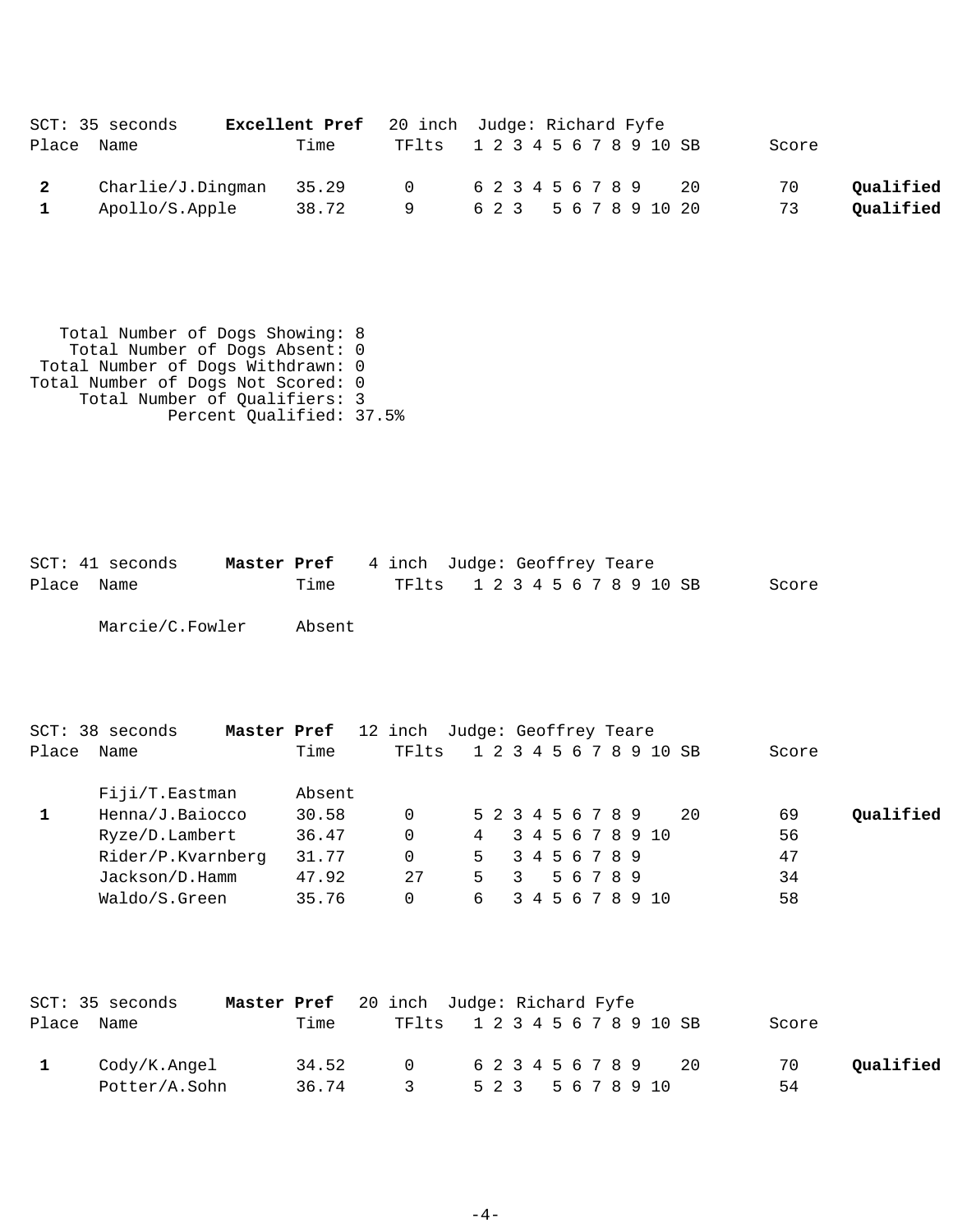Total Number of Dogs Showing: 7 Total Number of Dogs Absent: 2 Total Number of Dogs Withdrawn: 0 Total Number of Dogs Not Scored: 0 Total Number of Qualifiers: 2 Percent Qualified: 28.6%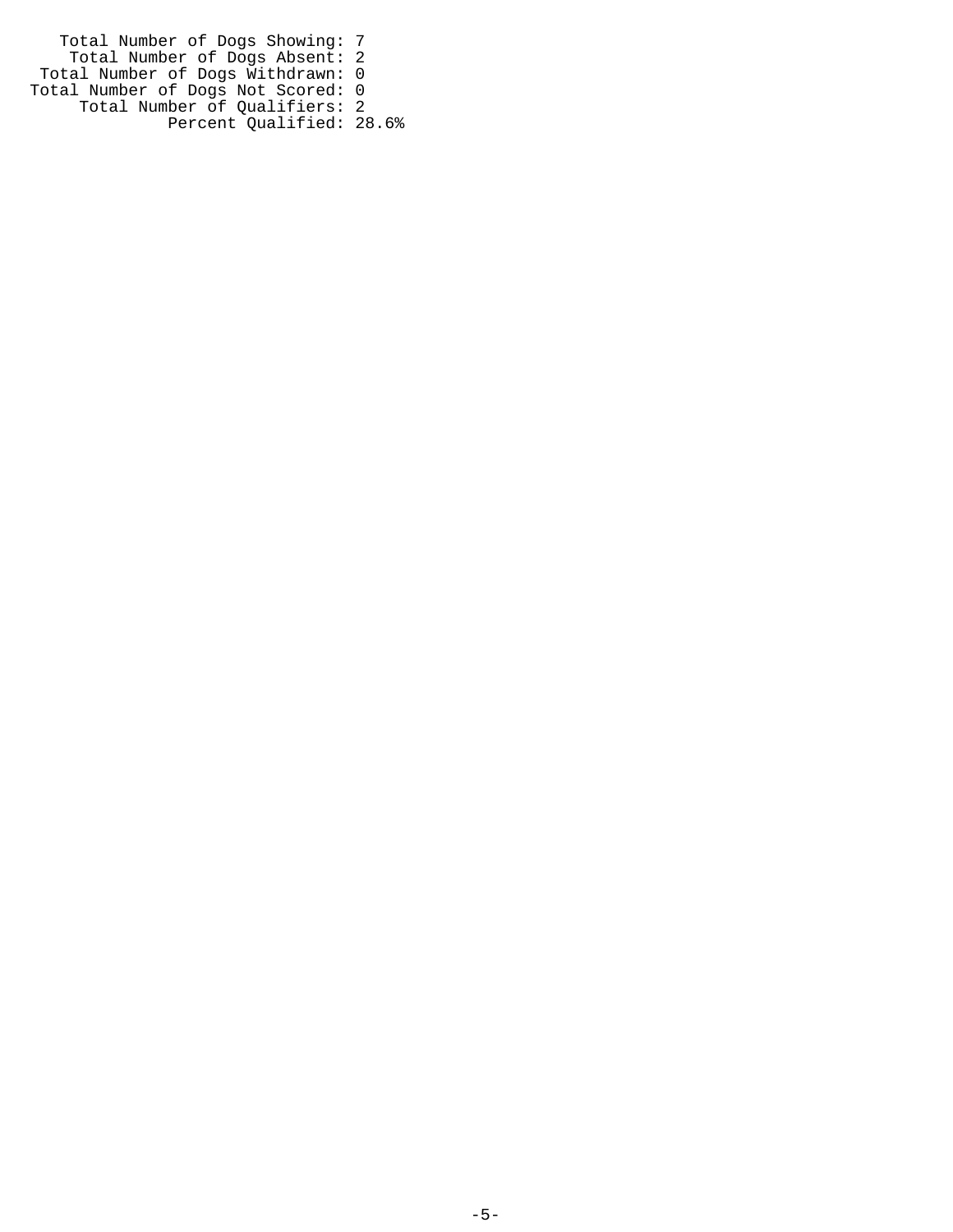### **Saturday, May 28, 2022 Blue Ridge Agility Club Open FAST**

| Place        | SCT: 38 seconds<br>Open<br>Name | 8 inch<br>Time  | Judge: Richard Fyfe<br>TFlts | 1 2 3 4 5 6 7 8 9 10 SB |                |               |           |         |                 |    | Score |           |
|--------------|---------------------------------|-----------------|------------------------------|-------------------------|----------------|---------------|-----------|---------|-----------------|----|-------|-----------|
|              | Makenzie/D.Watkins              | Absent          |                              |                         |                |               |           |         |                 |    |       |           |
| Place        | SCT: 35 seconds<br>Open<br>Name | 16 inch<br>Time | Judge: Richard Fyfe<br>TFlts | 1 2 3 4 5 6 7 8 9 10 SB |                |               |           |         |                 |    | Score |           |
|              |                                 |                 |                              |                         |                |               |           |         |                 |    |       |           |
|              | Duncan/V.McInnis                | 42.54           | 14                           | 4 2 3                   |                |               |           | 6 7 8 9 |                 |    | 32    |           |
| 1            | Brynne/K.Baker                  | 29.62           | 0                            | 6                       |                | 3 4 5 6 7 8 9 |           |         |                 | 20 | 68    | Qualified |
| $\mathbf{2}$ | Firefly/K.Bremser               | 28.39           | $\Omega$                     | 4                       |                | 3 4 5 6 7 8 9 |           |         |                 | 20 | 66    | Qualified |
|              | Ivy/L.Niemczyk                  | 31.11           | $\Omega$                     | 523                     |                |               | 5 6 7 8 9 |         |                 |    | 45    |           |
|              | SCT: 32 seconds<br>Open         | 20 inch         | Judge: Richard Fyfe          |                         |                |               |           |         |                 |    |       |           |
| Place        | Name                            | Time            | TFlts                        | 1 2 3 4 5 6 7 8 9 10 SB |                |               |           |         |                 |    | Score |           |
|              | Joss/C.Motheral-Lyn 32.60       |                 | 0                            | 6                       | 3              |               |           |         | 5 6 7 8 9 10    |    | 54    |           |
| 1            | Shadow/K.Phillips               | 32.66           | 0                            | 6                       | $\mathbf{3}$   |               |           |         | 5 6 7 8 9 10 20 |    | 74    | Qualified |
| $\mathbf{2}$ | Beauvais/P.Wrzeszcz 16.63       |                 | $\Omega$                     | 4                       |                | 3 4 5 6 7     |           |         | 10 20           |    | 59    | Qualified |
|              | Vahni/J.Chaet                   | 37.95           | 10                           | 5                       | $\overline{3}$ |               | 5 6 7     |         |                 |    | 21    |           |
|              | SCT: 32 seconds<br>Open         | 24 inch         | Judge: Richard Fyfe          |                         |                |               |           |         |                 |    |       |           |
| Place        | Name                            | Time            | TFlts                        | 1 2 3 4 5 6 7 8 9 10 SB |                |               |           |         |                 |    | Score |           |

Disco/L.Hartheimer 39.82 14 4 2 3 5 6 8 9 20 50 Sierra/J.Parker 0 2 3 5 7 8 9 34

 Total Number of Dogs Showing: 10 Total Number of Dogs Absent: 1 Total Number of Dogs Withdrawn: 0 Total Number of Dogs Not Scored: 0 Total Number of Qualifiers: 4 Percent Qualified: 40.0%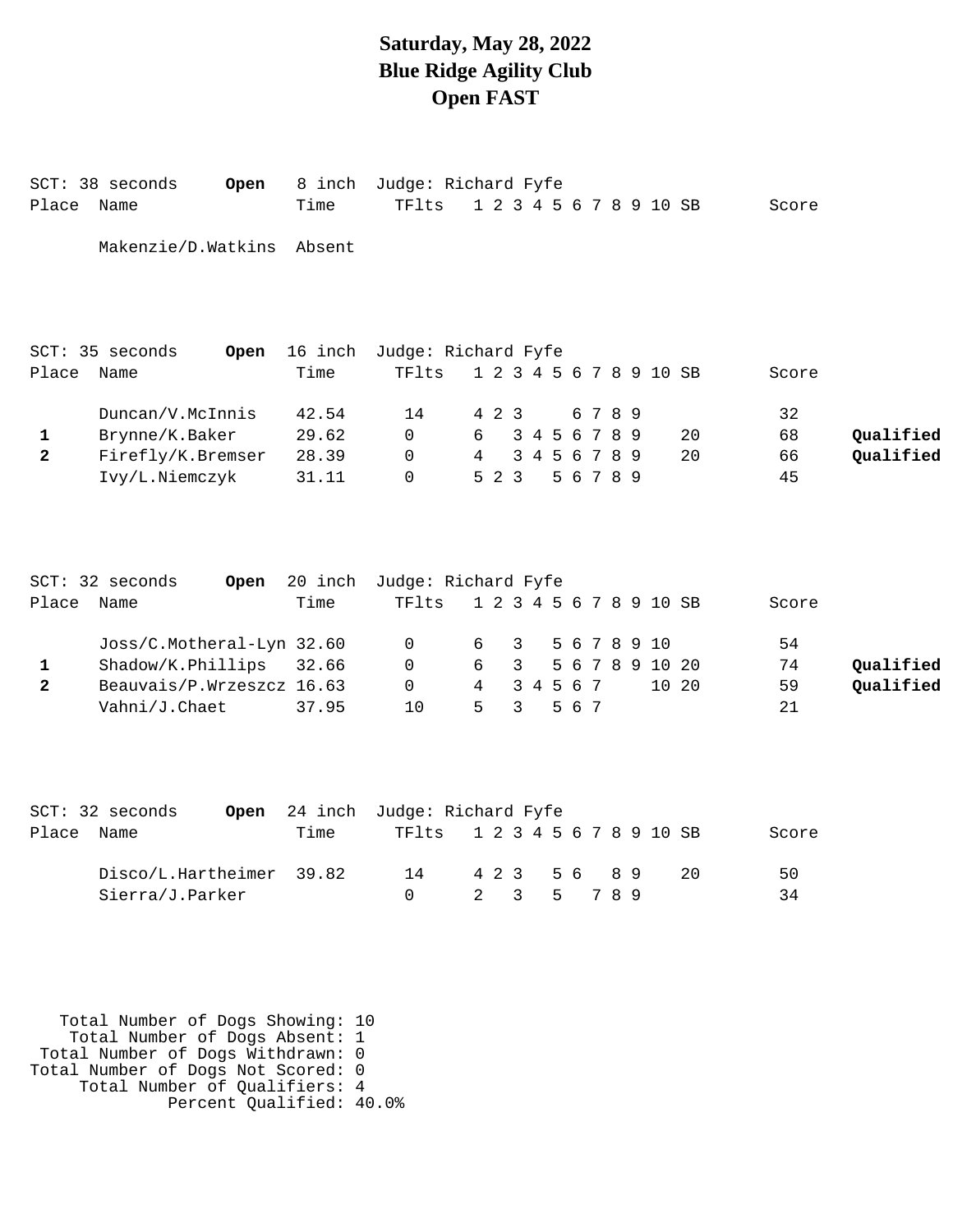|                | SCT: 35 seconds         | Open Pref 16 inch Judge: Richard Fyfe |                               |  |  |  |  |                       |       |           |
|----------------|-------------------------|---------------------------------------|-------------------------------|--|--|--|--|-----------------------|-------|-----------|
|                | Place Name              | Time                                  | TF1ts 1 2 3 4 5 6 7 8 9 10 SB |  |  |  |  |                       | Score |           |
| $\overline{2}$ | Brighton/M.Burton 21.83 |                                       | 0 4 3 4 5 6 7 8 9 20          |  |  |  |  |                       | 66    | Oualified |
| $\mathbf{1}$   | Party/M.Burton          | 34.45                                 | $\Omega$                      |  |  |  |  | 6 2 3 5 6 7 8 9 10 20 | 76    | Qualified |

| SCT: 35 seconds   | Open Pref 20 inch Judge: Richard Fyfe |        |                               |             |  |  |       |
|-------------------|---------------------------------------|--------|-------------------------------|-------------|--|--|-------|
| Place Name        | Time                                  |        | TF1ts 1 2 3 4 5 6 7 8 9 10 SB |             |  |  | Score |
| Mission/J.Hamblin |                                       |        | 2 3 5 8                       |             |  |  | 18    |
| Mishka/L.Albertz  |                                       | $\cap$ |                               | 4 3 5 7 8 9 |  |  | 36    |
| Murphy/M.Kemmer   | Absent                                |        |                               |             |  |  |       |

 Total Number of Dogs Showing: 4 Total Number of Dogs Absent: 1 Total Number of Dogs Withdrawn: 0 Total Number of Dogs Not Scored: 0 Total Number of Qualifiers: 2 Percent Qualified: 50.0%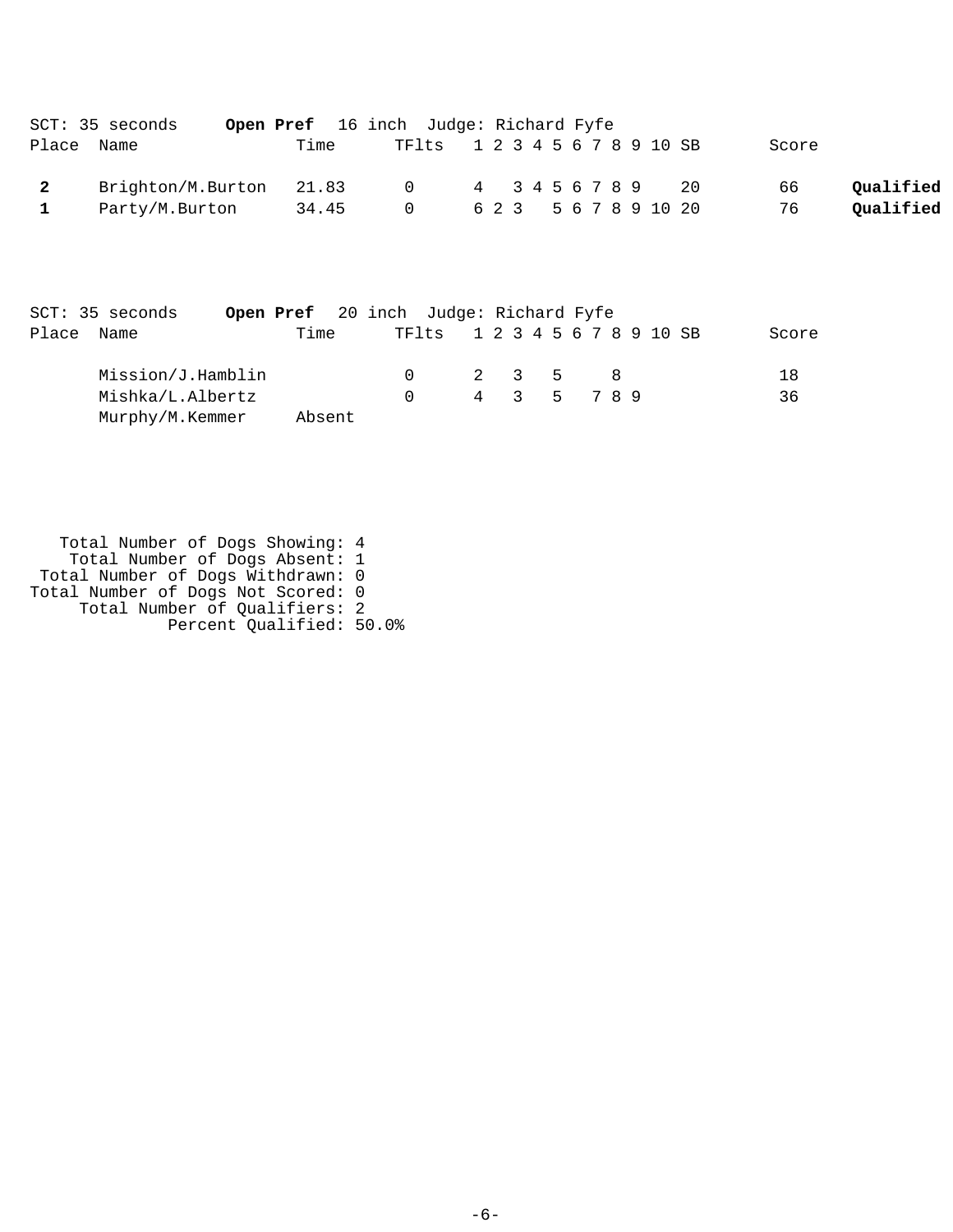## **Saturday, May 28, 2022 Blue Ridge Agility Club Novice FAST**

| Place Name   | SCT: 38 seconds Novice A 8 inch Judge: Richard Fyfe                                                                                                                                                      | Time                | TF1ts 1 2 3 4 5 6 7 8 9 10 SB                |               |                 |                          |  |  | Score         |           |
|--------------|----------------------------------------------------------------------------------------------------------------------------------------------------------------------------------------------------------|---------------------|----------------------------------------------|---------------|-----------------|--------------------------|--|--|---------------|-----------|
|              | Jazz/J.Bowman                                                                                                                                                                                            | 29.02               | $\overline{0}$                               | 6 3 4 5 7 8 9 |                 |                          |  |  | 42            |           |
|              | Total Number of Dogs Showing: 1<br>Total Number of Dogs Absent: 0<br>Total Number of Dogs Withdrawn: 0<br>Total Number of Dogs Not Scored: 0<br>Total Number of Qualifiers: 0<br>Percent Qualified: 0.0% |                     |                                              |               |                 |                          |  |  |               |           |
| Place Name   | SCT: 38 seconds    Novice B    8 inch    Judge: Richard Fyfe                                                                                                                                             | Time                | TF1ts 1 2 3 4 5 6 7 8 9 10 SB                |               |                 |                          |  |  | Score         |           |
|              | Bop/K.Wlodarski                                                                                                                                                                                          | 45.39 7 4 3 5 7 8 9 |                                              |               |                 |                          |  |  | 29            |           |
| Place Name   | SCT: 35 seconds Novice B 12 inch Judge: Richard Fyfe                                                                                                                                                     | Time                | TF1ts 1 2 3 4 5 6 7 8 9 10 SB                |               |                 |                          |  |  | Score         |           |
| $\mathbf{1}$ | Zip-A-Dee/S.Peterso 39.18<br>Fry/G.Chapman 35.63<br>Booker/M.Morris                                                                                                                                      |                     | 4 5 2 3<br>$0 \qquad \qquad$<br>$\mathsf{O}$ | 2             | 4 3             | 5 6 7 8 9 10 20<br>5 7 8 |  |  | 71<br>2<br>27 | Qualified |
| Place Name   | Novice B 16 inch Judge: Richard Fyfe<br>SCT: 35 seconds                                                                                                                                                  | Time                | TF1ts 1 2 3 4 5 6 7 8 9 10 SB                |               |                 |                          |  |  | Score         |           |
|              | Jack/P.Cannon<br>Whiskey/S.Richardso 40.11<br>Canan/P.Geigle                                                                                                                                             | Absent              | 5<br>0                                       |               | 5 2 3 5 6 7 8 9 |                          |  |  | 40<br>0       |           |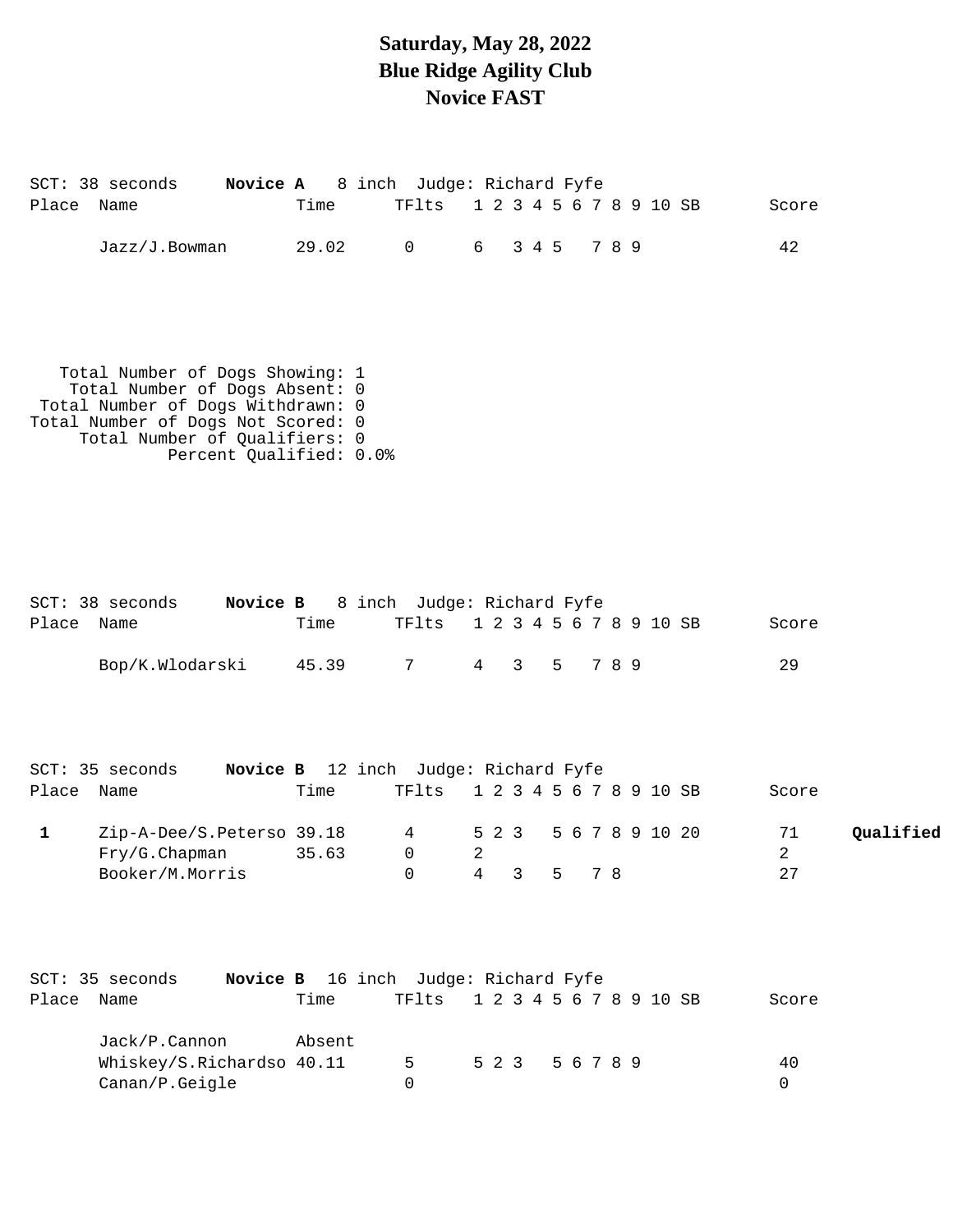| $SCT$ :      | 32 seconds<br>Novice B | 20    | Judge: Richard Fyfe<br>inch |   |       |               |             |             |   |              |       |      |       |           |
|--------------|------------------------|-------|-----------------------------|---|-------|---------------|-------------|-------------|---|--------------|-------|------|-------|-----------|
| Place        | Name                   | Time  | TFlts                       |   |       |               | 1 2 3 4 5 6 | 78          |   | - 9          | 10 SB |      | Score |           |
|              |                        |       |                             |   |       |               |             |             |   |              |       |      |       |           |
|              | Waze/J.Eizember        | 34.23 | 2                           |   | 6 2 3 |               |             | 5 6 7 8 9   |   |              | 10    | - 20 | 74    | Qualified |
| 3            | Zoey/R.Reinhold        | 36.25 | 4                           |   |       | $5 \t2 \t3$   |             | 5 6 7 8 9   |   |              | 10    | - 20 | 71    | Qualified |
|              | Endeavour/R.Early      |       |                             | 3 |       |               | 5           | 78          |   |              |       |      | 23    |           |
|              | Taco/A.Alfonso         | 34.91 | 2                           | 5 |       | 3             |             | 5 6 7 8 9   |   |              |       | 20   | 61    | Qualified |
|              | Molly/A.Torrey         |       |                             |   |       |               |             |             |   |              |       |      | 0     |           |
|              | Bear/I.Brewi           | 34.07 | 2                           |   | 6 2 3 |               |             | 5 6 7 8 9   |   |              |       | 20   | 64    | Qualified |
| 4            | Indigo/M.Wosnak        | 28.75 |                             | 3 |       | $\mathcal{L}$ |             | 4 5 6 7 8 9 |   |              |       | 20   | 65    | Qualified |
| $\mathbf{2}$ | Hamilton/B.Vogel       | 35.75 | 3                           |   | 6 2 3 |               |             | 5 6 7 8 9   |   |              | 10    | - 20 | 73    | Qualified |
|              | Justin/J.Eizember      | 39.29 | 7                           | 3 |       | 3             | 5.          | 7           | 8 | <sub>9</sub> | 10    |      | 38    |           |
|              |                        |       |                             |   |       |               |             |             |   |              |       |      |       |           |

|            | SCT: 32 seconds |      | <b>Novice B</b> 24 inch Judge: Richard Fyfe |  |  |  |  |       |
|------------|-----------------|------|---------------------------------------------|--|--|--|--|-------|
| Place Name |                 | Time | TF1ts 1 2 3 4 5 6 7 8 9 10 SB               |  |  |  |  | Score |
|            | Bolero/T.Vila   |      |                                             |  |  |  |  |       |

| Total Number of Dogs Showing: 16   |  |
|------------------------------------|--|
| Total Number of Dogs Absent: 1     |  |
| Total Number of Dogs Withdrawn: 0  |  |
| Total Number of Dogs Not Scored: 0 |  |
| Total Number of Qualifiers: 7      |  |
| Percent Qualified: 43.8%           |  |

|            | SCT: 35 seconds | <b>Novice Pref</b> 16 inch Judge: Richard Fyfe |  |                               |  |  |  |  |       |           |
|------------|-----------------|------------------------------------------------|--|-------------------------------|--|--|--|--|-------|-----------|
| Place Name |                 | Time                                           |  | TF1ts 1 2 3 4 5 6 7 8 9 10 SB |  |  |  |  | Score |           |
|            | Finley/D.Host   | 22.69                                          |  | 0 4 3 4 5 6 7 8 9 20          |  |  |  |  | 66    | Qualified |
|            | Fanny/C.McClunq |                                                |  |                               |  |  |  |  |       |           |
|            | Gracie/D.Gulbas | Absent                                         |  |                               |  |  |  |  |       |           |

|            | SCT: 35 seconds         | <b>Novice Pref</b> 20 inch Judge: Richard Fyfe |                               |             |  |  |  |  |  |       |
|------------|-------------------------|------------------------------------------------|-------------------------------|-------------|--|--|--|--|--|-------|
| Place Name |                         | Time                                           | TF1ts 1 2 3 4 5 6 7 8 9 10 SB |             |  |  |  |  |  | Score |
|            | Cricket/S.Morrill 39.35 |                                                | 4                             | 4 3 5 6 7 8 |  |  |  |  |  | 29    |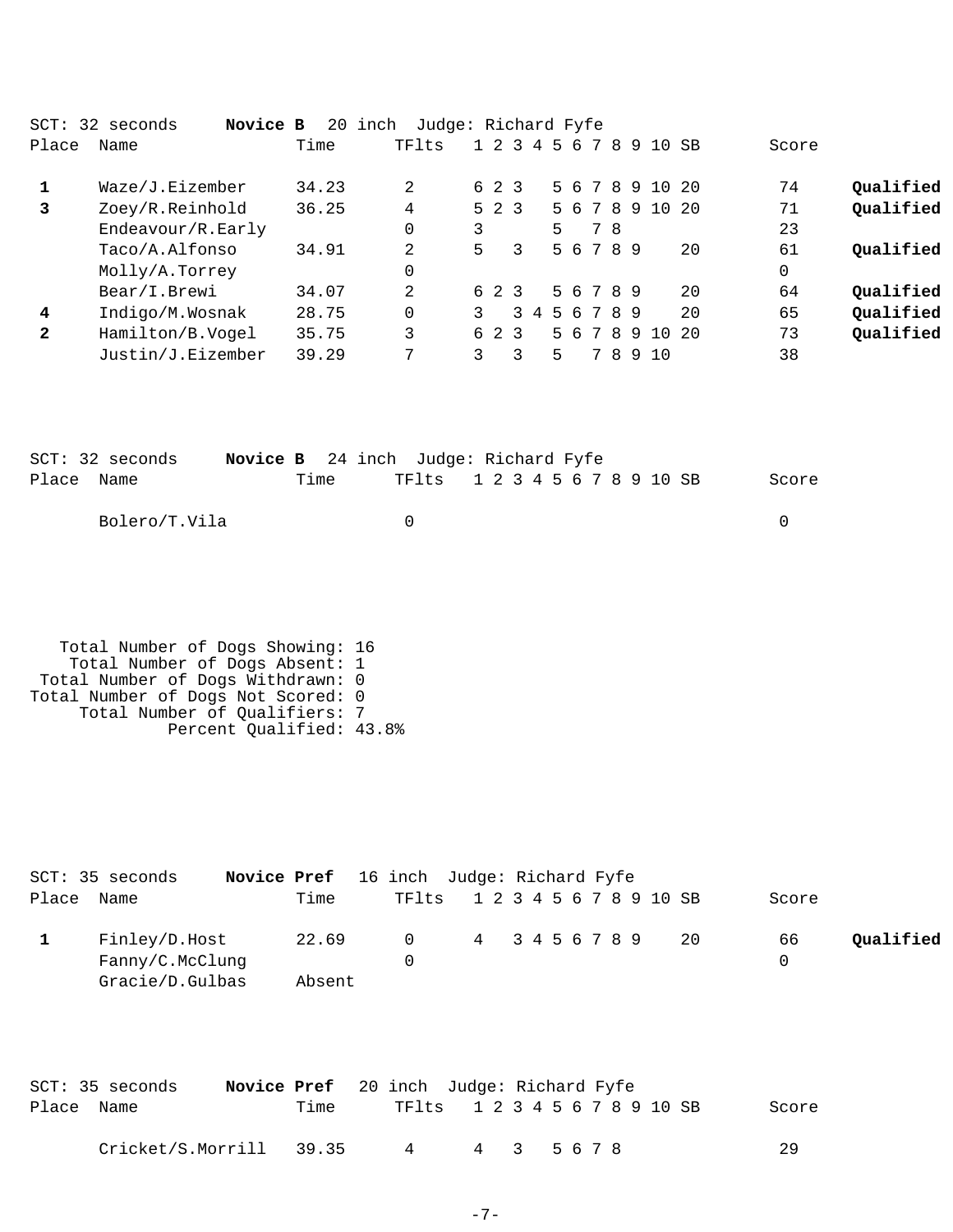Total Number of Dogs Showing: 3 Total Number of Dogs Absent: 1 Total Number of Dogs Withdrawn: 0 Total Number of Dogs Not Scored: 0 Total Number of Qualifiers: 1 Percent Qualified: 33.3%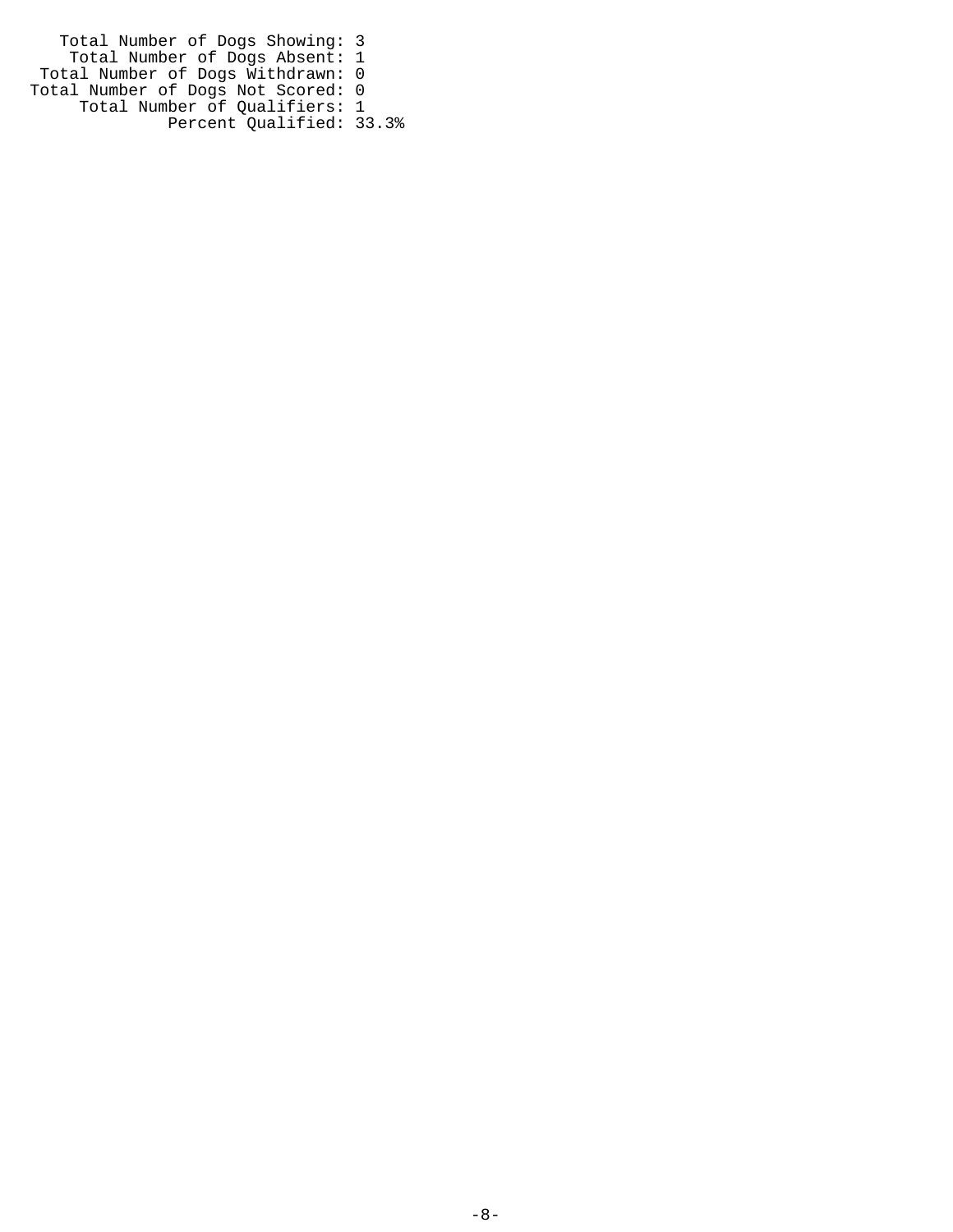### **Saturday, May 28, 2022 Blue Ridge Agility Club Novice JWW**

Distance: 96 yards SCT: 42 seconds **Novice A** 8 inch Judge: Richard Fyfe

| Place      | Name                                                                                                                                                                                                     | Time    |                |                  |                  | TFlts RFlts WCFlts TblFlts     | E/F                                                          | Score |           |
|------------|----------------------------------------------------------------------------------------------------------------------------------------------------------------------------------------------------------|---------|----------------|------------------|------------------|--------------------------------|--------------------------------------------------------------|-------|-----------|
|            | Jazz/J.Bowman                                                                                                                                                                                            | 36.62   | $\overline{0}$ | $1 \quad \cdots$ | $2^{\circ}$      | $\overline{0}$                 | $\overline{2}$                                               | Elim  |           |
| Place Name | Distance: 101 yards SCT: 34 seconds Novice A 20 inch Judge: Richard Fyfe                                                                                                                                 | Time    |                |                  |                  | TFlts RFlts WCFlts TblFlts E/F |                                                              | Score |           |
|            | Sky/D.Eckert                                                                                                                                                                                             | No Time |                | $3 \sim$         | $1 \quad \cdots$ | $\mathsf{O}$                   | 3                                                            | Elim  |           |
| Place Name | Distance: 101 yards SCT: 36 seconds Novice A 24 inch Judge: Richard Fyfe                                                                                                                                 | Time    |                |                  |                  | TFlts RFlts WCFlts TblFlts E/F |                                                              | Score |           |
|            | Luna/C.Stroud                                                                                                                                                                                            | Absent  |                |                  |                  |                                |                                                              |       |           |
|            | Total Number of Dogs Showing: 2<br>Total Number of Dogs Absent: 1<br>Total Number of Dogs Withdrawn: 0<br>Total Number of Dogs Not Scored: 0<br>Total Number of Qualifiers: 0<br>Percent Qualified: 0.0% |         |                |                  |                  |                                |                                                              |       |           |
| Place Name | Distance: 96 yards SCT: 42 seconds                                                                                                                                                                       | Time    |                | Novice B         |                  |                                | 8 inch Judge: Richard Fyfe<br>TFlts RFlts WCFlts TblFlts E/F | Score |           |
| 1          | Lilo/T.Kinard                                                                                                                                                                                            | 39.20   | 0              | 0                | 0                | 0                              | 0                                                            | 100   | Qualified |

Hazel/B.Salyer 54.01 12 4 2 0 0 Elim

Brodie/D.Watkins Absent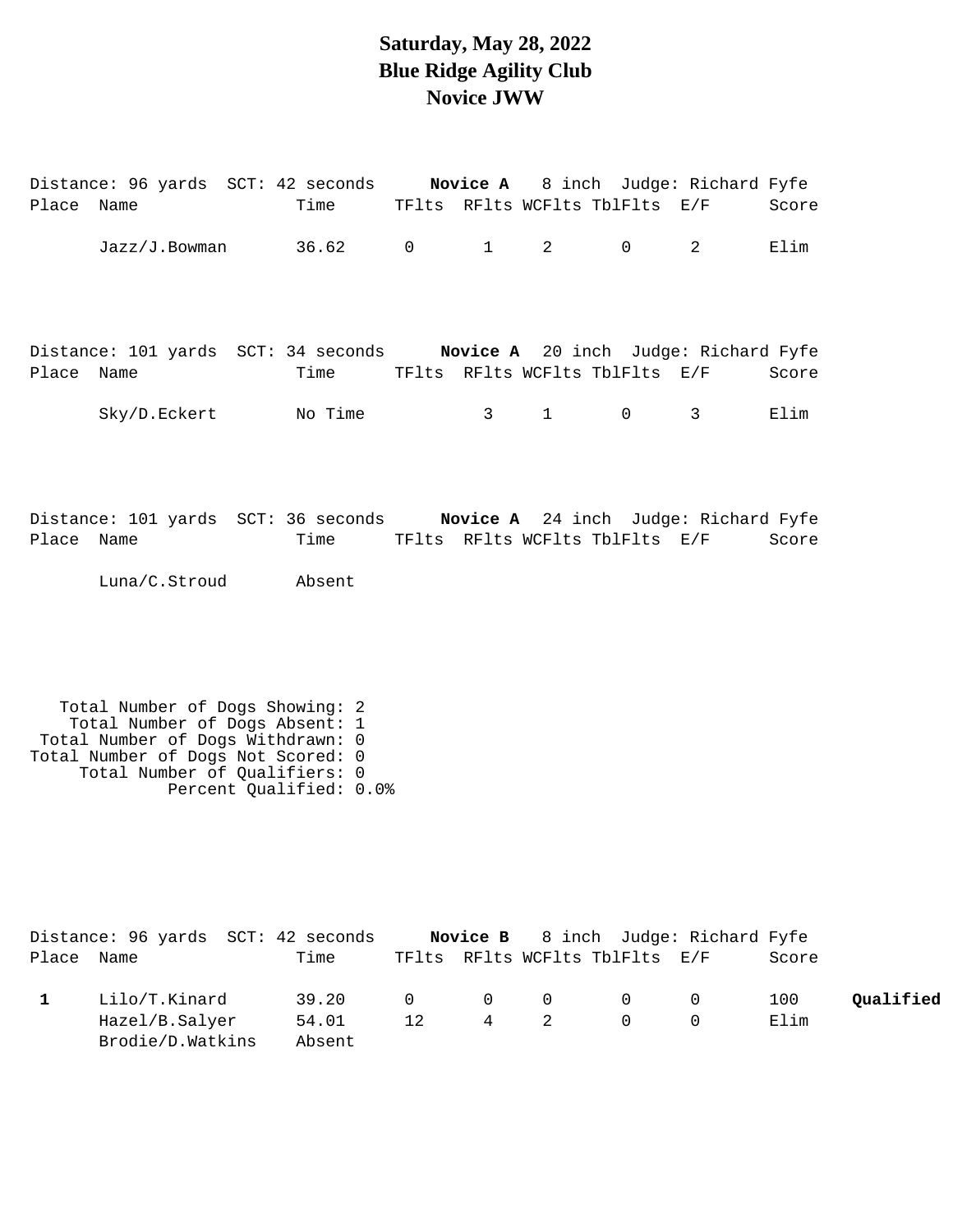| Place        | Distance: 96 yards SCT: 38 seconds<br>Name  | Time    | TFlts        | Novice B       | RFlts WCFlts TblFlts |             | 12 inch Judge: Richard Fyfe<br>E/F | Score |           |
|--------------|---------------------------------------------|---------|--------------|----------------|----------------------|-------------|------------------------------------|-------|-----------|
|              | Fry/G.Chapman                               | 35.50   | 0            | 3              | $\overline{a}$       | 0           | 2                                  | Elim  |           |
|              | Rylee/K.Ferguson                            | 33.60   | 0            | $\mathbf 0$    | $\mathbf{1}$         | $\mathbf 0$ | $\mathbf 1$                        | Elim  |           |
|              | Kiss/J.Grim                                 | 39.96   | $\mathbf{1}$ | $\mathbf{1}$   | $\mathbf{1}$         | 0           | $\Omega$                           | Elim  |           |
|              |                                             |         |              |                |                      |             |                                    |       |           |
|              | Distance: 99 yards SCT: 36 seconds          |         |              | Novice B       |                      |             | 16 inch Judge: Richard Fyfe        |       |           |
| Place        | Name                                        | Time    | TFlts        |                | RFlts WCFlts TblFlts |             | E/F                                | Score |           |
| $\mathbf{1}$ | Veggie/A.Alfonso                            | 17.75   | $\mathbf 0$  | $\mathbf{1}$   | 0                    | $\mathbf 0$ | $\mathbf 0$                        | 95    | Qualified |
|              | Winnie/M.Gushchina                          | 22.85   | 0            | $\mathbf 0$    | $\mathbf{1}$         | $\mathbf 0$ | $\mathbf 0$                        | Elim  |           |
| Place        | Distance: 101 yards SCT: 34 seconds<br>Name | Time    | TFlts        | Novice B       | RFlts WCFlts TblFlts |             | 20 inch Judge: Richard Fyfe<br>E/F | Score |           |
| 3            | Shadow/K.Phillips                           | 24.58   | 0            | 2              | 0                    | 0           | 0                                  | 90    | Qualified |
|              | Endeavour/R.Early                           | No Time |              | $\mathbf{3}$   | $\overline{2}$       | $\mathbf 0$ | 4                                  | Elim  |           |
|              | Cali/S.Nation                               | 54.38   | 20           | $\overline{4}$ | 5                    | $\mathbf 0$ | 5                                  | Elim  |           |
|              | Flynt/K.Lawson                              | 19.06   | $\mathbf 0$  | $\mathbf 1$    | $\mathbf 1$          | $\mathbf 0$ | 3                                  | Elim  |           |
|              | Molly/A.Torrey                              | 32.53   | $\Omega$     | 3              | $\Omega$             | $\Omega$    | $\mathbf 0$                        | Elim  |           |
|              | Samee/D.Puckett                             | 25.25   | $\Omega$     | $\Omega$       | 1                    | 0           | $\mathbf{1}$                       | Elim  |           |
| 1            | MaeBee/K.Rueschenbe 22.04                   |         | $\Omega$     | $\Omega$       | $\Omega$             | $\Omega$    | $\mathbf 0$                        | 100   | Qualified |
| $\mathbf{2}$ | Justin/J.Eizember                           | 22.89   | $\Omega$     | $\Omega$       | $\Omega$             | $\Omega$    | $\Omega$                           | 100   | Qualified |
|              | Suzy Q/C. Lang                              | 15.88   | $\Omega$     | $\Omega$       | $\Omega$             | $\Omega$    | $\mathbf 1$                        | Elim  |           |
|              | Indigo/M.Wosnak                             | 47.59   | 13           | $\mathbf{1}$   | $\mathbf{1}$         | $\Omega$    | $\mathbf{1}$                       | Elim  |           |
|              | Wookie/M.Skelton                            | 20.08   | 0            | $\mathbf{1}$   | $\mathbf{1}$         | $\Omega$    | $\overline{2}$                     | Elim  |           |
|              | Vahni/J.Chaet                               | 17.33   | $\Omega$     | $\mathbf{1}$   | $\Omega$             | $\Omega$    | $\mathbf 1$                        | Elim  |           |
|              |                                             |         |              |                |                      |             |                                    |       |           |
|              | Hamilton/B.Vogel                            | 15.01   | $\mathbf 0$  | $\mathbf 0$    | 0                    | $\mathbf 0$ | $\overline{2}$                     | Elim  |           |

|            |  | Distance: 101 yards SCT: 36 seconds |                                |  |  | Novice B 24 inch Judge: Richard Fyfe |       |
|------------|--|-------------------------------------|--------------------------------|--|--|--------------------------------------|-------|
| Place Name |  | Time                                | TFlts RFlts WCFlts TblFlts E/F |  |  |                                      | Score |
|            |  | Ryngo!/A.Jenkins 23.59 0 0 0 0 1    |                                |  |  |                                      | Filim |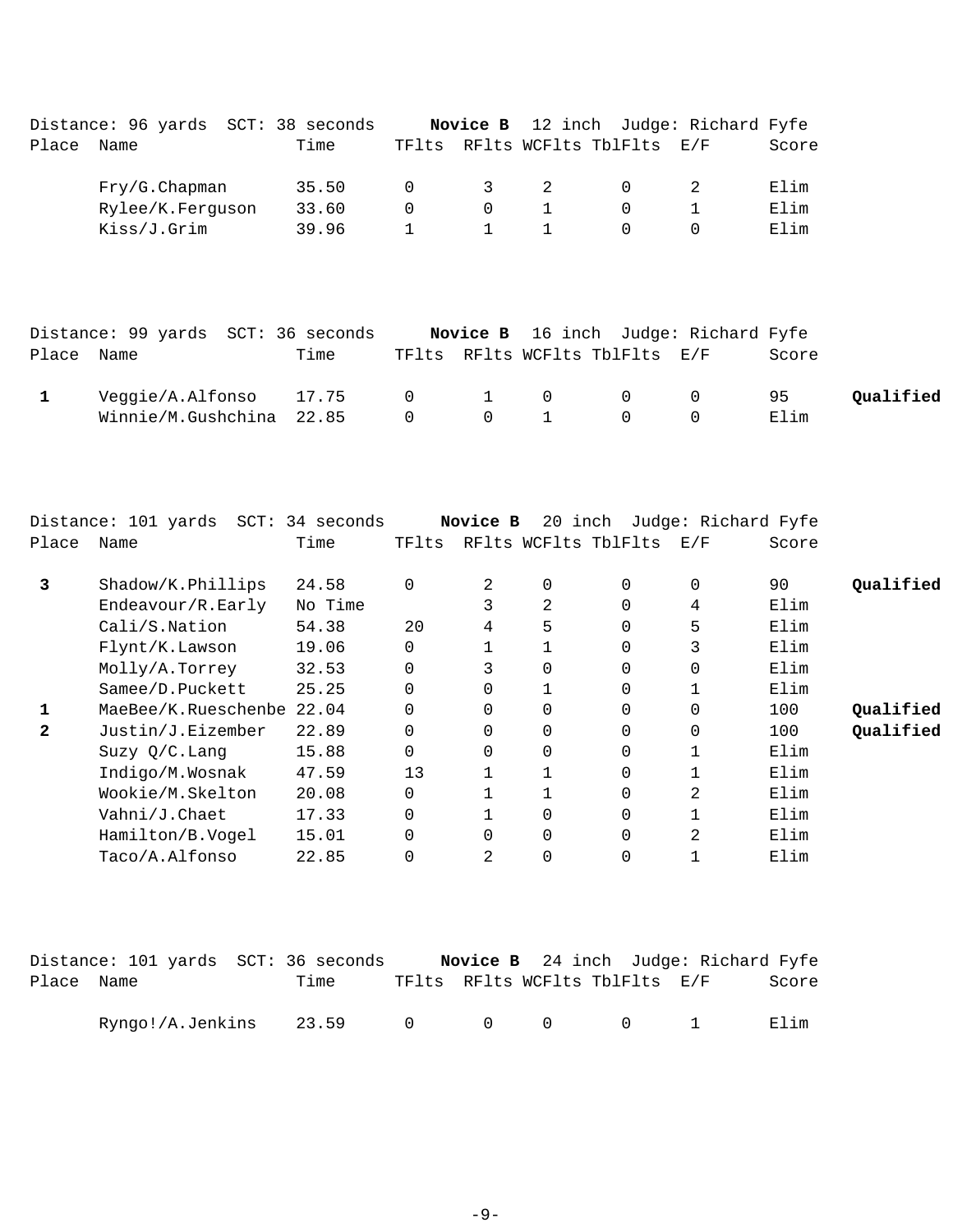Total Number of Dogs Showing: 22 Total Number of Dogs Absent: 1 Total Number of Dogs Withdrawn: 0 Total Number of Dogs Not Scored: 0 Total Number of Qualifiers: 5 Percent Qualified: 22.7%

|            | Distance: 96 yards SCT: 47 seconds |      |  |                                | <b>Novice Pref</b> 4 inch Judge: Richard Fyfe |  |
|------------|------------------------------------|------|--|--------------------------------|-----------------------------------------------|--|
| Place Name |                                    | Time |  | TFlts RFlts WCFlts TblFlts E/F | Score                                         |  |
|            | Kinlay/V.McInnis No Time           |      |  | $0 \qquad 1 \qquad 0 \qquad 1$ | Flim                                          |  |

|              |                 | Distance: 96 yards SCT: 43 seconds |  |                                |  | <b>Novice Pref</b> 8 inch Judge: Richard Fyfe |           |
|--------------|-----------------|------------------------------------|--|--------------------------------|--|-----------------------------------------------|-----------|
| Place Name   |                 | Time                               |  | TFlts RFlts WCFlts TblFlts E/F |  | Score                                         |           |
| $\mathbf{1}$ | Kai/N.Henderson | 24.92 0 0 0 0 0                    |  |                                |  | 100                                           | Qualified |

|            | Distance: 101 yards SCT: 39 seconds |                 |  |                                | Novice Pref 16 inch Judge: Richard Fyfe |
|------------|-------------------------------------|-----------------|--|--------------------------------|-----------------------------------------|
| Place Name |                                     | Time            |  | TFlts RFlts WCFlts TblFlts E/F | Score                                   |
|            | Tupelo/J.Karpen                     | 43.67 4 1 1 0 1 |  |                                | Elim                                    |

|            | Distance: 101 yards SCT: 41 seconds | Novice Pref 20 inch Judge: Richard Fyfe |       |
|------------|-------------------------------------|-----------------------------------------|-------|
| Place Name | Time                                | TFlts RFlts WCFlts TblFlts E/F          | Score |

| Murphy/M.Kemmer Absent        |  |           |                                          |        |
|-------------------------------|--|-----------|------------------------------------------|--------|
| Cricket/S.Morrill 41.56 0 2 2 |  |           | $\begin{array}{ccc}\n0 & 1\n\end{array}$ | F. lim |
| $Donner/J.Elsroth$ 49.28      |  | 8 3 0 0 0 |                                          | Elim   |

 Total Number of Dogs Showing: 5 Total Number of Dogs Absent: 1 Total Number of Dogs Withdrawn: 0 Total Number of Dogs Not Scored: 0 Total Number of Qualifiers: 1 Percent Qualified: 20.0%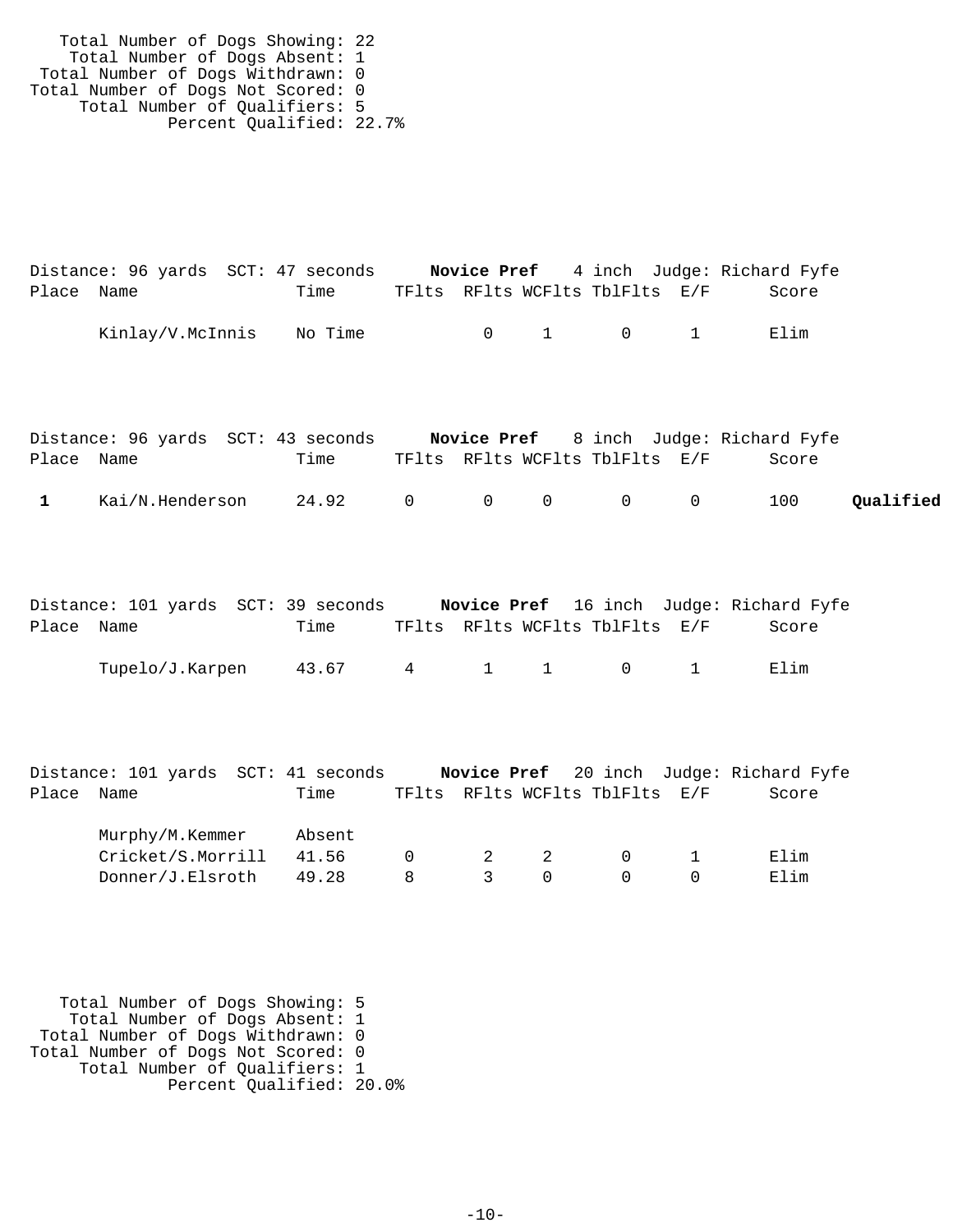## **Saturday, May 28, 2022 Blue Ridge Agility Club Open JWW**

| RFlts WCFlts TblFlts<br>E/F | Score            |  |
|-----------------------------|------------------|--|
|                             |                  |  |
|                             | Elim             |  |
|                             | Oualified<br>100 |  |
|                             | Elim             |  |
|                             | Elim             |  |
|                             |                  |  |

|       | Distance: 136 yards SCT: 45 seconds |         |          |   |          | Open 12 inch Judge: Richard Fyfe |       |           |
|-------|-------------------------------------|---------|----------|---|----------|----------------------------------|-------|-----------|
| Place | Name                                | Time    | TFlts    |   |          | RFlts WCFlts TblFlts E/F         | Score |           |
|       | Medley/K.Brown                      | 31.86   | $\Omega$ |   |          | $\overline{0}$                   | 95    | Qualified |
|       | Yogi/J.Sagarin                      | No Time |          |   |          |                                  | Elim  |           |
|       | Booker/M.Morris                     | 45.38   | $\Omega$ | 3 | $\Omega$ |                                  | Elim  |           |
|       | Tribe/T.Van Deusen                  | 45.71   | 0        |   |          |                                  | Elim  |           |

|       | Distance: 141 yards SCT: 43 seconds |         |       | Open |   | 16 inch Judge: Richard Fyfe |     |       |           |
|-------|-------------------------------------|---------|-------|------|---|-----------------------------|-----|-------|-----------|
| Place | Name                                | Time    | TFlts |      |   | RFlts WCFlts TblFlts        | E/F | Score |           |
|       | Jack/P.Cannon                       | Absent  |       |      |   |                             |     |       |           |
|       | Echo/S.Leonard                      | No Time |       | 5    | 2 |                             | 4   | Elim  |           |
|       | Whiskey/S.Richardso 59.01           |         | 32    | 2    | 2 |                             |     | Elim  |           |
|       | Firefly/K.Bremser                   | 32.20   | 0     |      |   |                             |     | Elim  |           |
|       | Razor/D.Krause                      | 28.20   | 0     |      | 3 | 0                           | 4   | Elim  |           |
|       | Rhett/T.Ault                        | 39.55   | 0     | 3    |   |                             |     | Elim  |           |
|       | Brynne/K.Baker                      | 32.95   |       | 0    |   |                             |     | 100   | Oualified |

|       | Distance: 145 yards SCT: 41 seconds |         | Open     |          |                                | 20 inch Judge: Richard Fyfe |       |           |
|-------|-------------------------------------|---------|----------|----------|--------------------------------|-----------------------------|-------|-----------|
| Place | Name                                | Time    |          |          | TFlts RFlts WCFlts TblFlts E/F |                             | Score |           |
|       | Slinky/K.Rueschenbe 30.90           |         | 2        |          |                                |                             | Elim  |           |
|       | Waze/J.Eizember                     | 22.91   | $\Omega$ | $\Omega$ | 0                              |                             | Elim  |           |
|       | Joss/C.Motheral-Lyn 27.92           |         | 0        | $\Omega$ | $\Omega$                       |                             | 100   | Oualified |
|       | Nella/H.Bowden                      | No Time | 4        | 2        | 0                              |                             | Elim  |           |
|       | Demic/M.McGuire-Clo 39.94           |         | 2        | $\Omega$ | 0                              |                             | Elim  |           |
|       | Beauvais/P.Wrzeszcz 25.98           |         |          | 0        |                                |                             | Elim  |           |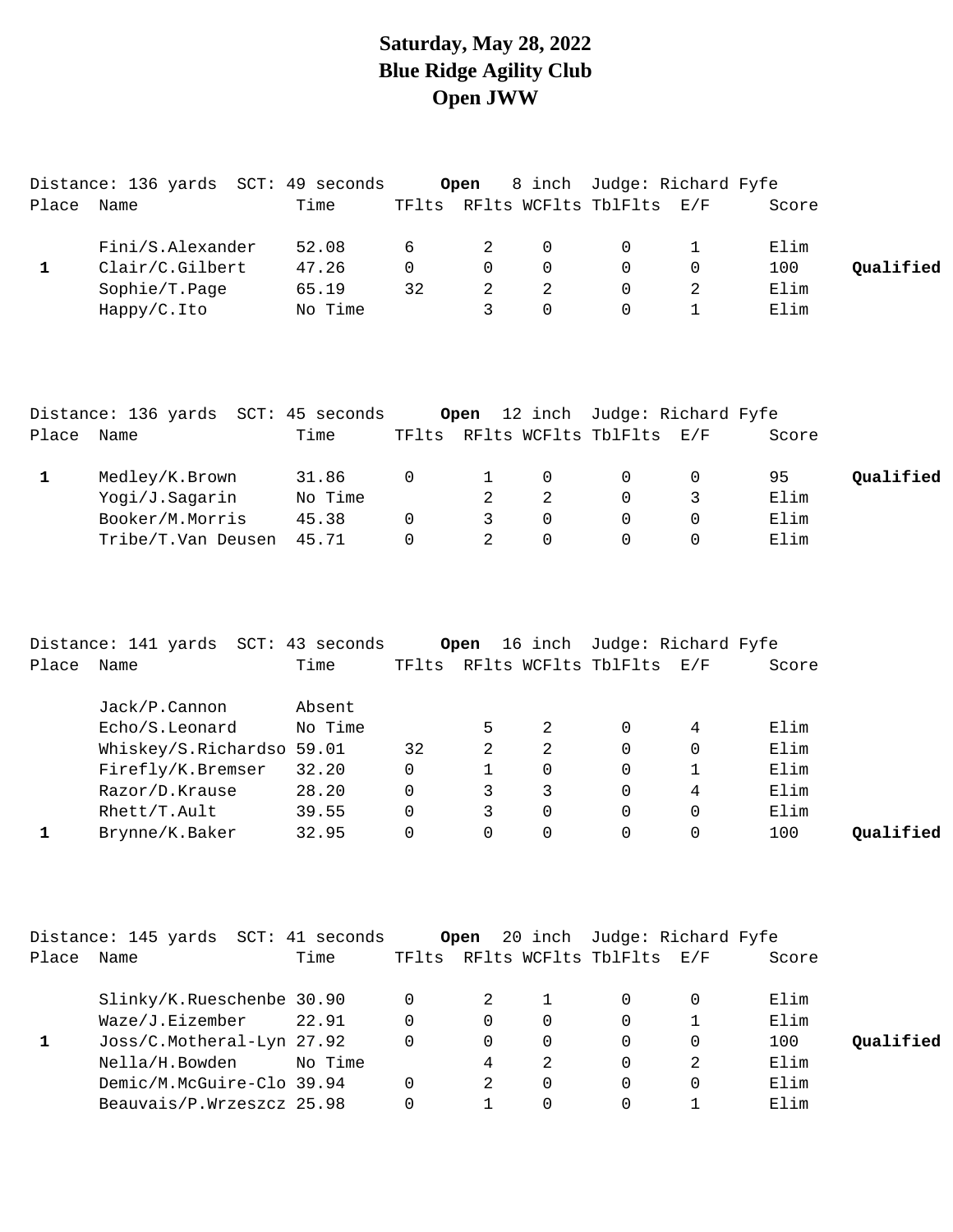|              | Daru/N.Ben-Dror                     | No Time |             | 4            | 1            | 0                                       | 2            | Elim  |           |
|--------------|-------------------------------------|---------|-------------|--------------|--------------|-----------------------------------------|--------------|-------|-----------|
|              | Crystal/M.Lively                    | 46.04   | 10          | 2            | $\mathbf{1}$ | $\mathbf 0$                             |              | Elim  |           |
|              | Bear/I.Brewi                        | 28.02   | $\mathbf 0$ | $\mathbf 1$  | $\mathbf{1}$ | $\Omega$                                | $\mathbf{1}$ | Elim  |           |
|              |                                     |         |             |              |              |                                         |              |       |           |
|              |                                     |         |             |              |              |                                         |              |       |           |
|              | Distance: 145 yards SCT: 44 seconds |         |             |              |              | <b>Open</b> 24 inch Judge: Richard Fyfe |              |       |           |
| Place        | Name                                | Time    |             |              |              | TFlts RFlts WCFlts TblFlts              | E/F          | Score |           |
|              | Parker/J.Boggs                      | 56.82   | 24          | 3            | $\mathbf 0$  | $\mathbf 0$                             | $\mathbf 0$  | Elim  |           |
|              | Keeper/S.Nation                     | 40.89   | $\mathbf 0$ | 2            | $\mathbf 0$  | $\Omega$                                |              | Elim  |           |
| $\mathbf{1}$ | Disco/L.Hartheimer                  | 37.66   | $\mathbf 0$ | $\mathbf{1}$ | $\mathbf 0$  | $\mathbf 0$                             | $\mathbf 0$  | 95    | Qualified |
|              | Sierra/J.Parker                     | 37.37   | $\mathbf 0$ | $\mathbf{1}$ | $\mathbf{1}$ | $\Omega$                                | $\mathbf{1}$ | Elim  |           |
|              |                                     |         |             |              |              |                                         |              |       |           |
|              |                                     |         |             |              |              |                                         |              |       |           |
|              |                                     |         |             |              |              |                                         |              |       |           |

|            | Distance: 145 yards SCT: 41 seconds |      |  |                                | Open 24 inch Choice Judge: Richard Fyfe |
|------------|-------------------------------------|------|--|--------------------------------|-----------------------------------------|
| Place Name |                                     | Time |  | TFlts RFlts WCFlts TblFlts E/F | Score                                   |
|            | Gir/K. Rueschenberg 28.40 0 1 1 0 1 |      |  |                                | Elim                                    |

| Total Number of Dogs Showing: 28   |  |
|------------------------------------|--|
| Total Number of Dogs Absent: 1     |  |
| Total Number of Dogs Withdrawn: 0  |  |
| Total Number of Dogs Not Scored: 0 |  |
| Total Number of Qualifiers: 5      |  |
| Percent Qualified: 17.9%           |  |

|            | Distance: 136 yards SCT: 50 seconds |         |             | Open Pref    |              |                                |             | 8 inch Judge: Richard Fyfe                   |           |
|------------|-------------------------------------|---------|-------------|--------------|--------------|--------------------------------|-------------|----------------------------------------------|-----------|
| Place Name |                                     | Time    |             |              |              | TFlts RFlts WCFlts TblFlts E/F |             | Score                                        |           |
|            | Riva/J.Padgett                      | No Time |             | $\mathbf{3}$ | -2           | $\mathbf 0$                    | 3           | Elim                                         |           |
|            | Distance: 145 yards SCT: 46 seconds |         |             |              |              |                                |             | <b>Open Pref</b> 16 inch Judge: Richard Fyfe |           |
| Place Name |                                     | Time    |             |              |              | TFlts RFlts WCFlts TblFlts E/F |             | Score                                        |           |
|            | Finley/D.Host                       | 37.32   | $\mathbf 0$ |              | $\mathbf{1}$ | $\mathbf 0$                    | 0           | Elim                                         |           |
| 1          | Dusty/M.Lively 40.41                |         | $\mathbf 0$ |              | $\Omega$     | $\mathbf 0$                    | $\mathbf 0$ | 95                                           | Qualified |
|            | Milo/M.Lenell                       | 48.59   | 4           | 2            |              | $\Omega$                       | 0           | Elim                                         |           |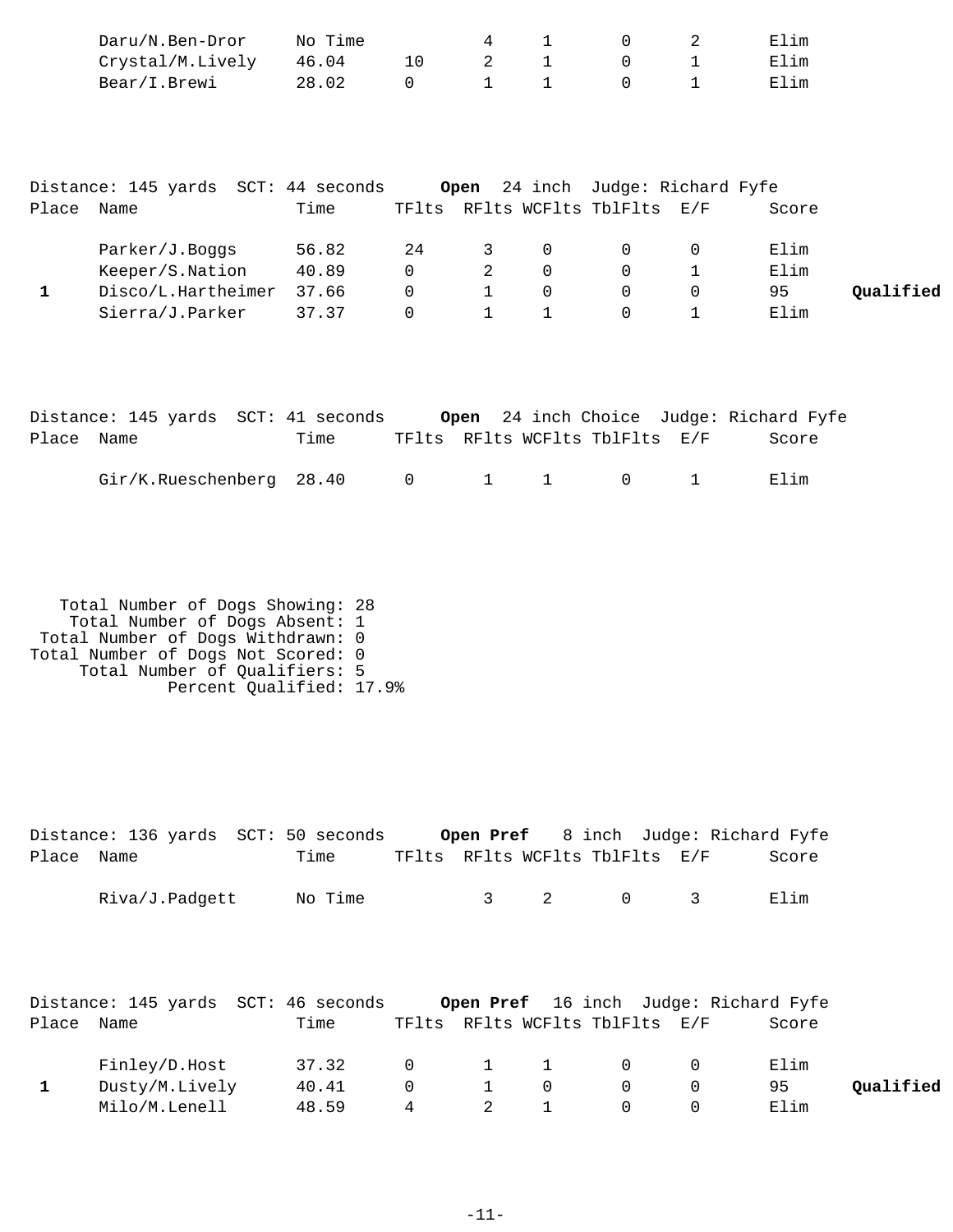|       | Distance: 145 yards SCT: 49 seconds |         |       |          |                          | <b>Open Pref</b> 20 inch Judge: Richard Fyfe |
|-------|-------------------------------------|---------|-------|----------|--------------------------|----------------------------------------------|
| Place | Name                                | Time    | TFlts |          | RFlts WCFlts TblFlts E/F | Score                                        |
|       | Mission/J.Hamblin                   | No Time |       |          |                          | Elim                                         |
|       | Mishka/L.Albertz                    | 39.94   |       | $\Omega$ |                          | Elim                                         |
|       | Mia/C.Mackey                        | 42.18   |       |          |                          | Elim                                         |
|       | Apollo/S.Apple                      | 34.73   |       |          |                          | Elim                                         |

 Total Number of Dogs Showing: 8 Total Number of Dogs Absent: 0 Total Number of Dogs Withdrawn: 0 Total Number of Dogs Not Scored: 0 Total Number of Qualifiers: 1 Percent Qualified: 12.5%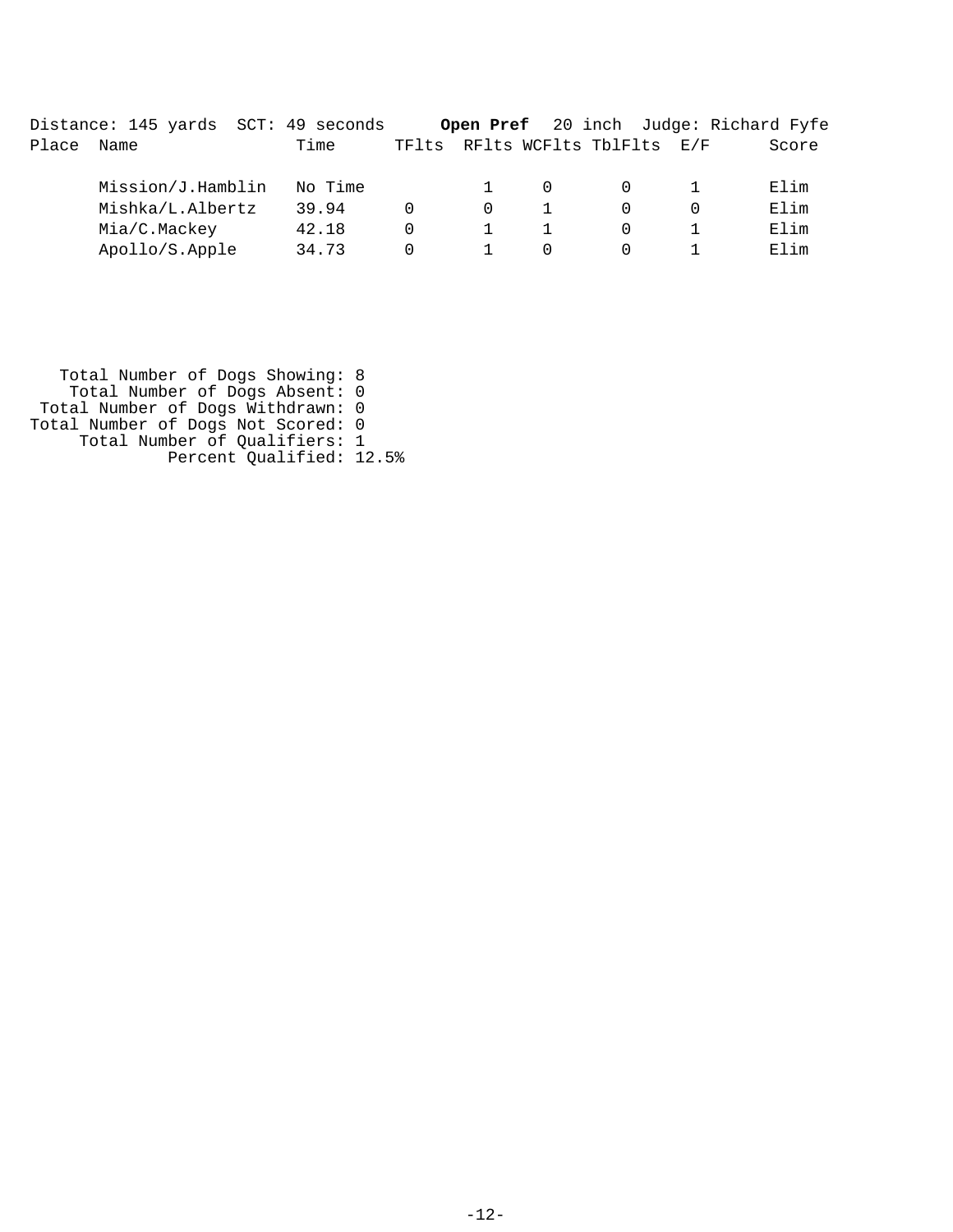## **Saturday, May 28, 2022 Blue Ridge Agility Club Master/Excellent JWW**

|       | Distance: 151 yards SCT: 50 seconds           |                 |          | Excellent      |                |                            | 8 inch Judge: Richard Fyfe  |       |
|-------|-----------------------------------------------|-----------------|----------|----------------|----------------|----------------------------|-----------------------------|-------|
| Place | Name                                          | Time            |          |                |                | TFlts RFlts WCFlts TblFlts | E/F                         | Score |
|       | Tux/L.Sprick                                  | 61.95           | 33       | $\overline{2}$ | $\mathbf 0$    | $\mathsf{O}$               | $\mathbf 1$                 | Elim  |
|       | Distance: 151 yards SCT: 46 seconds Excellent |                 |          |                |                |                            | 12 inch Judge: Richard Fyfe |       |
| Place | Name                                          | Time            |          |                |                | TFlts RFlts WCFlts TblFlts | E/F                         | Score |
|       | Ruth/M.Dolan                                  | 38.24           | 0        | 3              | $\sqrt{2}$     | $\mathsf{O}$               | 1                           | Elim  |
|       | Nolya/G.Hubbard<br>Zeus/N.Blue                | 43.64<br>Absent | $\Omega$ | 3              | $\overline{3}$ | $\Omega$                   | 3                           | Elim  |
|       |                                               |                 |          |                |                |                            |                             |       |
|       | Distance: 155 yards SCT: 44 seconds Excellent |                 |          |                |                |                            | 16 inch Judge: Richard Fyfe |       |
| Place | Name                                          | Time            |          |                |                | TFlts RFlts WCFlts TblFlts | E/F                         | Score |
|       | Jackson/D.Hamm                                | 69.92           | 75       | $\overline{2}$ | 2              | $\mathbf 0$                | 2                           | Elim  |
|       | Whiskey/L.Wells                               | No Time         |          | $\overline{2}$ | $\mathbf 0$    | $\mathbf 0$                | $\mathbf 1$                 | Elim  |
|       | Maisie Jane/K.Ricks No Time                   |                 |          | 3              | $\Omega$       | $\Omega$                   | $\mathbf 0$                 | Elim  |
|       | Clam Chowdah/G.Chap 53.97                     |                 | 27       | $\overline{2}$ | 3              | $\Omega$                   | $\overline{a}$              | Elim  |
|       | Elite/K.Brown                                 | 32.18           | $\Omega$ | $\overline{2}$ | $\Omega$       | $\Omega$                   | $\overline{2}$              | Elim  |
|       | Oz/D.McQueen                                  | 69.19           | 75       | 3              | $\mathbf 0$    | $\mathsf{O}$               | 0                           | Elim  |
|       |                                               |                 |          |                |                |                            |                             |       |
|       |                                               |                 |          |                |                |                            |                             |       |
|       |                                               |                 |          |                |                |                            |                             |       |

|       | Distance: 159 yards | 42 seconds<br>$SCT$ : |       | Excellent |   | 20 inch              |          | Judge: Richard Fyfe |
|-------|---------------------|-----------------------|-------|-----------|---|----------------------|----------|---------------------|
| Place | Name                | Time                  | TFlts |           |   | RFlts WCFlts TblFlts | E/F      | Score               |
|       |                     |                       |       |           |   |                      |          |                     |
|       | Spot/J.Lambert      | No Time               |       | 1         |   | 0                    |          | Elim                |
|       | Zoey/R.Reinhold     | No Time               |       | 0         |   | 0                    | 2        | Elim                |
|       | Salsa/K.Ferguson    | 31.96                 | 0     | 0         | 2 | 0                    |          | Elim                |
|       | Dreamer/L.Wells     | No Time               |       |           |   | 0                    |          | Elim                |
|       | Scot/V.Currier      | 25.88                 | 0     | 0         |   | 0                    | 2        | Elim                |
|       | Zeeva/R.Ogle        | 48.18                 | 18    | 0         |   | 0                    | $\Omega$ | Elim                |
|       | Senna/T.Riley       | 33.49                 | 0     | 0         | 0 | 0                    | $\Omega$ | 100                 |
|       | Frankie/A.Ayers     | No Time               |       | 4         | 4 | 0                    | 3        | Elim                |
|       | Sabot/J.Root        | 40.54                 |       | 2         |   |                      |          | Elim                |

Senna/T.Riley 33.49 0 0 0 0 0 100 **1 Qualified**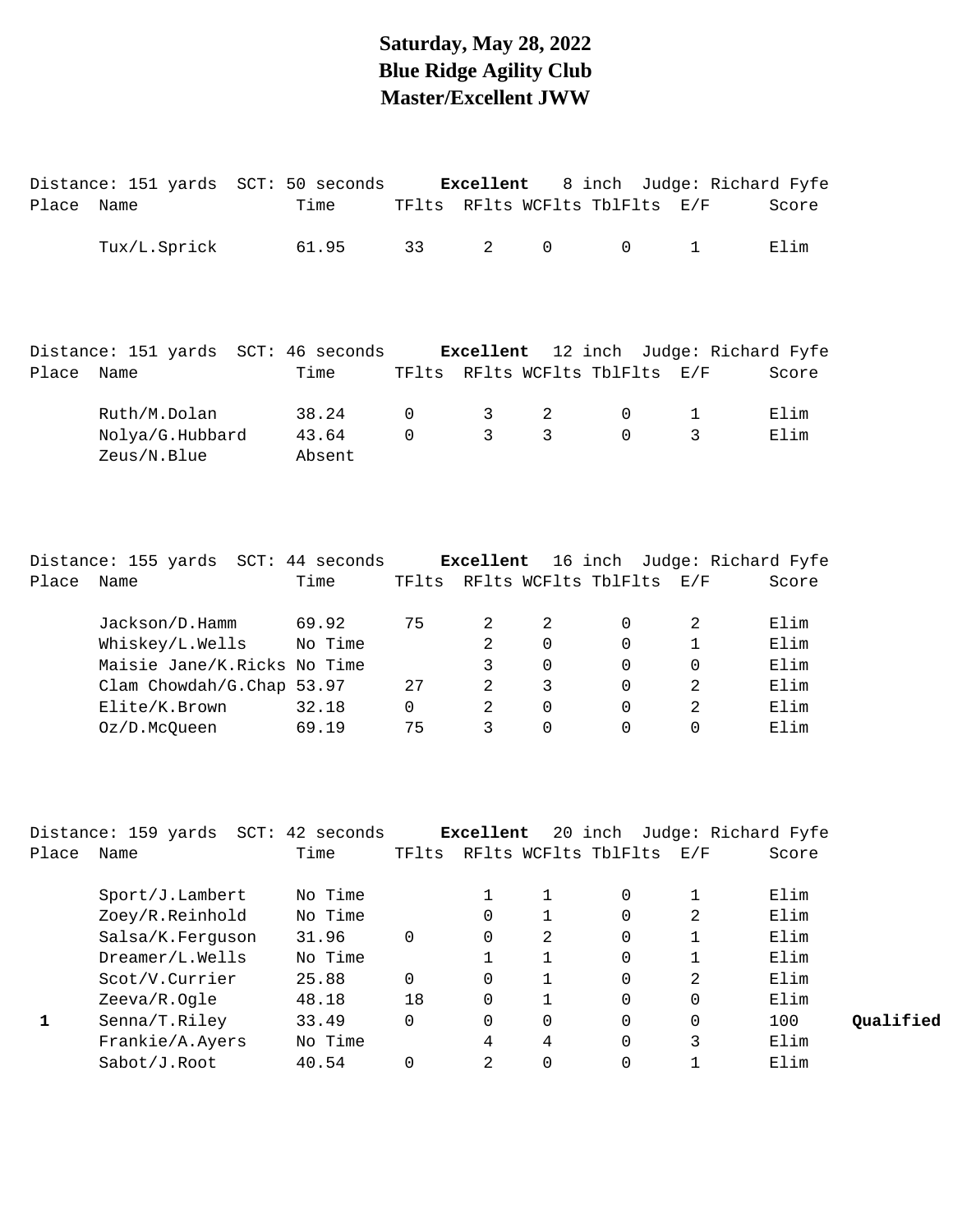|            | Distance: 159 yards SCT: 45 seconds <b>Excellent</b> 24 inch Judge: Richard Fyfe |         |                |                                            |                |                                |              |                                              |
|------------|----------------------------------------------------------------------------------|---------|----------------|--------------------------------------------|----------------|--------------------------------|--------------|----------------------------------------------|
| Place Name |                                                                                  | Time    |                |                                            |                | TFlts RFlts WCFlts TblFlts E/F |              | Score                                        |
|            | Tekla/C.Williams                                                                 | 27.81   | $\overline{0}$ | $\overline{0}$<br>$\overline{\phantom{0}}$ |                | $\mathbf{0}$                   |              | Elim                                         |
|            | Timer/K.Angel No Time                                                            |         |                | $1 \qquad \qquad$                          | $\overline{0}$ | $\overline{0}$                 | $\mathbf 0$  | Elim                                         |
|            | Griffen/M.Oqle                                                                   | No Time |                | $1 \quad \blacksquare$                     | $\mathbf 0$    | $\Omega$                       | $\mathbf{1}$ | Elim                                         |
|            |                                                                                  |         |                |                                            |                |                                |              |                                              |
|            | Distance: 159 yards SCT: 42 seconds                                              |         |                |                                            |                |                                |              | Excellent 24 inch Choice Judge: Richard Fyfe |
| Place Name |                                                                                  | Time    |                |                                            |                | TFlts RFlts WCFlts TblFlts E/F |              | Score                                        |

| 1 Antoine/K.Kulewski 34.09 0 0 0 0 0 0 100 Qualified |  |  |  |  |
|------------------------------------------------------|--|--|--|--|
|                                                      |  |  |  |  |

 Total Number of Dogs Showing: 22 Total Number of Dogs Absent: 1 Total Number of Dogs Withdrawn: 0 Total Number of Dogs Not Scored: 0 Total Number of Qualifiers: 2 Percent Qualified: 9.1%

|              | Distance: 151 yards<br>$SCT$ : | 50 seconds |          | Master   | 8<br>inch |                      | Judge: Richard Fyfe |       |           |
|--------------|--------------------------------|------------|----------|----------|-----------|----------------------|---------------------|-------|-----------|
| Place        | Name                           | Time       | TFlts    |          |           | RFlts WCFlts TblFlts | E/F                 | Score |           |
|              | Ann Perkins/C.Ito              | 40.24      | $\Omega$ |          | 0         | 0                    | $\mathbf 0$         | Elim  |           |
|              | Pepper/B.Salyer                | 53.32      | 9        |          | 0         | 0                    | $\mathbf 0$         | Elim  |           |
|              | Ripple/D.Haddy                 | 30.32      | $\Omega$ |          |           | 0                    |                     | Elim  |           |
| 3            | Desmond/B.Kennedy              | 33.91      |          | $\Omega$ | 0         | 0                    | 0                   | 100   | Qualified |
| $\mathbf{2}$ | Lilas/S.Raheja                 | 33.47      | $\Omega$ | $\Omega$ | 0         | 0                    | $\mathbf 0$         | 100   | Qualified |
|              | Jive/K.Wlodarski               | 37.08      |          | 2        | 0         | 0                    | $\mathbf 0$         | Elim  |           |
| 1            | Saga/M.LeRoy                   | 30.79      |          | $\Omega$ | 0         | 0                    | $\Omega$            | 100   | Qualified |
|              | Ace/L.Sprick                   | 35.37      | $\Omega$ | $\Omega$ | 0         | 0                    | $\mathbf 0$         | 100   | Qualified |
|              | Brooke/T.Gentry                | 46.47      |          | $\Omega$ | 0         | 0                    | $\mathbf 0$         | 100   | Qualified |
|              | Sugar/J.Haddy                  | 53.32      | 9        | 4        | 2         | 0                    | 2                   | Elim  |           |
|              | Chase/R.Hutson                 | 35.54      | $\Omega$ | 0        | 0         | 0                    | $\mathbf 0$         | 100   | Qualified |
|              | Harper/C.Fowler                | 35.19      | $\Omega$ | $\Omega$ | 0         | 0                    | $\mathbf 0$         | 100   | Qualified |
|              | Toby/R.Hutson                  | No Time    |          | $\Omega$ |           | 0                    |                     | Elim  |           |
|              | Kamikazee/R.Hutson             | 38.27      | $\Omega$ | $\Omega$ | 0         | 0                    | $\Omega$            | 100   | Qualified |
| 4            | Blaze/R.Hutson                 | 34.95      |          | $\Omega$ | 0         | 0                    | 0                   | 100   | Qualified |
|              |                                |            |          |          |           |                      |                     |       |           |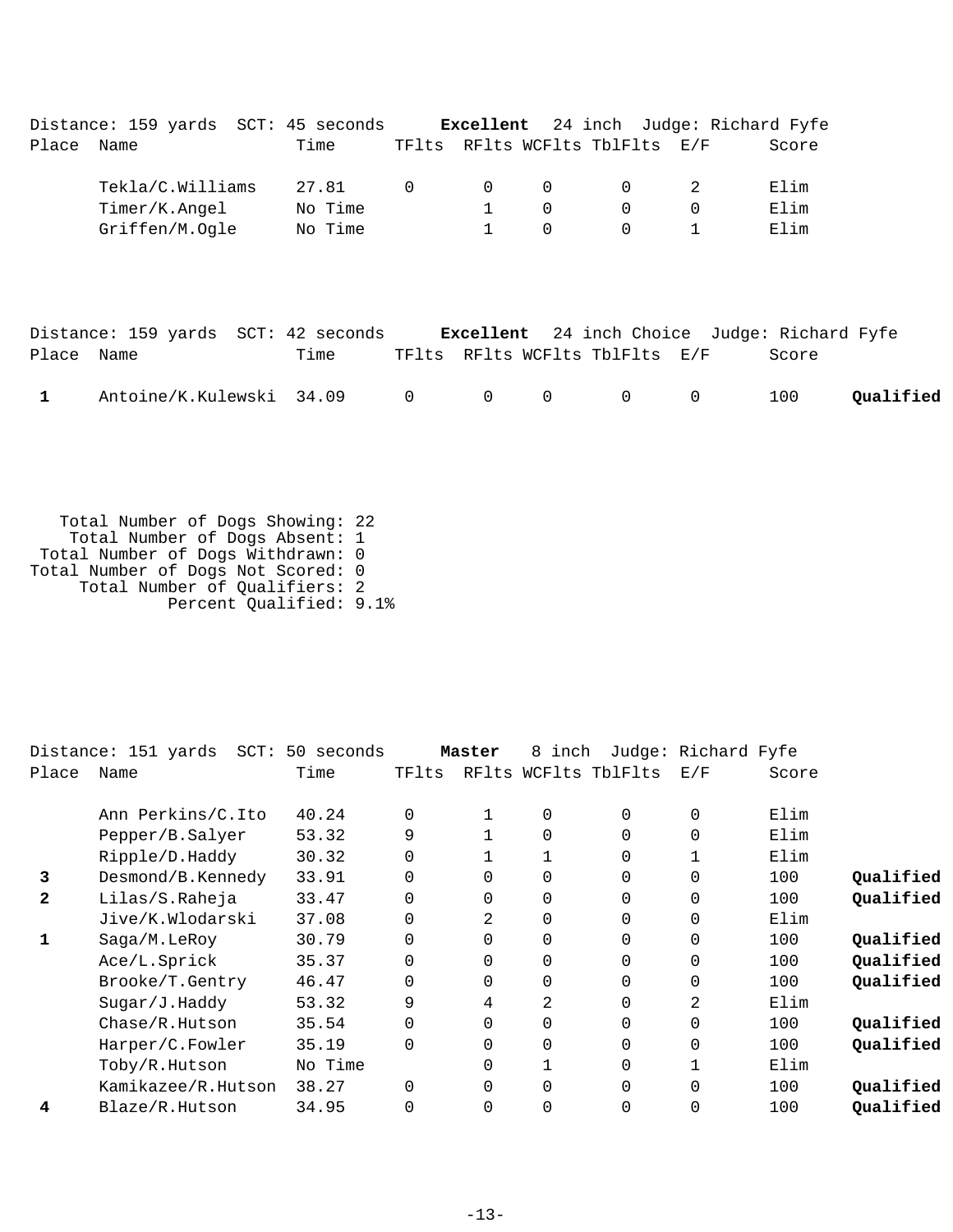|              | Distance: 151 yards SCT: 46 seconds |         |          | Master   | 12 inch      |                      | Judge: Richard Fyfe |       |           |
|--------------|-------------------------------------|---------|----------|----------|--------------|----------------------|---------------------|-------|-----------|
| Place        | Name                                | Time    | TFlts    |          |              | RFlts WCFlts TblFlts | E/F                 | Score |           |
|              | Mia/J.Shields                       | 38.82   | $\Omega$ | 1        | 0            | $\Omega$             | $\Omega$            | Elim  |           |
| 3            | Shelby Rae/M.Liebha 28.42           |         | 0        | $\Omega$ | $\mathbf 0$  | $\Omega$             | 0                   | 100   | Qualified |
|              | Lily/V.Pinto                        | 37.92   | $\Omega$ | $\Omega$ | $\mathbf 0$  | $\Omega$             | 0                   | 100   | Qualified |
| 1            | Vandy/B.White                       | 28.25   | 0        | $\Omega$ | $\Omega$     | $\Omega$             | $\Omega$            | 100   | Qualified |
| 4            | Zig Zag/S.Peterson                  | 28.63   | $\Omega$ | 0        | $\mathbf 0$  | $\Omega$             | 0                   | 100   | Qualified |
| $\mathbf{2}$ | Bryce/P.Kvarnberg                   | 28.38   | $\Omega$ | $\Omega$ | 0            | 0                    | 0                   | 100   | Qualified |
|              | Bolt/M.Dolan                        | No Time |          | 4        | 3            | $\Omega$             | 3                   | Elim  |           |
|              | Ali/M.Dorman                        | 45.77   | $\Omega$ | $\Omega$ | $\mathbf 0$  | 0                    | $\mathbf 0$         | 100   | Qualified |
|              | Molly/L.Wood                        | 35.94   | $\Omega$ | $\Omega$ | $\mathbf 0$  | $\Omega$             | $\Omega$            | 100   | Qualified |
|              | Beetle/G. Chapman                   | 36.15   | $\Omega$ | 0        | 0            | 0                    | $\Omega$            | 100   | Qualified |
|              | Trixie/S.Lucas                      | 37.77   | $\Omega$ |          | 0            | 0                    | $\Omega$            | Elim  |           |
|              | Blair/K.Baker                       | 47.98   | 3        | $\Omega$ | 0            | $\Omega$             | 0                   | 97    |           |
|              | Phantom/J.Youngbloo 31.35           |         | $\Omega$ | $\Omega$ | $\mathbf 1$  | $\Omega$             | $\mathbf 0$         | Elim  |           |
|              | Krissi/K.Villars                    | Absent  |          |          |              |                      |                     |       |           |
|              | Lucky/A.Stipe                       | 54.36   | 24       | $\Omega$ | $\mathbf 0$  | $\Omega$             | 0                   | 76    |           |
|              | Jolene Rose/M.Liebh 32.89           |         | 0        | $\Omega$ | $\mathbf 0$  | $\Omega$             | $\Omega$            | 100   | Qualified |
|              | Tempest/A.Morgan                    | 29.72   | 0        | 0        | $\mathbf{1}$ | 0                    | 0                   | Elim  |           |
|              | Daphne/V.Mercurio                   | Absent  |          |          |              |                      |                     |       |           |

|       | Distance: 155 yards SCT: 44 seconds |       |          | Master   | 16 inch      |                      | Judge: Richard Fyfe |       |           |
|-------|-------------------------------------|-------|----------|----------|--------------|----------------------|---------------------|-------|-----------|
| Place | Name                                | Time  | TFlts    |          |              | RFlts WCFlts TblFlts | E/F                 | Score |           |
| 4     | Surfer/N.Jenkins                    | 30.80 | $\Omega$ | $\Omega$ | 0            | 0                    | 0                   | 100   | Qualified |
| 3     | Bruno/W.Scardo                      | 30.47 | $\Omega$ | $\Omega$ | $\Omega$     | 0                    | $\mathbf 0$         | 100   | Qualified |
|       | Jyn/D.Jones                         | 41.25 | $\Omega$ | $\Omega$ | 0            | 0                    | $\mathbf 0$         | 100   | Qualified |
|       | Strut/C.Renton                      | 30.00 | 0        | 0        | 1            | 0                    | $\mathbf 0$         | Elim  |           |
|       | Ivy/L.Niemczyk                      | 25.76 | $\Omega$ | $\Omega$ | $\mathbf{1}$ | 0                    | 2                   | Elim  |           |
|       | Lizzy/R.Hollada                     | 32.29 | 0        |          | 1            | 0                    | $\Omega$            | Elim  |           |
| 2     | Joose/K.Ferguson                    | 27.97 | 0        | $\Omega$ | 0            | 0                    | 0                   | 100   | Qualified |
|       | Enzo/D.Griffith                     | 50.13 | 18       | 2        | 4            | 0                    | 3                   | Elim  |           |
|       | Patch/D.Bauman                      | 34.98 | 0        |          | 0            | 0                    | 0                   | Elim  |           |
|       | Abaco/B.Nettles                     | 34.19 | $\Omega$ |          | 2            | 0                    | 1                   | Elim  |           |
|       | Duncan/V.McInnis                    | 41.90 | 0        |          | 3            | 0                    | 0                   | Elim  |           |
|       | Nala/S.Richardson                   | 40.74 | 0        | 0        |              | 0                    | 0                   | Elim  |           |
|       | Leila/J.Chaet                       | 33.26 | 0        | 2        |              | 0                    |                     | Elim  |           |
|       | Kola/J.Kopp                         | 31.69 | 0        |          | 0            | 0                    | 1                   | Elim  |           |
|       | Maverick/N.Jenkins                  | 32.46 | 0        | 1        | 1            | 0                    | 2                   | Elim  |           |
|       | Eevee/J.Lucas                       | 32.99 | 0        |          | 0            | 0                    | 0                   | Elim  |           |
|       | Roo/J.Wiltsek                       | 29.57 | 0        |          |              | 0                    |                     | Elim  |           |
|       | Zoey/D.Krause                       | 39.59 | $\Omega$ | $\Omega$ | 2            | 0                    |                     | Elim  |           |
|       | Jubilee/T.Eastman                   | 27.85 | 0        | $\Omega$ | 0            | 0                    | $\Omega$            | 100   | Qualified |
|       |                                     |       |          |          |              |                      |                     |       |           |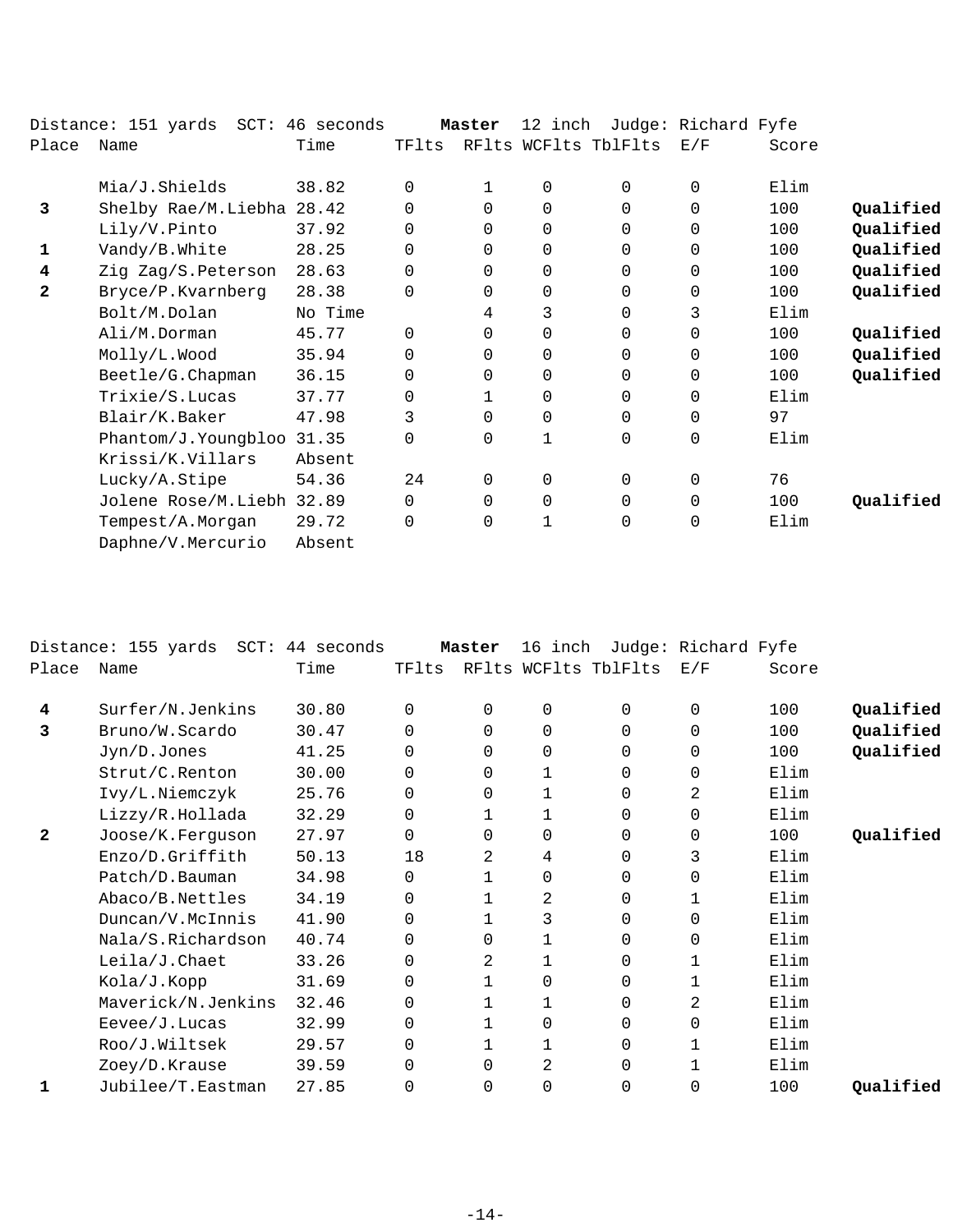|              | Distance: 159 yards SCT: 42 seconds |         |          | Master   | 20 inch        |                      | Judge: Richard Fyfe |       |           |
|--------------|-------------------------------------|---------|----------|----------|----------------|----------------------|---------------------|-------|-----------|
| Place        | Name                                | Time    | TFlts    |          |                | RFlts WCFlts TblFlts | E/F                 | Score |           |
| 3            | Mercy/J.Kopp                        | 29.48   | $\Omega$ | 0        | $\mathbf 0$    | $\Omega$             | $\Omega$            | 100   | Qualified |
|              | Claymore/J.Root                     | 36.05   | 0        | $\Omega$ | $\mathbf 0$    | $\Omega$             | $\Omega$            | 100   | Qualified |
|              | Zelda/P.Oberst                      | 33.79   | $\Omega$ | 0        | $\mathbf 0$    | $\Omega$             | 0                   | 100   | Qualified |
|              | Katniss/A.Brashears                 | No Time |          |          |                | 0                    | $\mathbf{1}$        | Elim  |           |
|              | Rosa/D.Puckett                      | 30.14   | $\Omega$ | 0        | 2              | $\Omega$             | 1                   | Elim  |           |
| 4            | Carly/A.Wutke                       | 29.55   | 0        | $\Omega$ | $\mathbf 0$    | $\Omega$             | $\Omega$            | 100   | Qualified |
| $\mathbf{z}$ | Rush/V.Currier                      | 27.92   | $\Omega$ | 0        | $\mathbf 0$    | $\Omega$             | $\Omega$            | 100   | Qualified |
|              | Rain/D.Rose                         | 30.70   | $\Omega$ |          |                | 0                    | 1                   | Elim  |           |
|              | Nunee/D. Bauman                     | No Time |          | $\Omega$ | $\mathbf{1}$   | $\Omega$             | 1                   | Elim  |           |
|              | Chance/A.Beeler                     | 70.93   | 84       | 2        | $\overline{2}$ | 0                    | 2                   | Elim  |           |
|              | Elsa/S.Green                        | Absent  |          |          |                |                      |                     |       |           |
|              | Myth/J.Johnson                      | No Time |          | 2        | 1              | $\Omega$             | 2                   | Elim  |           |
| 1            | Vida Loca/J.Denerea                 | 24.66   | $\Omega$ | 0        | $\mathbf 0$    | $\Omega$             | $\Omega$            | 100   | Qualified |
|              | Peggy Sue/W.Lang                    | 38.73   | $\Omega$ |          | 2              | $\Omega$             | 2                   | Elim  |           |
|              | Vie/J.Kopp                          | 31.24   | $\Omega$ | 0        | $\mathbf 0$    | $\Omega$             | $\Omega$            | 100   | Qualified |
|              | Pyro/C.Huther                       | No Time |          | 0        |                | 0                    | 1                   | Elim  |           |
|              | Rhys/E.Posey                        | 45.53   | 9        | 0        | $\mathbf 0$    | $\Omega$             | $\Omega$            | 91    |           |
|              | Piper/R.Seward                      | 35.92   | 0        |          | $\overline{0}$ | 0                    | $\Omega$            | Elim  |           |

|                | Distance: 159 yards<br>$SCT$ : | 45<br>seconds |          | Master         | 24 inch  |                      | Judge: Richard Fyfe |       |           |
|----------------|--------------------------------|---------------|----------|----------------|----------|----------------------|---------------------|-------|-----------|
| Place          | Name                           | Time          | TFlts    |                |          | RFlts WCFlts TblFlts | E/F                 | Score |           |
| $\overline{4}$ | Lincoln/R.English              | 37.05         |          | 0              | 0        | 0                    |                     | 100   | Qualified |
| 3              | Luke/C.McClunq                 | 36.18         | 0        | 0              | 0        | $\Omega$             |                     | 100   | Qualified |
|                | Nolan/B.Kennedy                | 41.11         |          |                |          | $\Omega$             | 0                   | Elim  |           |
| $\mathbf{2}$   | Riker/D.Plemmons               | 34.65         | $\Omega$ | 0              | $\Omega$ | $\Omega$             | 0                   | 100   | Qualified |
|                | Enzo/E.Irwin                   | 42.25         |          | 0              | 0        | $\Omega$             | 0                   | 100   | Qualified |
|                | Mac/C.Lang                     | 35.04         |          | 0              |          | $\Omega$             | 0                   | Elim  |           |
|                | Rainey/K.Staub                 | 34.10         | $\Omega$ | 0              | $\Omega$ | $\Omega$             | 0                   | 100   | Oualified |
|                | Mason/R.English                | 56.65         | 33       | $\mathfrak{D}$ |          | 0                    |                     | Elim  |           |

|              | Distance: 159 yards SCT: 42 seconds |             |  | Master 24 inch Choice Judge: Richard Fyfe          |       |           |
|--------------|-------------------------------------|-------------|--|----------------------------------------------------|-------|-----------|
| Place Name   |                                     | Time        |  | TFlts RFlts WCFlts TblFlts E/F                     | Score |           |
| $\mathbf{1}$ | Ruthless/T.Riley 27.34              |             |  | $\begin{matrix} 0 & 0 & 0 & 0 & 0 \end{matrix}$    | 100   | Oualified |
| 2            | Fuel/C.Huther                       | 32.40 0 0 0 |  | $\begin{array}{ccc} & & & 0 & \quad & \end{array}$ | 100   | Qualified |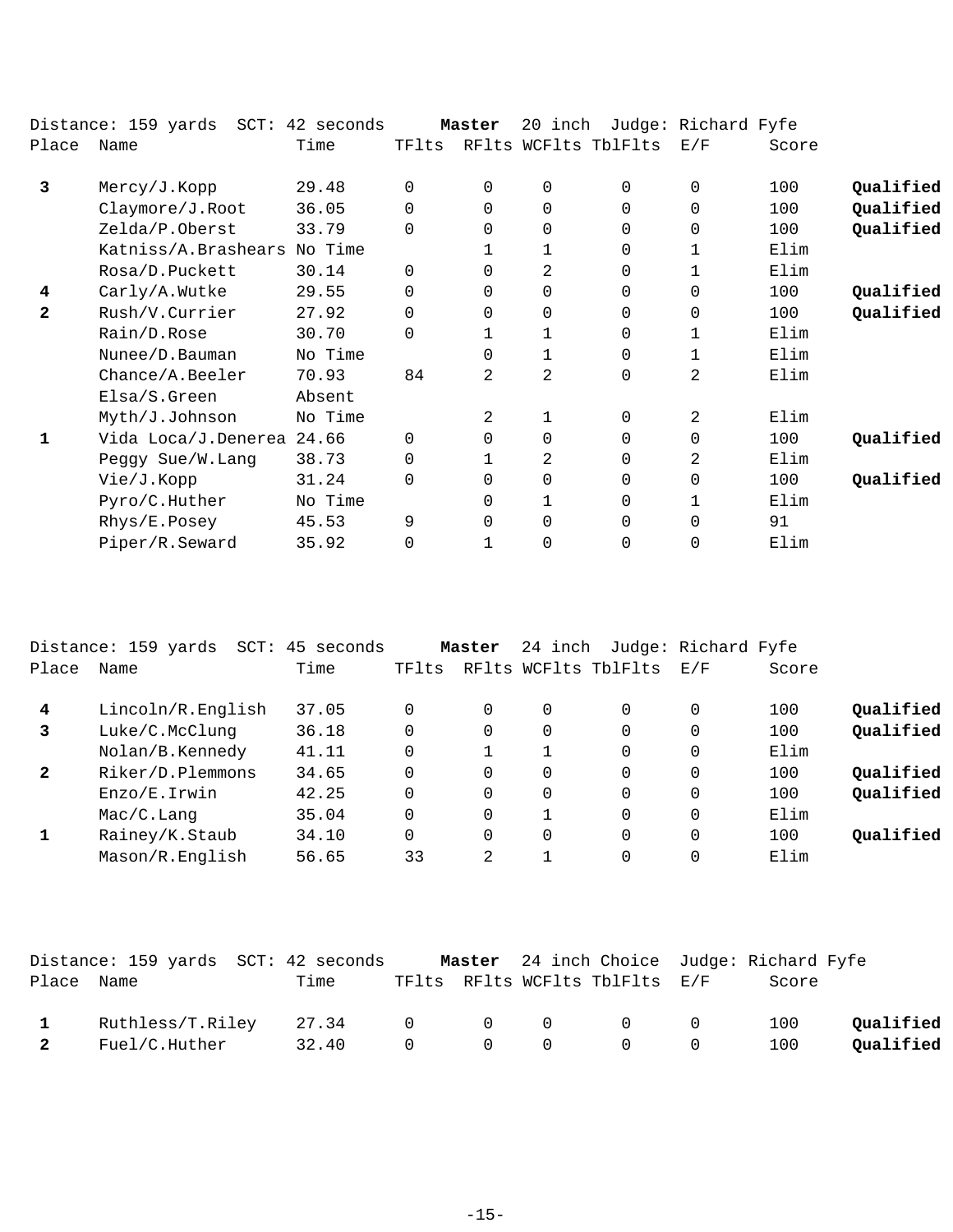Total Number of Dogs Showing: 77 Total Number of Dogs Absent: 3 Total Number of Dogs Withdrawn: 0 Total Number of Dogs Not Scored: 0 Total Number of Qualifiers: 37 Percent Qualified: 48.1%

Distance: 151 yards SCT: 51 seconds **Excellent Pref** 8 inch Judge: Richard Fyfe Place Name Time TFlts RFlts WCFlts TblFlts E/F Score Carter/J.Tice Absent Laney/K.Clapp Absent Olaf/B.Stewart 60.94 27 1 0 0 0 Elim

|            | Distance: 155 yards SCT: 49 seconds |         |  | <b>Excellent Pref</b> 12 inch Judge: Richard Fyfe |       |  |
|------------|-------------------------------------|---------|--|---------------------------------------------------|-------|--|
| Place Name |                                     | Time    |  | TFlts RFlts WCFlts TblFlts E/F                    | Score |  |
|            | Echo/R.Firestone                    | No Time |  | 2 1 0 2                                           | Elim  |  |

|            |               | Distance: 159 yards SCT: 47 seconds |           |                                                    |                                | Excellent Pref 16 inch Judge: Richard Fyfe |
|------------|---------------|-------------------------------------|-----------|----------------------------------------------------|--------------------------------|--------------------------------------------|
| Place Name |               | Time                                |           |                                                    | TFlts RFlts WCFlts TblFlts E/F | Score                                      |
|            | Kensi/L.Brown | 51.86 12 3 1 0 1                    |           |                                                    |                                | Elim                                       |
|            | Alli/R.Clark  | 33.50                               | $\bigcap$ | $\begin{array}{ccc} & & 0 & \quad & 2 \end{array}$ | $\overline{0}$                 | Elim                                       |

|            | Distance: 159 yards SCT: 50 seconds |         |   |          | <b>Excellent Pref</b> 20 inch Judge: Richard Fyfe |       |  |
|------------|-------------------------------------|---------|---|----------|---------------------------------------------------|-------|--|
| Place Name |                                     | Time    |   |          | TFlts RFlts WCFlts TblFlts E/F                    | Score |  |
|            | Tulla/T.Kinard                      | Absent  |   |          |                                                   |       |  |
|            | Charlie/J.Dingman                   | 51.44   |   | 2        |                                                   | Elim  |  |
|            | Sammy/P.Irwin                       | No Time |   |          |                                                   | Elim  |  |
|            | Mister/B.Waites                     | 52.65   | 6 | $\Omega$ |                                                   | Elim  |  |
|            |                                     |         |   |          |                                                   |       |  |

 Total Number of Dogs Showing: 7 Total Number of Dogs Absent: 3 Total Number of Dogs Withdrawn: 0 Total Number of Dogs Not Scored: 0 Total Number of Qualifiers: 0 Percent Qualified: 0.0%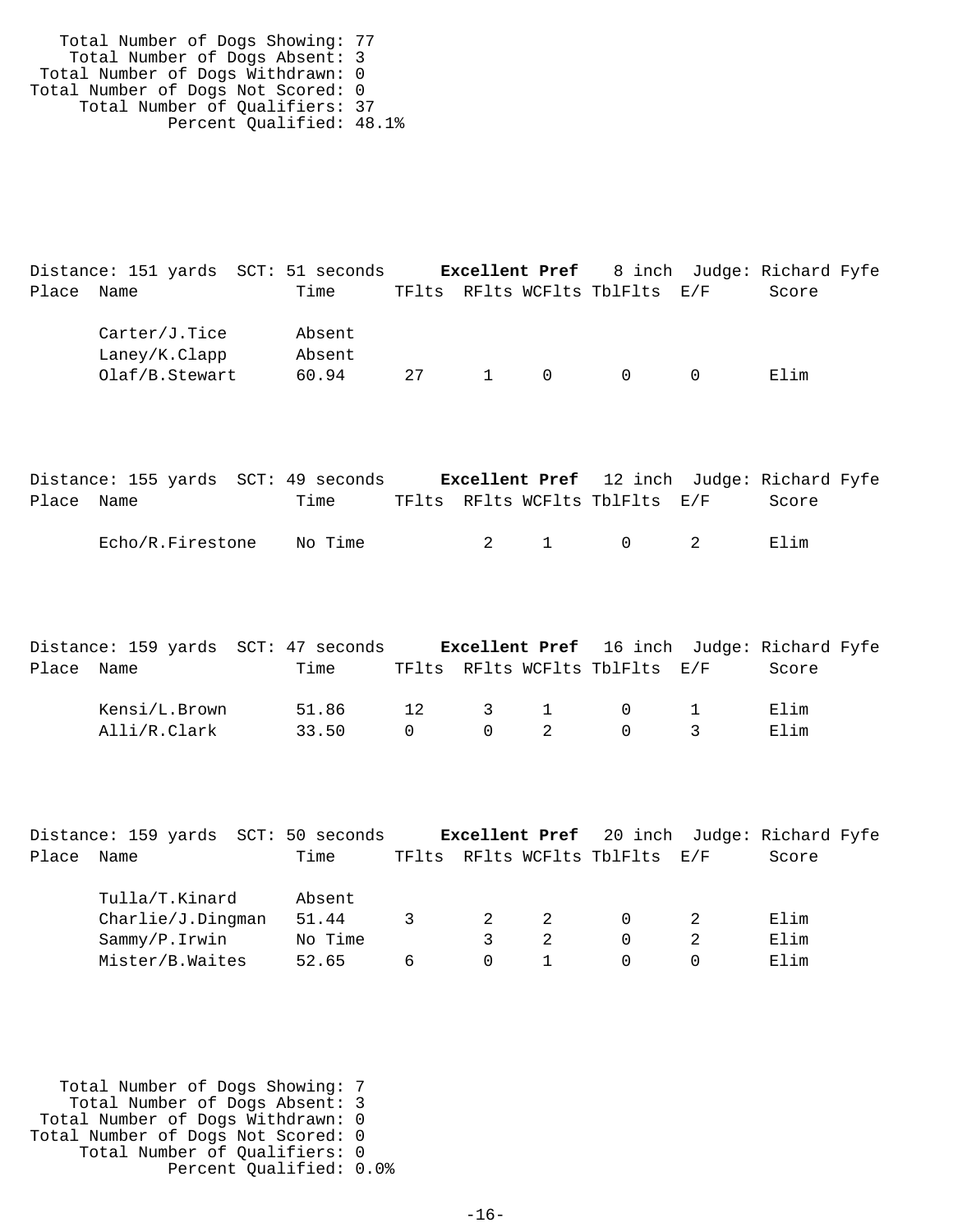|            | Distance: 151 yards SCT: 55 seconds |             |          |                                 |                                              | Master Pref 4 inch Judge: Richard Fyfe |           |
|------------|-------------------------------------|-------------|----------|---------------------------------|----------------------------------------------|----------------------------------------|-----------|
| Place Name |                                     | Time        |          |                                 | TFlts RFlts WCFlts TblFlts E/F               | Score                                  |           |
|            | Marcie/C.Fowler                     | 38.63 0 1 1 |          |                                 | $\begin{array}{ccc} & & 0 & & 1 \end{array}$ | Elim                                   |           |
|            | Louie/K.Espy                        | 40.39       | $\Omega$ | $\begin{matrix}0&0\end{matrix}$ | $\begin{matrix}0&0\end{matrix}$              | 100                                    | Oualified |

| Place | Distance: 151 yards SCT: 51 seconds<br>Name | Time    | TFlts    | Master Pref |          | 8 inch<br>RFlts WCFlts TblFlts | E/F         | Judge: Richard Fyfe<br>Score |           |
|-------|---------------------------------------------|---------|----------|-------------|----------|--------------------------------|-------------|------------------------------|-----------|
|       | Lela/T.Ratonyi                              | No Time |          | 3           |          | $\Omega$                       | 1           | Elim                         |           |
|       | Gizmo/R.Firestone                           | 37.90   | $\Omega$ |             | 0        | $\Omega$                       | $\mathbf 1$ | Elim                         |           |
|       | Sarah/J.Lambert                             | Absent  |          |             |          |                                |             |                              |           |
|       | Riley/S.Nelson                              | No Time |          |             |          | $\Omega$                       | 1           | Elim                         |           |
|       | Ariel/A.Morgan                              | 31.94   | $\Omega$ |             |          | $\Omega$                       | $\Omega$    | Elim                         |           |
| 2     | Two/N.Henderson                             | 41.54   | $\Omega$ |             | $\Omega$ | $\Omega$                       | $\mathbf 0$ | 100                          | Oualified |
| 3     | Kevin/S.Crechiolo                           | 42.27   | $\Omega$ |             | 0        | $\Omega$                       | $\Omega$    | 100                          | Qualified |
| 1     | Ford/C.Hollada                              | 36.33   | $\Omega$ | $\Omega$    | $\Omega$ | $\Omega$                       | $\Omega$    | 100                          | Qualified |
|       | Kiss/J.Wiltsek                              | 34.91   | $\Omega$ |             | 1        | $\Omega$                       | 0           | Elim                         |           |
|       | Tucket/D.McOueen                            | 37.02   | $\Omega$ |             | 0        | $\Omega$                       | $\Omega$    | Elim                         |           |
|       | Nova/R.Firestone                            | 73.79   | 66       |             | 0        | 0                              | $\Omega$    | 34                           |           |
|       |                                             |         |          |             |          |                                |             |                              |           |

|              | $SCT$ :<br>Distance: 155 yards | 49 seconds |          | Master Pref |   | 12 inch              |             | Judge: Richard Fyfe |           |
|--------------|--------------------------------|------------|----------|-------------|---|----------------------|-------------|---------------------|-----------|
| Place        | Name                           | Time       | TFlts    |             |   | RFlts WCFlts TblFlts | E/F         | Score               |           |
|              | BB King/N.Scardo               | 35.53      | 0        | 2           | 0 | 0                    | $\mathbf 0$ | Elim                |           |
|              | Finn/J. Thurman                | 39.03      | 0        | 0           | 0 | 0                    | $\mathbf 0$ | 100                 | Qualified |
|              | Lucy/K.Nordan                  | 50.36      | 3        | $\Omega$    | 0 | 0                    | $\mathbf 0$ | 97                  |           |
|              | Henna/J.Baiocco                | 35.26      | 0        | 0           | 0 | 0                    | $\mathbf 0$ | 100                 | Qualified |
|              | Ryze/D.Lambert                 | 36.44      | 0        | $\Omega$    |   | 0                    | 2           | Elim                |           |
| 3            | Hershey/R.Firestone            | 31.78      | 0        | $\Omega$    | 0 | 0                    | $\mathbf 0$ | 100                 | Qualified |
| $\mathbf{2}$ | Rider/P.Kvarnberg              | 30.41      | 0        | $\Omega$    | 0 | 0                    | $\mathbf 0$ | 100                 | Qualified |
|              | Missie/N.Bayless               | 26.34      |          | 0           | 0 | 0                    | $\mathbf 0$ | 100                 | Qualified |
| 4            | Waldo/S.Green                  | 32.09      | $\Omega$ | 0           | 0 | 0                    | $\mathbf 0$ | 100                 | Qualified |
|              | EC/R.Spilman-Bush              | 45.03      | 0        | $\Omega$    | 0 | 0                    | $\mathbf 0$ | 100                 | Qualified |
|              | Kip/J.Hopson                   | 40.43      | 0        | $\Omega$    | 0 | 0                    | $\mathbf 0$ | 100                 | Qualified |
|              | Dottie/S.Lucas                 | 38.38      | 0        | 0           | 0 | 0                    | $\mathbf 0$ | 100                 | Qualified |
|              | $Squid/G.C$ hapman             | 47.42      | 0        |             | 0 | 0                    | $\mathbf 0$ | Elim                |           |
|              | Pippa Rose/M. Youngb 34.77     |            |          | 0           | 0 | 0                    | $\Omega$    | 100                 | Qualified |
|              | Pharoah/N.Scardo               | 31.67      | 0        | 0           | 0 | 0                    |             | Elim                |           |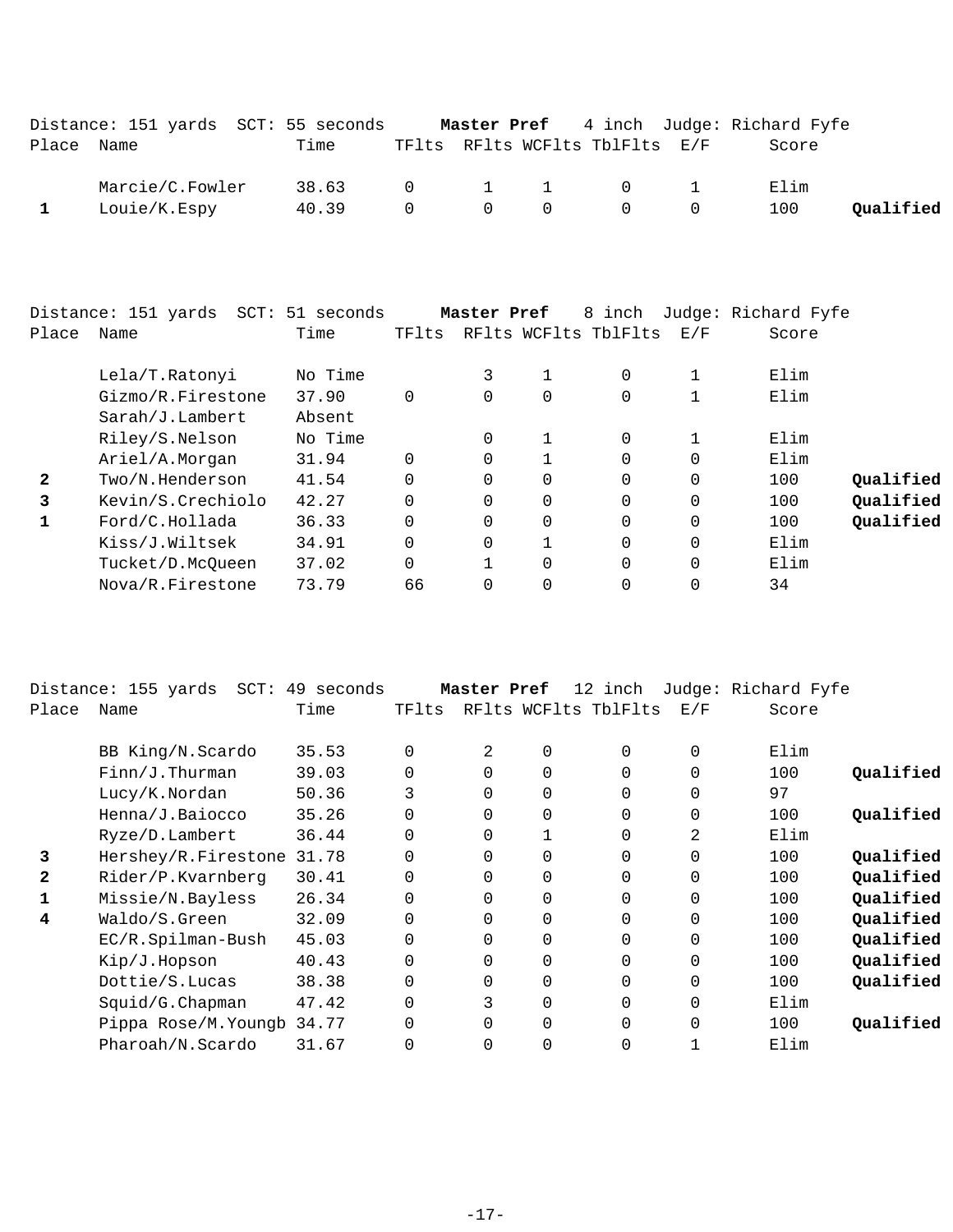|              | Distance: 159 yards  SCT: 47 seconds |         |          | Master Pref |                | 16 inch              |              | Judge: Richard Fyfe |           |
|--------------|--------------------------------------|---------|----------|-------------|----------------|----------------------|--------------|---------------------|-----------|
| Place        | Name                                 | Time    | TFlts    |             |                | RFlts WCFlts TblFlts | E/F          | Score               |           |
|              | Toad/G.Chapman                       | No Time |          | 0           | $\mathbf 0$    | $\Omega$             | 1            | Elim                |           |
|              | Brighton/M.Burton                    | 34.41   | $\Omega$ | 0           | $\mathbf 0$    | $\Omega$             |              | Elim                |           |
|              | Packer/R.Clark                       | No Time |          |             |                | 0                    |              | Elim                |           |
|              | Bismarck/S.Clingenp                  | 53.20   | 18       | $\Omega$    | $\Omega$       | $\Omega$             | $\Omega$     | 82                  |           |
|              | Panda/K.Nordan                       | 64.15   | 51       |             |                | $\Omega$             | $\mathbf{1}$ | Elim                |           |
|              | Zinger/A.Gooch                       | 32.24   | $\Omega$ |             | $\mathbf 0$    | $\Omega$             | 1            | Elim                |           |
|              | Primage/K.Case                       | Absent  |          |             |                |                      |              |                     |           |
| $\mathbf{2}$ | Hallie/A.Ayers                       | 44.85   | $\Omega$ | 0           | $\overline{0}$ | 0                    | $\mathbf 0$  | 100                 | Qualified |
|              | Tess/K.Adams                         | 31.18   | 0        |             |                | $\Omega$             | 2            | Elim                |           |
|              | Chili Pepper/D.Bate 40.26            |         | $\Omega$ |             | $\Omega$       | $\Omega$             | $\Omega$     | Elim                |           |
|              | Razzles/J.Youngbloo 32.46            |         | 0        |             |                | $\Omega$             | 2            | Elim                |           |
|              | Sam/V.Waters                         | 43.86   | 0        |             | $\mathbf 0$    | 0                    |              | Elim                |           |
|              | Emmy/N.Prochaska                     | 49.08   | 6        |             | 2              | $\Omega$             |              | Elim                |           |
|              | Promise/M.Touchston 29.13            |         | $\Omega$ |             | $\mathbf 0$    | $\Omega$             |              | Elim                |           |
|              | Party/M.Burton                       | 33.58   | 0        | 0           | 0              | $\Omega$             |              | 100                 | Oualified |

| Distance: 159 yards<br>SCT: | 50 seconds |          |          |          |             |                |                      |                     |
|-----------------------------|------------|----------|----------|----------|-------------|----------------|----------------------|---------------------|
| Name                        | Time       | TFlts    |          |          |             | E/F            | Score                |                     |
| Forest/L.Fine               | 40.05      | $\Omega$ | $\Omega$ | $\Omega$ | 0           | 0              | 100                  | Qualified           |
| Russia/N.Hynes              | 36.34      | $\Omega$ | $\Omega$ | 0        | 0           | 0              | 100                  | Oualified           |
| Jasmine/J.Morrill           | 58.89      | 24       |          | 0        | $\Omega$    | 0              | Elim                 |                     |
| Alfie/A.Francis             | 44.23      | $\Omega$ | $\Omega$ |          | $\Omega$    | 0              | 100                  | Oualified           |
| $\text{Cody/K}$ . Angel     | Absent     |          |          |          |             |                |                      |                     |
| Potter/A.Sohn               | 39.71      | 0        | $\Omega$ | 0        | 0           | 0              | 100                  | Oualified           |
| Boca/R.Dubler               | 62.09      | 36       |          | 2.       | $\Omega$    | $\mathfrak{D}$ | Elim                 |                     |
|                             |            |          |          |          | Master Pref | 20 inch        | RFlts WCFlts TblFlts | Judge: Richard Fyfe |

 Total Number of Dogs Showing: 47 Total Number of Dogs Absent: 3 Total Number of Dogs Withdrawn: 0 Total Number of Dogs Not Scored: 0 Total Number of Qualifiers: 20 Percent Qualified: 42.6%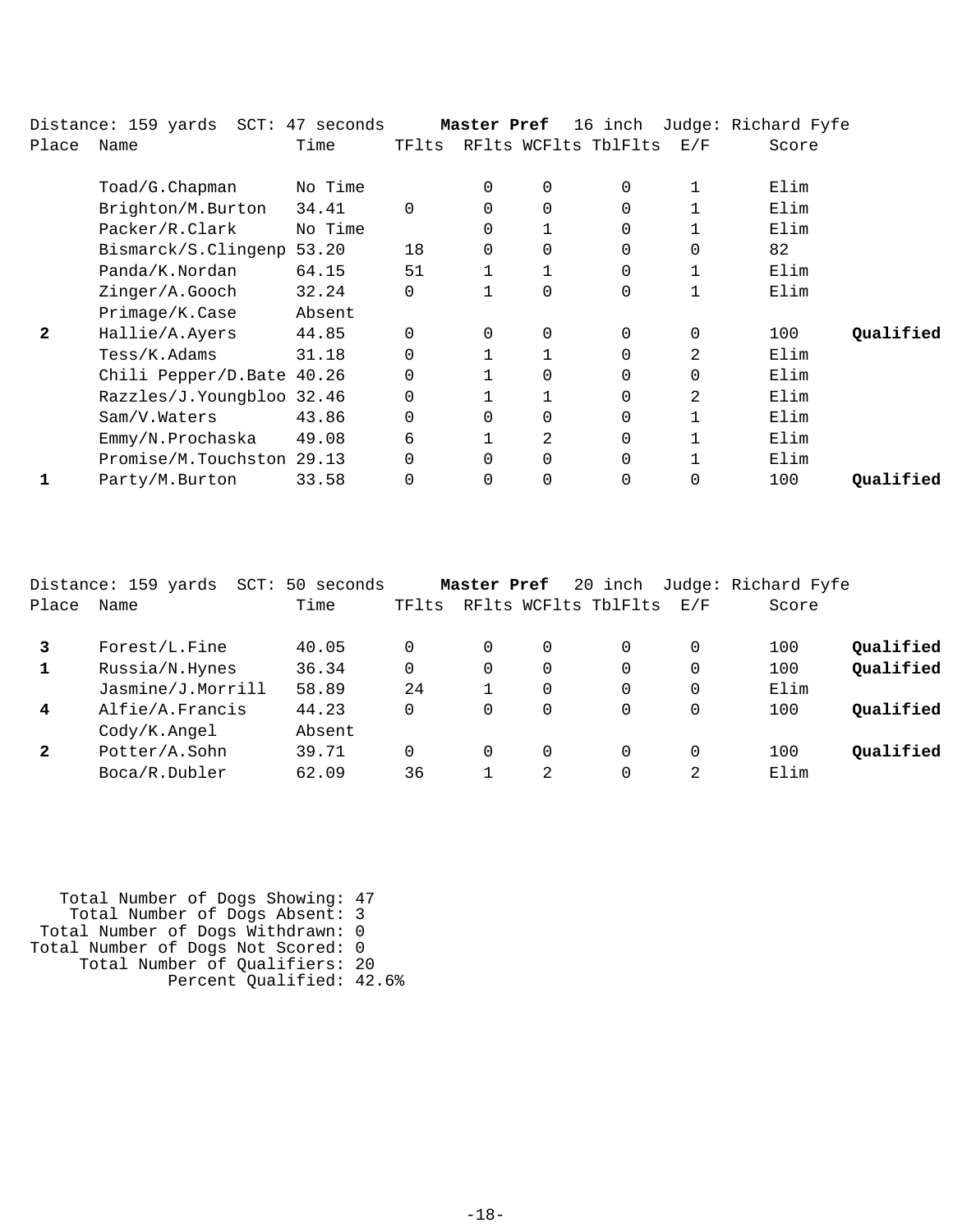#### **Saturday, May 28, 2022 Blue Ridge Agility Club Premier JWW**

|            | MCT: 50 seconds         | <b>Premier JWW</b> 8 inch Judge: Richard Fyfe |  |                                     |           |             |  |
|------------|-------------------------|-----------------------------------------------|--|-------------------------------------|-----------|-------------|--|
| Place Name |                         | Time                                          |  | RFlts WCFlts E/F                    |           | Score Top25 |  |
|            | Ann Perkins/C.Ito 50.01 |                                               |  | $\begin{matrix} 1 & 0 \end{matrix}$ | $\bigcap$ | F. lim      |  |

|              | MCT: 48 seconds<br>Premier JWW | 12 inch | Judge: Richard Fyfe |          |          |       |       |           |
|--------------|--------------------------------|---------|---------------------|----------|----------|-------|-------|-----------|
| Place        | Name                           | Time    | RFlts               | WCFlts   | E/F      | Score | Top25 |           |
|              | Phantom/J.Youngbloo 29.87      |         | 0                   | $\Omega$ | $\Omega$ | 100   | Yes   | Qualified |
|              | Mia/J.Shields                  | Absent  |                     |          |          |       |       |           |
| $\mathbf{2}$ | Vandy/B.White                  | 30.33   | 0                   | $\Omega$ |          | 100   |       | Qualified |
|              | Zig Zag/S.Peterson             | No Time | 0                   |          |          | Elim  |       |           |
|              | Bolt/M.Dolan                   | 35.23   |                     | 3        | 4        | Elim  |       |           |
|              | Molly/L.Wood                   | 41.84   | 0                   |          | $\Omega$ | Elim  |       |           |
|              |                                |         |                     |          |          |       |       |           |

|       | MCT: 45 seconds<br>Premier JWW | 16 inch | Judge: Richard Fyfe |             |             |       |       |           |
|-------|--------------------------------|---------|---------------------|-------------|-------------|-------|-------|-----------|
| Place | Name                           | Time    | RFlts               | WCFlts      | $\rm E$ / F | Score | Top25 |           |
|       | Whiskey/L.Wells                | 42.97   | 3                   | $\Omega$    | 2           | Elim  |       |           |
| 1     | Bruno/W.Scardo                 | 33.07   | 0                   | $\Omega$    | 0           | 100   | Yes   | Qualified |
|       | Ivy/L.Niemczyk                 | 31.19   | 0                   |             |             | Elim  |       |           |
|       | Maverick/N.Jenkins             | Absent  |                     |             |             |       |       |           |
|       | Leila/J.Chaet                  | 34.88   |                     | $\mathbf 0$ | 0           | Elim  |       |           |
|       | Roo/J.Wiltsek                  | Absent  |                     |             |             |       |       |           |
|       | Firefly/K.Bremser              | Absent  |                     |             |             |       |       |           |
|       | Winnie/M.Gushchina             | 43.08   | 2                   | 2           |             | Elim  |       |           |
|       | Jubilee/T.Eastman              | Absent  |                     |             |             |       |       |           |

| MCT: 42 seconds |                             |        |  | <b>Premier JWW</b> 20 inch Judge: Richard Fyfe |                  |  |       |       |
|-----------------|-----------------------------|--------|--|------------------------------------------------|------------------|--|-------|-------|
| Place Name      |                             | Time   |  |                                                | RFlts WCFlts E/F |  | Score | Top25 |
|                 | Rosa/D.Puckett              | Absent |  |                                                |                  |  |       |       |
|                 | Nunee/D.Bauman              | Absent |  |                                                |                  |  |       |       |
|                 | Elsa/S.Green                | Absent |  |                                                |                  |  |       |       |
|                 | Vida Loca/J.Denerea No Time |        |  | $\Omega$                                       | 1                |  | Elim  |       |
|                 | Peggy Sue/W.Lang            | Absent |  |                                                |                  |  |       |       |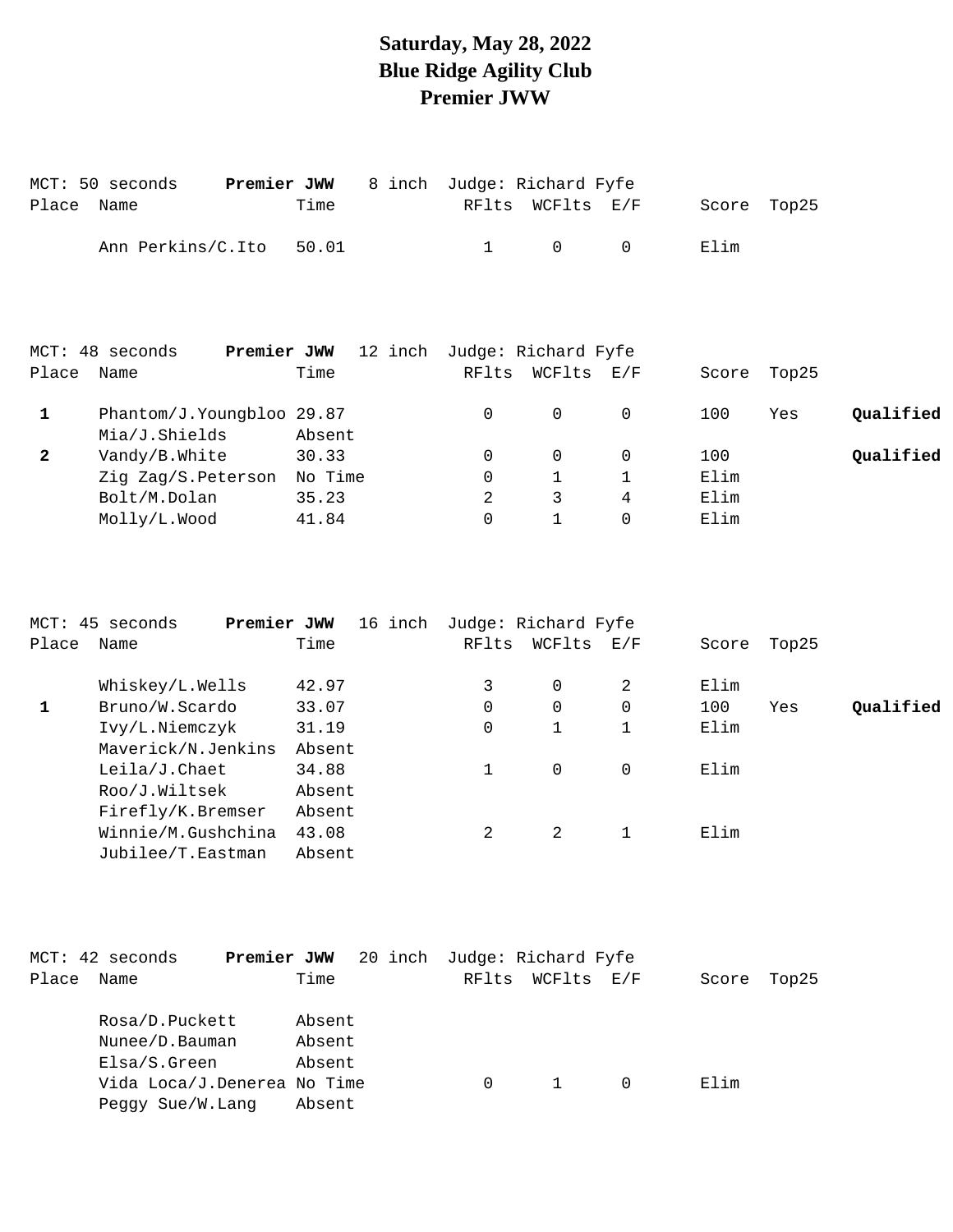| Dreamer/L.Wells<br>Endeavour/R.Early | 33.46<br>32.98 | $\overline{0}$<br>2                            | $\overline{2}$   | $0 \qquad \qquad 1$<br>2 | Elim<br>Elim |  |
|--------------------------------------|----------------|------------------------------------------------|------------------|--------------------------|--------------|--|
| MCT: 42 seconds                      |                | Premier JWW 24 inch Choice Judge: Richard Fyfe |                  |                          |              |  |
| Place Name                           | Time           |                                                | RFlts WCFlts E/F |                          | Score Top25  |  |

|  |  | Ruthless/T.Riley 31.55 |  |  |  |  |  | Qualified |
|--|--|------------------------|--|--|--|--|--|-----------|
|--|--|------------------------|--|--|--|--|--|-----------|

 Total Number of Dogs Showing: 15 Total Number of Dogs Absent: 9 Total Number of Dogs Withdrawn: 0 Total Number of Dogs Not Scored: 0 Total Number of Qualifiers: 4 Percent Qualified: 26.7%

|            | MCT: 53 seconds | <b>Premier JWW Pref</b> 8 inch Judge: Richard Fyfe |  |                  |  |             |  |
|------------|-----------------|----------------------------------------------------|--|------------------|--|-------------|--|
| Place Name |                 | Time                                               |  | RFlts WCFlts E/F |  | Score Top25 |  |
|            |                 |                                                    |  |                  |  |             |  |

Laney/K.Clapp Absent

|       | MCT: 50 seconds            | Premier JWW Pref | 12 inch Judge: Richard Fyfe |        |                   |       |       |           |
|-------|----------------------------|------------------|-----------------------------|--------|-------------------|-------|-------|-----------|
| Place | Name                       | Time             | RFlts                       | WCFlts | $\rm E$ / $\rm F$ | Score | Top25 |           |
|       | BB King/N.Scardo           | 49.82            |                             |        |                   | Elim  |       |           |
|       | Henna/J.Baiocco            | 56.04            | 2                           | 0      |                   | Elim  |       |           |
|       | Waldo/S.Green              | Absent           |                             |        |                   |       |       |           |
|       | Kip/J.Hopson               | 47.83            | 0                           | 0      | $\Omega$          | 100   | Yes   | Oualified |
|       | Squid/G.Chapman            | 34.08            |                             |        |                   | Elim  |       |           |
|       | Pippa Rose/M. Youngb 41.93 |                  |                             | 0      |                   | Elim  |       |           |
|       | Pharoah/N.Scardo           | 45.76            | 4                           | 0      |                   | Elim  |       |           |

|            | MCT: 47 seconds |       | <b>Premier JWW Pref</b> 16 inch Judge: Richard Fyfe |  |                  |  |             |  |
|------------|-----------------|-------|-----------------------------------------------------|--|------------------|--|-------------|--|
| Place Name |                 | Time  |                                                     |  | RFlts WCFlts E/F |  | Score Top25 |  |
|            | Packer/R.Clark  | 57.23 |                                                     |  | 2 2 1            |  | Elim        |  |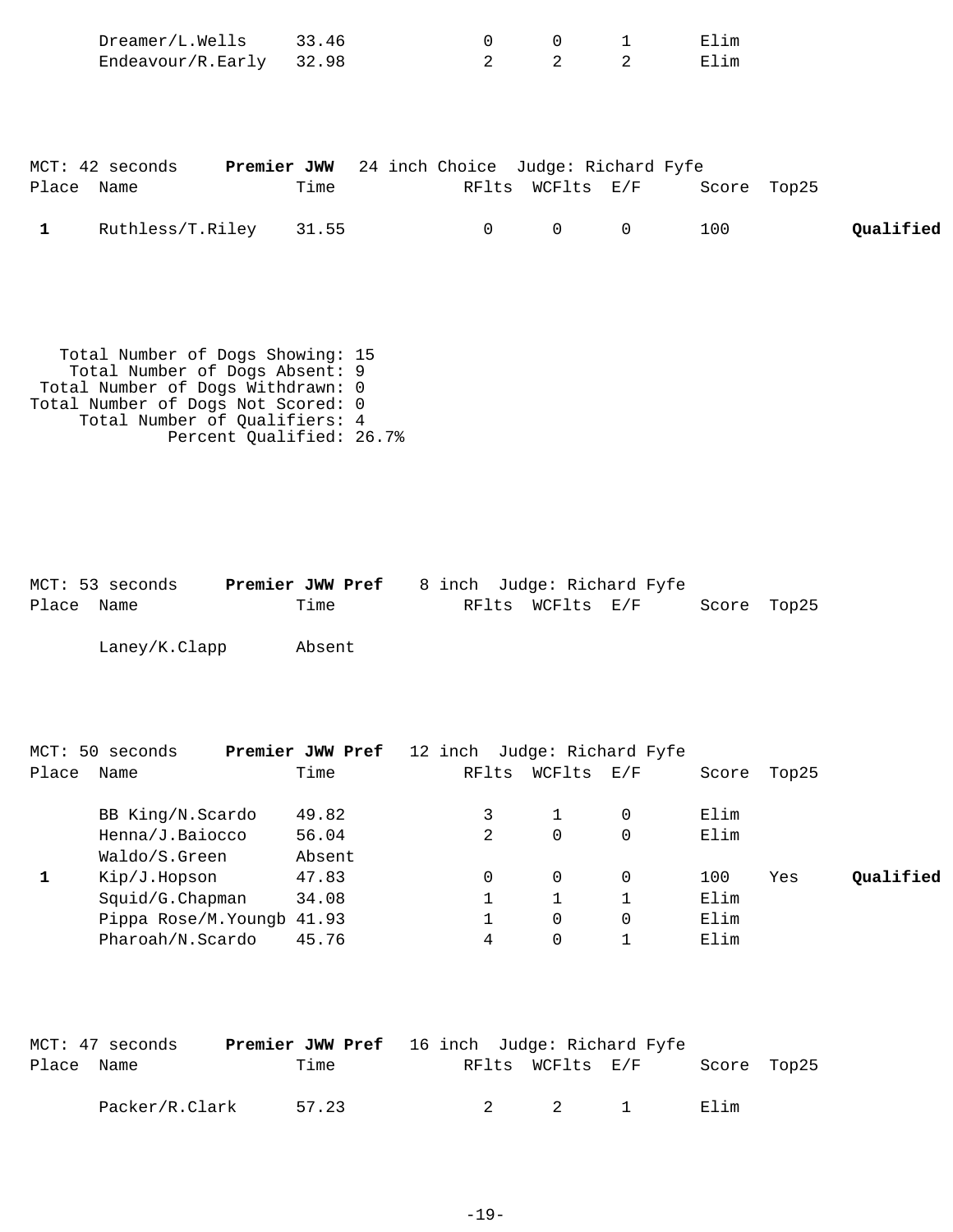| Zinger/A.Gooch 31.81      |  |  | 100  | Yes | Qualified |
|---------------------------|--|--|------|-----|-----------|
| Razzles/J.Youngbloo 38.72 |  |  | Elim |     |           |

|            | MCT: 51 seconds | <b>Premier JWW Pref</b> 20 inch Judge: Richard Fyfe |  |                  |             |  |
|------------|-----------------|-----------------------------------------------------|--|------------------|-------------|--|
| Place Name |                 | Time                                                |  | RFlts WCFlts E/F | Score Top25 |  |
|            |                 |                                                     |  |                  |             |  |

Dooley/A.Stipe Absent

 Total Number of Dogs Showing: 9 Total Number of Dogs Absent: 3 Total Number of Dogs Withdrawn: 0 Total Number of Dogs Not Scored: 0 Total Number of Qualifiers: 2 Percent Qualified: 22.2%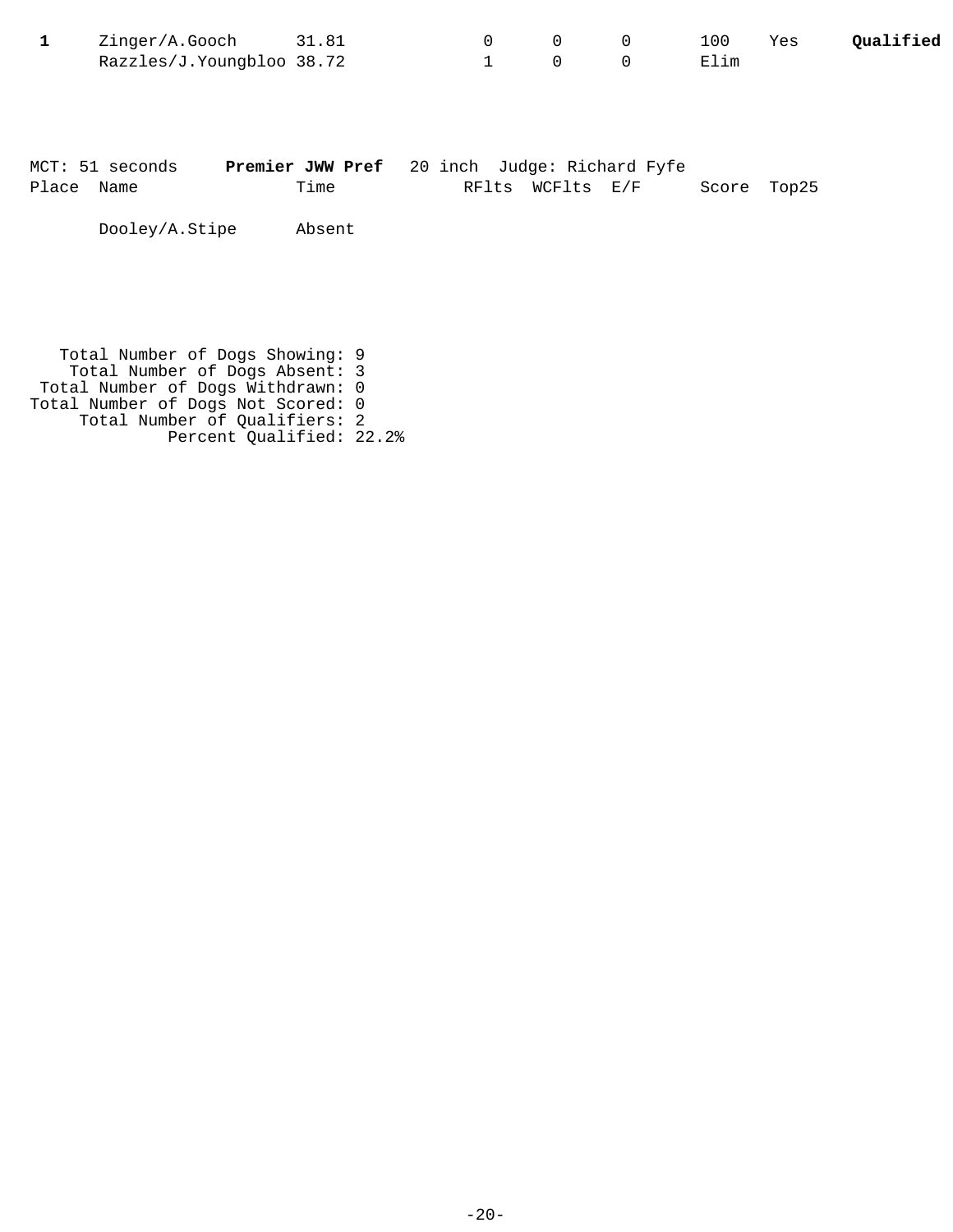# **Saturday, May 28, 2022 Blue Ridge Agility Club Time 2 Beat**

|       | MCT: 60 seconds<br>Time 2 Beat       |                 | 8 inch Judge: Geoffrey Teare |     |                 |
|-------|--------------------------------------|-----------------|------------------------------|-----|-----------------|
| Place | Name                                 | Time            | WCFlts                       | E/F | Points          |
|       | Saga/M.LeRoy                         | 30.68           | 0                            |     | Qualified<br>10 |
|       | Ann Perkins/C.Ito<br>Harper/C.Fowler | 37.04<br>Absent | 0                            |     | Qualified       |
|       | $Happy/C.$ Ito                       | No Time         |                              |     | Elim            |

|       | MCT: 60 seconds<br>Time 2 Beat | 12 inch | Judge: Geoffrey Teare |          |              |           |
|-------|--------------------------------|---------|-----------------------|----------|--------------|-----------|
| Place | Name                           | Time    | WCFlts                | E/F      | Points       |           |
|       | Lucky/A.Stipe                  | 55.15   | $\Omega$              | $\Omega$ | $\mathbf{1}$ | Qualified |
|       | Zig Zag/S.Peterson             | 28.89   | $\overline{0}$        | $\Omega$ | 10           | Qualified |
|       | Bolt/M.Dolan                   | 35.60   | 1                     | 2        | Elim         |           |
|       | Mia/J.Shields                  | 38.35   | 0                     | 0        | 6            | Qualified |
|       | Vandy/B.White                  | 32.73   | 3                     | 2        | Elim         |           |
|       | AJ/J.Kaufman                   | 42.28   | $\mathbf 0$           | 0        | 5            | Qualified |
|       | Krissi/K.Villars               | Absent  |                       |          |              |           |
|       | Tempest/A.Morgan               | No Time | $\overline{0}$        | 1        | Elim         |           |
|       | Nolya/G.Hubbard                | 36.06   | $\overline{0}$        | 0        | 7            | Oualified |
|       | $Lena/A.$ Stipe                |         |                       |          |              |           |
|       | Zip-A-Dee/S.Peterso 39.80      |         | 1                     | 0        | Elim         |           |
|       | Ruth/M.Dolan                   | 39.21   | 1                     | 2        | Elim         |           |
|       |                                |         |                       |          |              |           |

|       | MCT: 55 seconds<br>Time 2 Beat |       | 16 inch Judge: Geoffrey Teare |     |        |
|-------|--------------------------------|-------|-------------------------------|-----|--------|
| Place | Name                           | Time  | WCFlts                        | E/F | Points |
|       |                                |       |                               |     |        |
|       | Joose/K.Ferquson               | 31.45 | 0                             |     | Elim   |
|       | Clam Chowdah/G.Chap 39.74      |       | $\Omega$                      |     | Elim   |
|       | $E$ evee/J. Lucas              | 32.24 | 0                             |     | Elim   |
|       | Echo/S.Leonard                 | 55.00 | 2                             |     | Elim   |
|       | Veggie/A.Alfonso               | 31.50 |                               |     | Elim   |

|            | MCT: 50 seconds |       | <b>Time 2 Beat</b> 20 inch Judge: Geoffrey Teare |        |        |           |
|------------|-----------------|-------|--------------------------------------------------|--------|--------|-----------|
| Place Name |                 | Time  | WCFlts                                           | E/F    | Points |           |
|            | Waze/J.Eizember | 28.39 | $\Omega$                                         | $\cap$ | 10     | Oualified |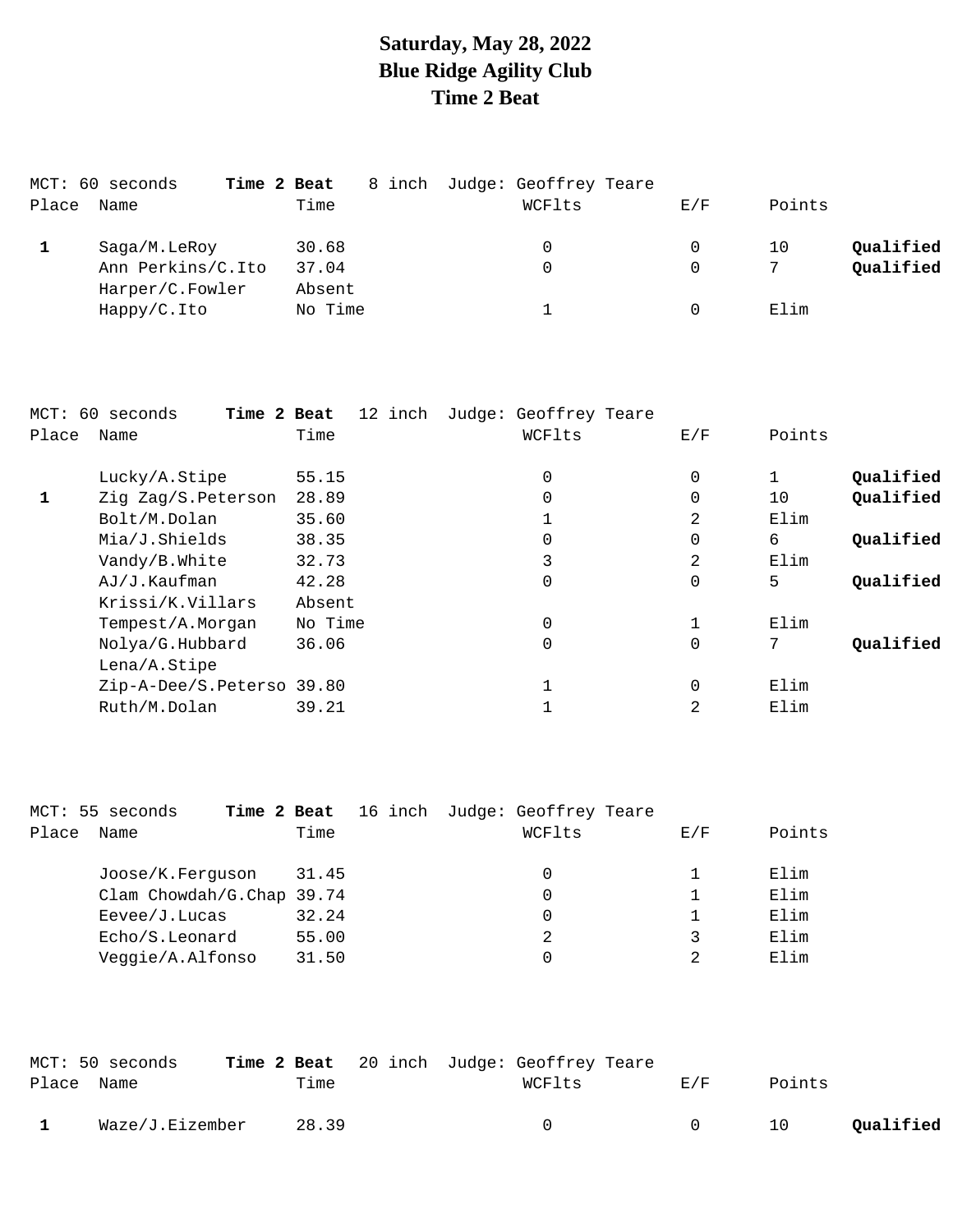| Katniss/A.Brashears 40.20 |         |   |   | Elim |           |
|---------------------------|---------|---|---|------|-----------|
| Rosa/D.Puckett            | 28.58   |   |   | 9    | Qualified |
| Rhys/E.Posey              | No Time | 0 |   | Elim |           |
| Joss/C.Motheral-Lyn 37.78 |         |   |   | Elim |           |
| Molly/A.Torrey            | No Time | 0 |   | Elim |           |
| Wookie/M.Skelton          | 47.22   | 0 | 4 | Elim |           |
| Salsa/K.Ferquson          | 36.24   |   |   |      | Qualified |
| Justin/J.Eizember         | No Time |   |   | Elim |           |
|                           |         |   |   |      |           |

|       | MCT: 50 seconds<br>Time 2 Beat |         | 24 inch Judge: Geoffrey Teare |     |                 |
|-------|--------------------------------|---------|-------------------------------|-----|-----------------|
| Place | Name                           | Time    | WCFlts                        | E/F | Points          |
|       | Nolan/B.Kennedy                | 34.50   | 0                             | 0   | Qualified<br>10 |
|       | Riker/D.Plemmons               | 37.08   | 0                             | 0   | Qualified<br>9  |
|       | Tekla/C.Williams               | No Time | 0                             |     | Elim            |
|       | Disco/L.Hartheimer             | 38.84   |                               |     | Elim            |
|       | Sierra/J.Parker                | No Time |                               |     | Elim            |

|            | MCT: 50 seconds |      |  |        | Time 2 Beat 24 inch Choice Judge: Geoffrey Teare |        |        |
|------------|-----------------|------|--|--------|--------------------------------------------------|--------|--------|
| Place Name |                 | Time |  | WCFlts |                                                  | F. / F | Points |
|            |                 |      |  |        |                                                  |        |        |

Fuel/C.Huther Absent

```
 Total Number of Dogs Showing: 32
 Total Number of Dogs Absent: 3
 Total Number of Dogs Withdrawn: 0
Total Number of Dogs Not Scored: 1
 Total Number of Qualifiers: 12
 Percent Qualified: 37.5%
```

| MCT: 60 seconds            |      | <b>Time 2 Beat Pref</b> 8 inch Judge: Geoffrey Teare |     |        |           |
|----------------------------|------|------------------------------------------------------|-----|--------|-----------|
| Place Name                 | Time | WCFlts                                               | E/F | Points |           |
| Kevin/S. Crechiolo No Time |      |                                                      |     | Elim   |           |
| Gromit/S.Clingenpee 48.84  |      |                                                      |     | 10     | Oualified |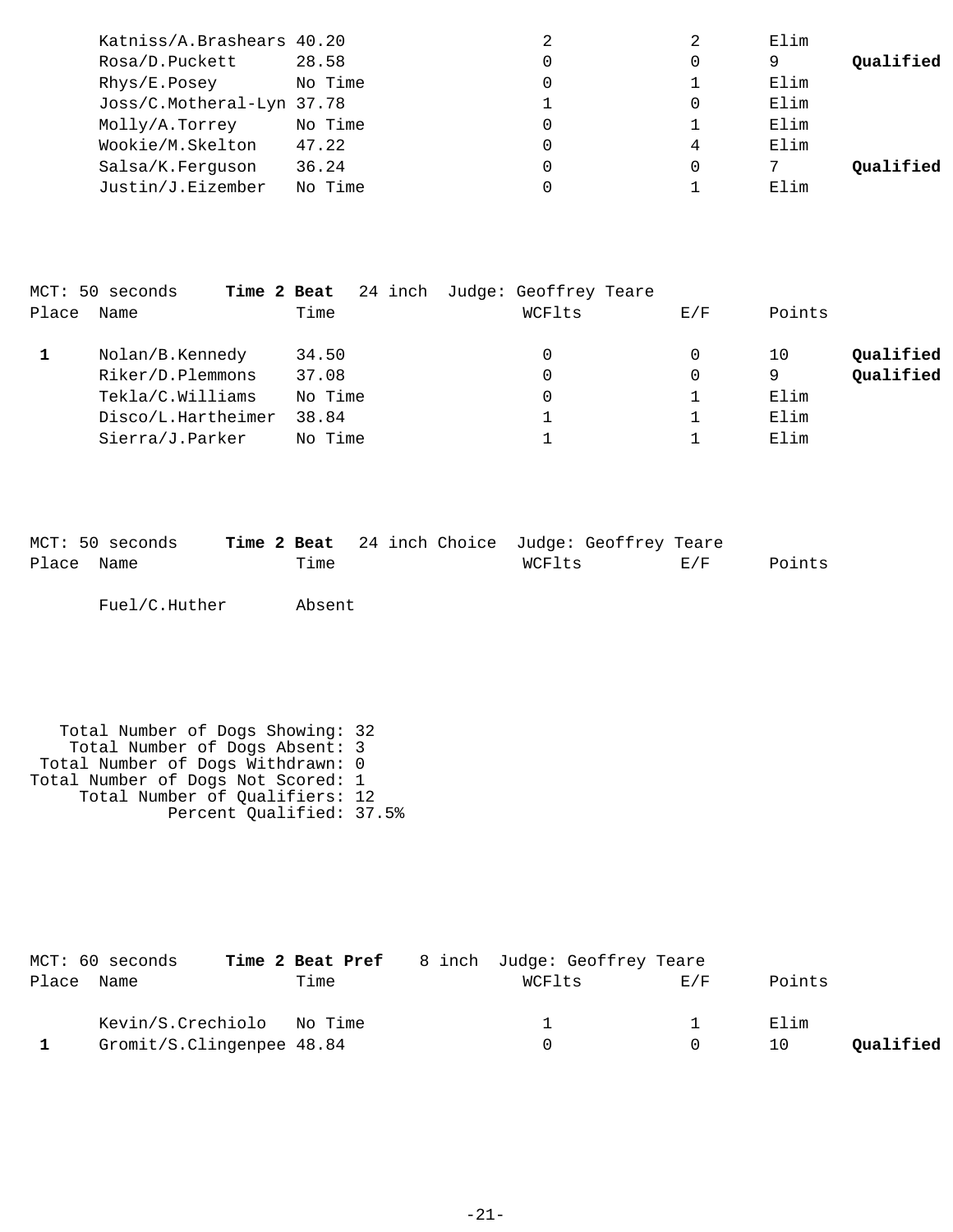|            | MCT: 60 seconds |        | <b>Time 2 Beat Pref</b> 12 inch Judge: Geoffrey Teare |     |        |
|------------|-----------------|--------|-------------------------------------------------------|-----|--------|
| Place Name |                 | Time   | WCFlts                                                | E/F | Points |
|            | Fiji/T.Eastman  | Absent |                                                       |     |        |

| MCT: 55 seconds |       |                                      |     |                                                       |           |
|-----------------|-------|--------------------------------------|-----|-------------------------------------------------------|-----------|
| Name            | Time  | WCFlts                               | E/F | Points                                                |           |
|                 |       | $\Omega$                             |     | 10                                                    | Qualified |
| Jayci/J.Baiocco |       | $\Omega$                             |     | Elim                                                  |           |
| Alli/R.Clark    | 31.13 |                                      |     | Elim                                                  |           |
| Finley/D.Host   | 46.26 | ς                                    |     | Elim                                                  |           |
|                 |       | Promise/M.Touchston 30.03<br>No Time |     | <b>Time 2 Beat Pref</b> 16 inch Judge: Geoffrey Teare |           |

|            | MCT: 50 seconds | Time 2 Beat Pref 20 inch Judge: Geoffrey Teare |        |        |        |           |
|------------|-----------------|------------------------------------------------|--------|--------|--------|-----------|
| Place Name |                 | Time                                           | WCFlts | E/F    | Points |           |
|            | Russia/N.Hynes  | 35.84                                          | $\cap$ | $\cap$ | 10     | Oualified |

```
 Total Number of Dogs Showing: 7
 Total Number of Dogs Absent: 1
 Total Number of Dogs Withdrawn: 0
Total Number of Dogs Not Scored: 0
 Total Number of Qualifiers: 3
              Percent Qualified: 42.9%
```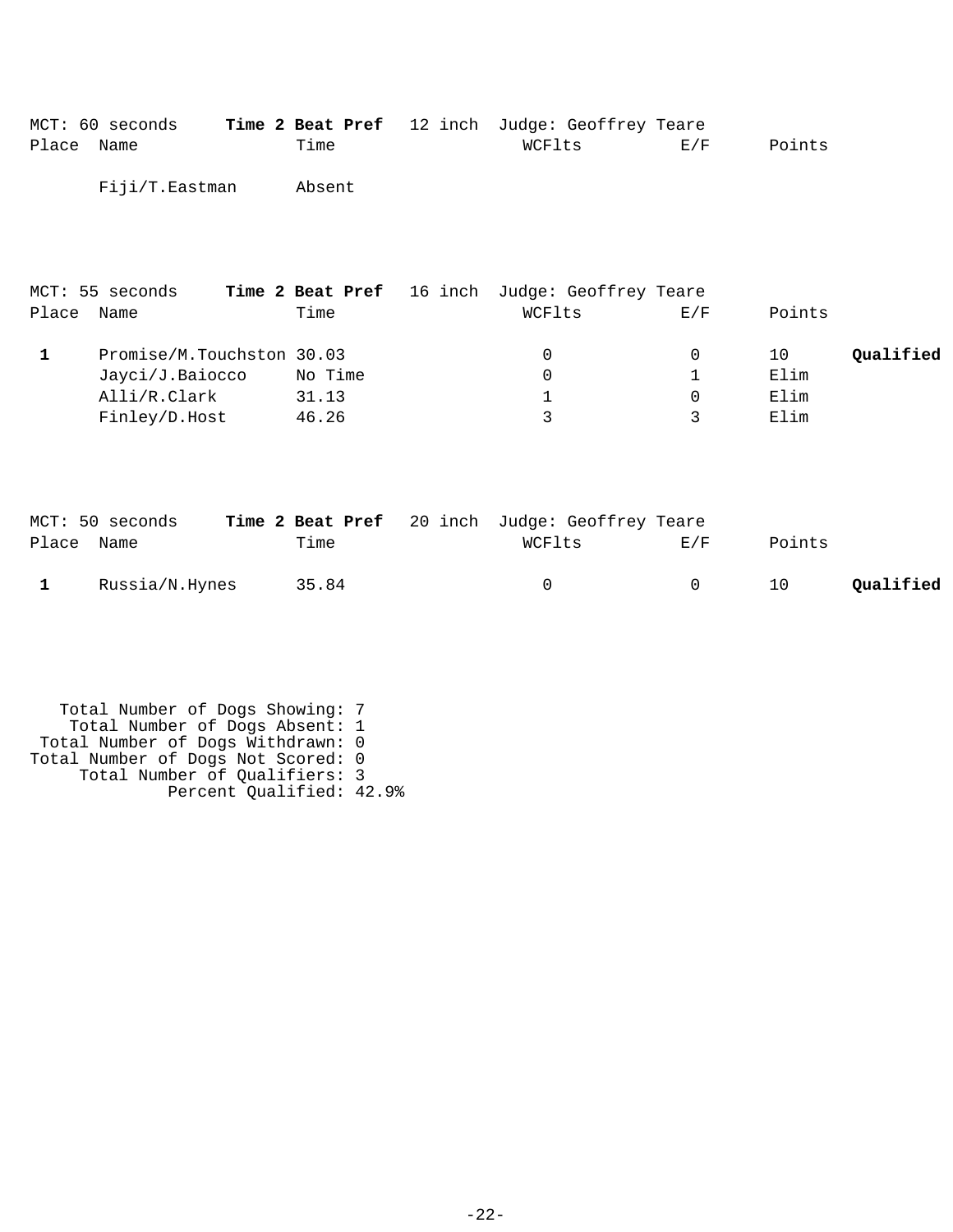## **Saturday, May 28, 2022 Blue Ridge Agility Club Premier Standard**

|       | MCT: 65 seconds   | Premier Standard | 8 inch Judge: Geoffrey Teare |            |             |     |           |
|-------|-------------------|------------------|------------------------------|------------|-------------|-----|-----------|
| Place | Name              | Time             | RFlts                        | WCFlts E/F | Score Top25 |     |           |
|       | Ann Perkins/C.Ito | 47.38            | $\Omega$                     | $\Omega$   | 100         |     | Qualified |
|       | Lilas/S.Raheja    | 42.79            | $\Omega$                     | $\Omega$   | 100         |     | Qualified |
|       | Saga/M.LeRoy      | 38.09            |                              | $\Omega$   | 100         | Yes | Qualified |

|              | MCT: 65 seconds           | Premier Standard | 12 inch Judge: Geoffrey Teare |        |          |       |       |           |
|--------------|---------------------------|------------------|-------------------------------|--------|----------|-------|-------|-----------|
| Place        | Name                      | Time             | RFlts                         | WCFlts | E/F      | Score | Top25 |           |
| $\mathbf{2}$ | Bryce/P.Kvarnberg         | 35.48            | 0                             | 0      | $\Omega$ | 100   | Yes   | Qualified |
|              | Vandy/B.White             | 36.68            |                               | 0      | 0        | Elim  |       |           |
|              | Zig Zag/S.Peterson        | 39.49            | 0                             |        | 0        | Elim  |       |           |
| 4            | Molly/L.Wood              | 46.24            | 0                             | 0      | 0        | 100   |       | Qualified |
|              | Phantom/J.Youngbloo 32.27 |                  |                               | 0      | 0        | 100   | Yes   | Qualified |
|              | Krissi/K.Villars          | Absent           |                               |        |          |       |       |           |
| 3            | Jolene Rose/M.Liebh 39.17 |                  | 0                             | 0      | 0        | 100   |       | Qualified |
|              | Tempest/A.Morgan          | No Time          |                               | 0      |          | Elim  |       |           |

|       | MCT: 60 seconds    | Premier Standard | 16 inch | Judge: Geoffrey Teare |                                                           |       |       |           |
|-------|--------------------|------------------|---------|-----------------------|-----------------------------------------------------------|-------|-------|-----------|
| Place | Name               | Time             | RFlts   | WCFlts                | $\mathop{\rm E{}}\nolimits$ / $\mathop{\rm F{}}\nolimits$ | Score | Top25 |           |
|       | Whiskey/L.Wells    | 39.27            | 0       | 0                     |                                                           | Elim  |       |           |
|       | Bruno/W.Scardo     | 37.00            | 0       | 0                     | 0                                                         | 100   | Yes   | Qualified |
|       | Joose/K.Ferquson   | 34.47            | 0       |                       | 0                                                         | Elim  |       |           |
|       | Abaco/B.Nettles    | 39.55            | 0       |                       | 0                                                         | Elim  |       |           |
|       | Maverick/N.Jenkins | No Time          |         | 0                     |                                                           | Elim  |       |           |
|       | Leila/J.Chaet      | 34.08            |         | 0                     |                                                           | Elim  |       |           |
|       | Roo/J.Wiltsek      | 36.42            |         | 0                     | 0                                                         | Elim  |       |           |
|       | Jubilee/T.Eastman  | Absent           |         |                       |                                                           |       |       |           |

|            | MCT: 55 seconds | <b>Premier Standard</b> 20 inch Judge: Geoffrey Teare |                  |                   |             |     |           |
|------------|-----------------|-------------------------------------------------------|------------------|-------------------|-------------|-----|-----------|
| Place Name |                 | Time                                                  | RFlts WCFlts E/F |                   | Score Top25 |     |           |
|            | Rosa/D.Puckett  | Absent                                                |                  |                   |             |     |           |
|            | Nunee/D.Bauman  | 34.49                                                 | $\cap$           | $\Omega$ $\Omega$ | 100         | Yes | Oualified |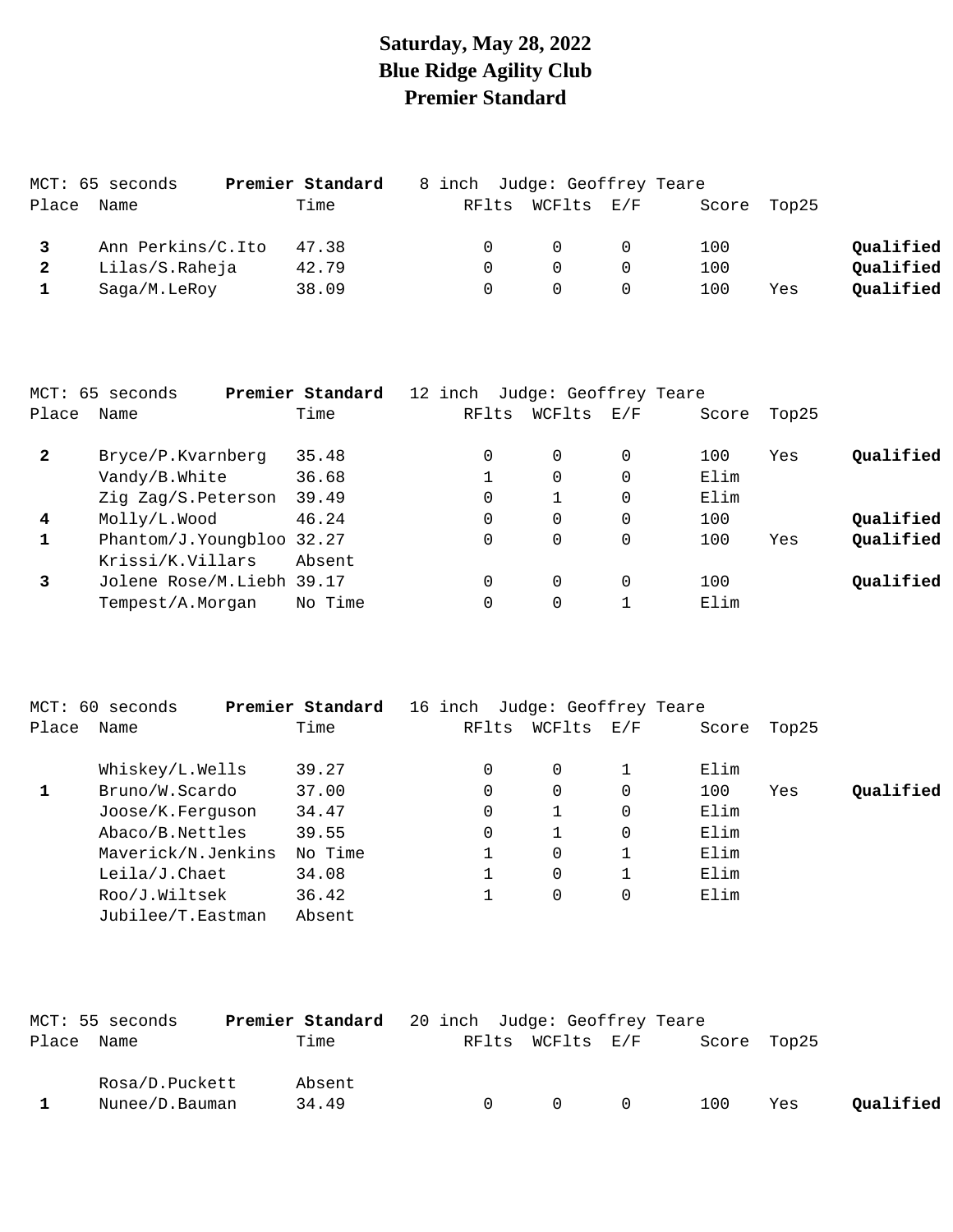| Vida Loca/J.Denerea 30.45 |  |  | Elim |
|---------------------------|--|--|------|
| Peggy $Sue/W.Lanq$ 37.00  |  |  | Elim |
| Dreamer/L.Wells No Time   |  |  | Flim |

|            | MCT: 55 seconds        |      |  |                       | <b>Premier Standard</b> 24 inch Choice Judge: Geoffrey Teare |             |
|------------|------------------------|------|--|-----------------------|--------------------------------------------------------------|-------------|
| Place Name |                        | Time |  | RFlts WCFlts E/F      |                                                              | Score Top25 |
|            | Ruthless/T.Riley 41.00 |      |  | $0 \qquad 1 \qquad 1$ | Elim                                                         |             |

 Total Number of Dogs Showing: 22 Total Number of Dogs Absent: 3 Total Number of Dogs Withdrawn: 0 Total Number of Dogs Not Scored: 0 Total Number of Qualifiers: 9 Percent Qualified: 40.9%

| MCT: 70 seconds  | Premier Standard Pref |          |                  |                | 8 inch Judge: Geoffrey Teare |     |           |
|------------------|-----------------------|----------|------------------|----------------|------------------------------|-----|-----------|
| Place Name       | Time                  |          | RFlts WCFlts E/F |                | Score Top25                  |     |           |
| Mia/J.Shields    | 46.09                 | $\Omega$ | $\Omega$         | $\overline{0}$ | 100                          | Yes | Qualified |
| Kite/M.Gushchina | 36.72                 |          | $\cap$           |                | Elim                         |     |           |
| Carter/J.Tice    | 41.58                 |          |                  |                | Elim                         |     |           |

| MCT: 65      | seconds            | Premier Standard Pref | 12 inch |          | Judge: Geoffrey Teare |       |       |           |
|--------------|--------------------|-----------------------|---------|----------|-----------------------|-------|-------|-----------|
| Place        | Name               | Time                  | RFlts   | WCFlts   | E/F                   | Score | Top25 |           |
| 3            | BB King/N.Scardo   | 42.84                 | 0       | $\Omega$ | 0                     | 100   |       | Qualified |
|              | $Finn/J$ . Thurman | 54.21                 | 0       | 0        | 0                     | 100   |       | Qualified |
|              | Henna/J.Baiocco    | 46.21                 |         | 2        |                       | Elim  |       |           |
| 1            | Waldo/S.Green      | 39.36                 | 0       | 0        | 0                     | 100   | Yes   | Qualified |
| 4            | Kip/J.Hopson       | 51.27                 | 0       | $\Omega$ | $\Omega$              | 100   |       | Qualified |
|              | Squid/G.Chapman    | No Time               | 0       | 2        | 2                     | Elim  |       |           |
| $\mathbf{2}$ | Rider/P.Kvarnberg  | 42.08                 | 0       | $\Omega$ | $\Omega$              | 100   | Yes   | Qualified |
|              | Pharoah/N.Scardo   | 42.93                 |         | 0        |                       | Elim  |       |           |

|            | MCT: 60 seconds | <b>Premier Standard Pref</b> 16 inch Judge: Geoffrey Teare |        |                       |             |  |
|------------|-----------------|------------------------------------------------------------|--------|-----------------------|-------------|--|
| Place Name |                 | Time                                                       |        | RFlts WCFlts E/F      | Score Top25 |  |
|            | Zinger/A.Gooch  | 40.55                                                      |        | $0 \qquad 1 \qquad 0$ | Elim        |  |
|            |                 |                                                            | $-23-$ |                       |             |  |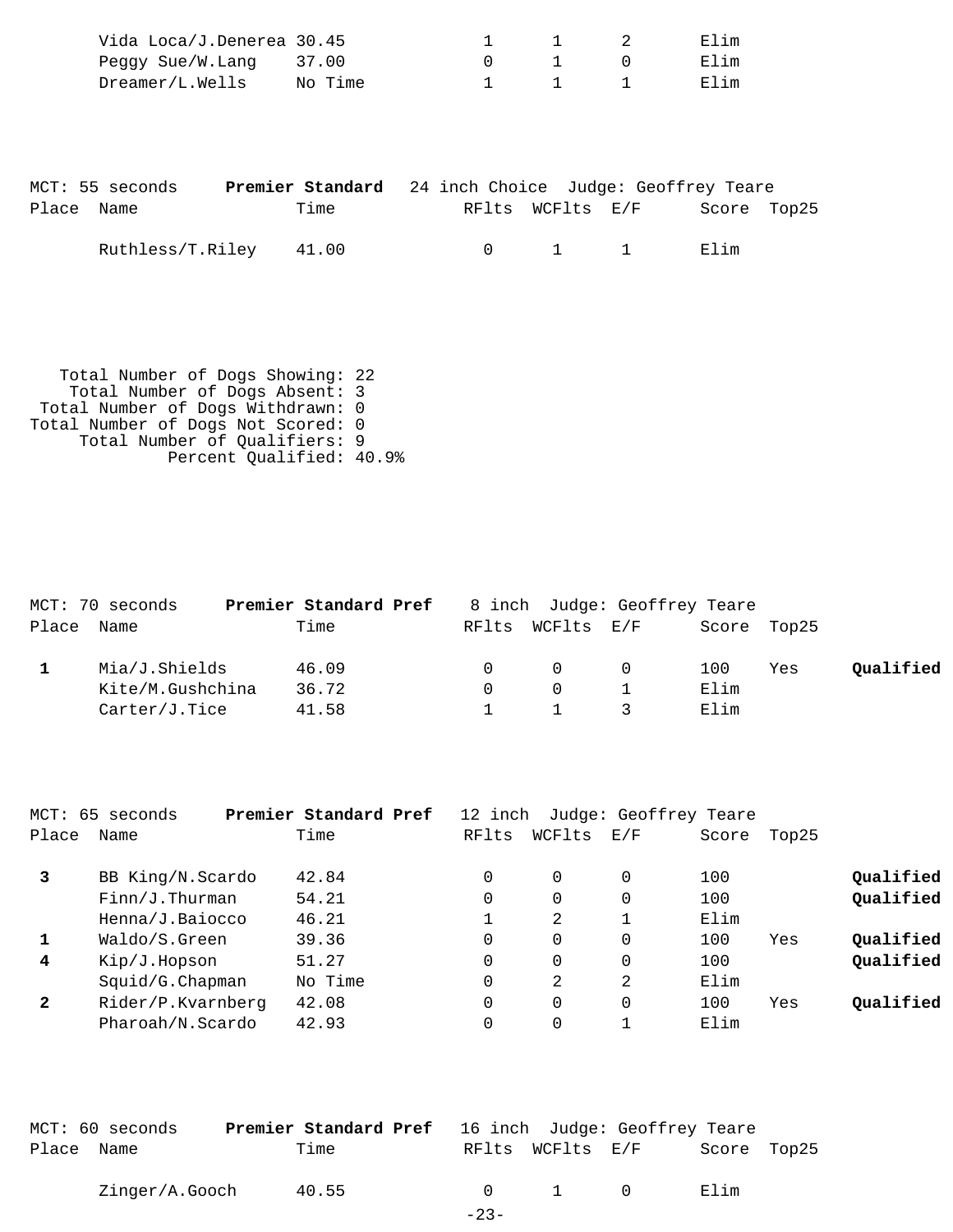| Sam/V.Waters | 62.59 |  | Elim |
|--------------|-------|--|------|
| Silk/M.Ogle  | 46.21 |  | Elim |
| Alli/R.Clark | 34.99 |  | Elim |

|            | MCT: 65 seconds                             | <b>Premier Standard Pref</b> 20 inch Judge: Geoffrey Teare |                                         |             |           |
|------------|---------------------------------------------|------------------------------------------------------------|-----------------------------------------|-------------|-----------|
| Place Name |                                             | Time                                                       | RFlts WCFlts E/F                        | Score Top25 |           |
|            | $Charlie/J.Dingman$ 38.92<br>Dooley/A.Stipe | Absent                                                     | $\begin{matrix} 0 & 0 & 0 \end{matrix}$ | 100         | Qualified |

| Total Number of Dogs Showing: 16   |  |
|------------------------------------|--|
| Total Number of Dogs Absent: 1     |  |
| Total Number of Dogs Withdrawn: 0  |  |
| Total Number of Dogs Not Scored: 0 |  |
| Total Number of Qualifiers: 7      |  |
| Percent Qualified: 43.8%           |  |
|                                    |  |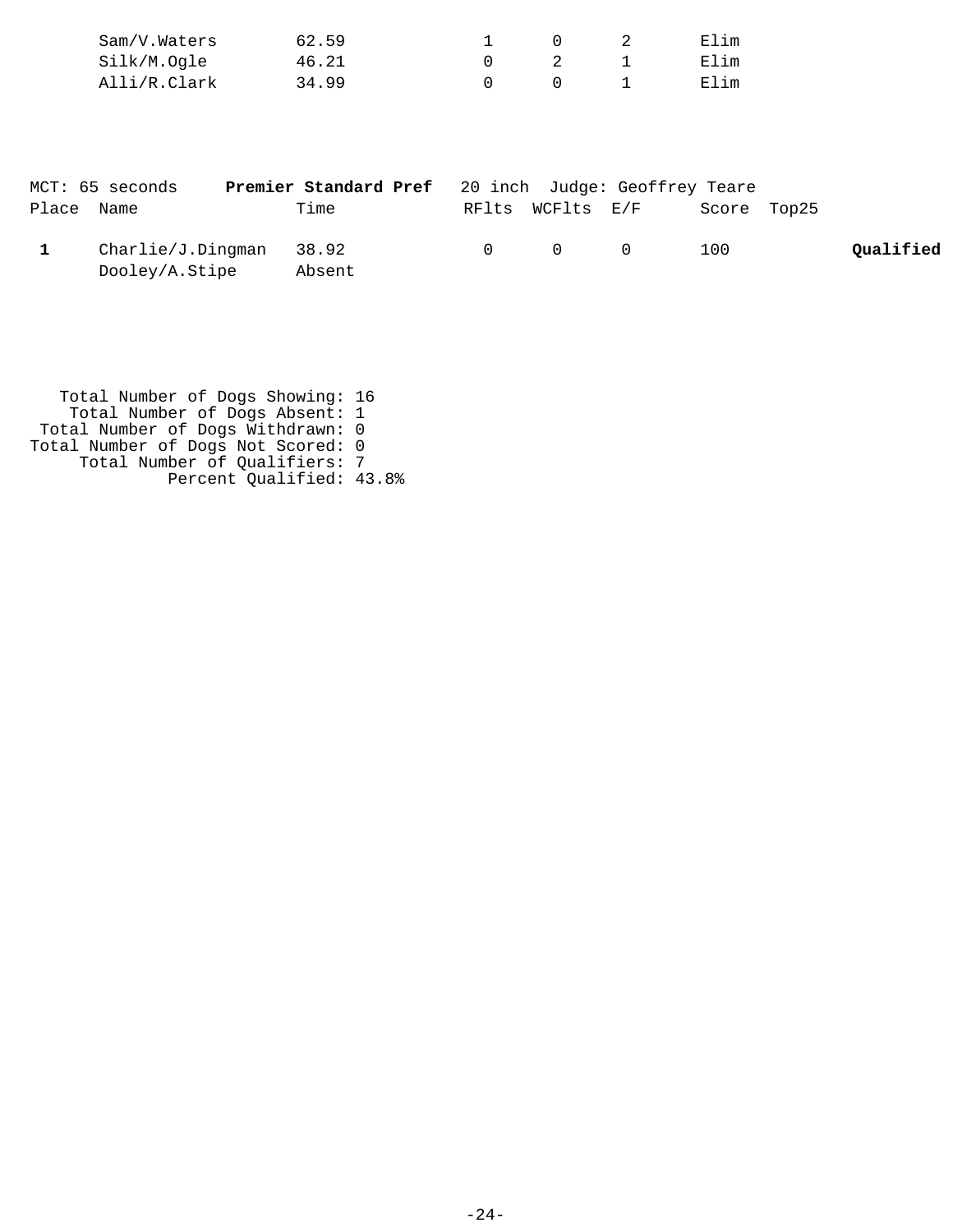### **Saturday, May 28, 2022 Blue Ridge Agility Club Master/Excellent Standard**

|       | Distance: 174 yards | SCT: | 69 seconds |       | Excellent      |          | 12 inch              |          | Judge: Geoffrey Teare |
|-------|---------------------|------|------------|-------|----------------|----------|----------------------|----------|-----------------------|
| Place | Name                |      | Time       | TFlts |                |          | RFlts WCFlts TblFlts | E/F      | Score                 |
|       | Tempest/A.Morgan    |      | No Time    |       | 0              | $\Omega$ | 0                    |          | Elim                  |
|       | Ruth/M.Dolan        |      | 63.91      | 0     | 2              | $\Omega$ |                      | $\Omega$ | Elim                  |
|       | Daphne/V.Mercurio   |      | Absent     |       |                |          |                      |          |                       |
|       | Medley/K.Brown      |      | 54.66      | 0     | $\overline{4}$ | $\Omega$ | 0                    | 0        | Elim                  |
|       | Yogi/J.Sagarin      |      | No Time    |       | 3              |          | 0                    | 2        | Elim                  |
|       | Nolya/G.Hubbard     |      | No Time    |       | 3              | 2        |                      | 5        | Elim                  |

|       | Distance: 178 yards SCT: 67 seconds |       |       |          |          |                          | <b>Excellent</b> 16 inch Judge: Geoffrey Teare |           |
|-------|-------------------------------------|-------|-------|----------|----------|--------------------------|------------------------------------------------|-----------|
| Place | Name                                | Time  | TFlts |          |          | RFlts WCFlts TblFlts E/F | Score                                          |           |
|       | Jackson/D.Hamm                      | 66.22 | 0     |          |          |                          | Elim                                           |           |
|       | Maisie Jane/K.Ricks No Time         |       |       | 4        | $\Omega$ | 0                        | Elim                                           |           |
|       | Clam Chowdah/G.Chap 52.62           |       | 0     | 2        | 2        | 0                        | Elim                                           |           |
|       | Elite/K.Brown                       | 40.13 | 0     | $\Omega$ |          | 0                        | 100                                            | Oualified |
|       | Eevee/J.Lucas                       | 51.91 | 0     | 2        | $\Omega$ | 0                        | Elim                                           |           |
|       | Roo/J.Wiltsek                       | 37.94 | 0     | $\Omega$ |          | 0                        | Elim                                           |           |

|       | Distance: 182 yards SCT: 64 seconds |         |             | Excellent |   |                      |     | 20 inch Judge: Geoffrey Teare |           |
|-------|-------------------------------------|---------|-------------|-----------|---|----------------------|-----|-------------------------------|-----------|
| Place | Name                                | Time    | TFlts       |           |   | RFlts WCFlts TblFlts | E/F | Score                         |           |
|       | Dreamer/L.Wells                     | No Time |             |           | 0 | 0                    |     | Elim                          |           |
|       | Senna/T.Riley                       | 49.79   | $\mathbf 0$ | $\Omega$  | 0 |                      | 0   | Elim                          |           |
|       | Rhys/E.Posey                        | 72.38   | 24          | 2         | 0 | 0                    | 0   | Elim                          |           |
|       | Scot/V.Currier                      | 68.28   | 12          | 3         | 2 | 0                    | 2   | Elim                          |           |
|       | Piper/R.Seward                      | 46.28   | 0           | $\Omega$  |   | 0                    | 0   | Elim                          |           |
|       | Zeeva/R.Oqle                        | 56.52   | $\Omega$    | 2         | 0 | 0                    | 0   | Elim                          |           |
|       | Waze/J.Eizember                     | 54.82   | 0           | 2         | 2 |                      |     | Elim                          |           |
|       | Lula/K.Little                       | 45.90   | $\Omega$    | $\Omega$  | 0 | 0                    | 0   | 100                           | Oualified |

|            | Distance: 182 yards SCT: 68 seconds |                                |  | <b>Excellent</b> 24 inch Judge: Geoffrey Teare |
|------------|-------------------------------------|--------------------------------|--|------------------------------------------------|
| Place Name | Time                                | TFlts RFlts WCFlts TblFlts E/F |  | Score                                          |

Parker/J.Boggs Absent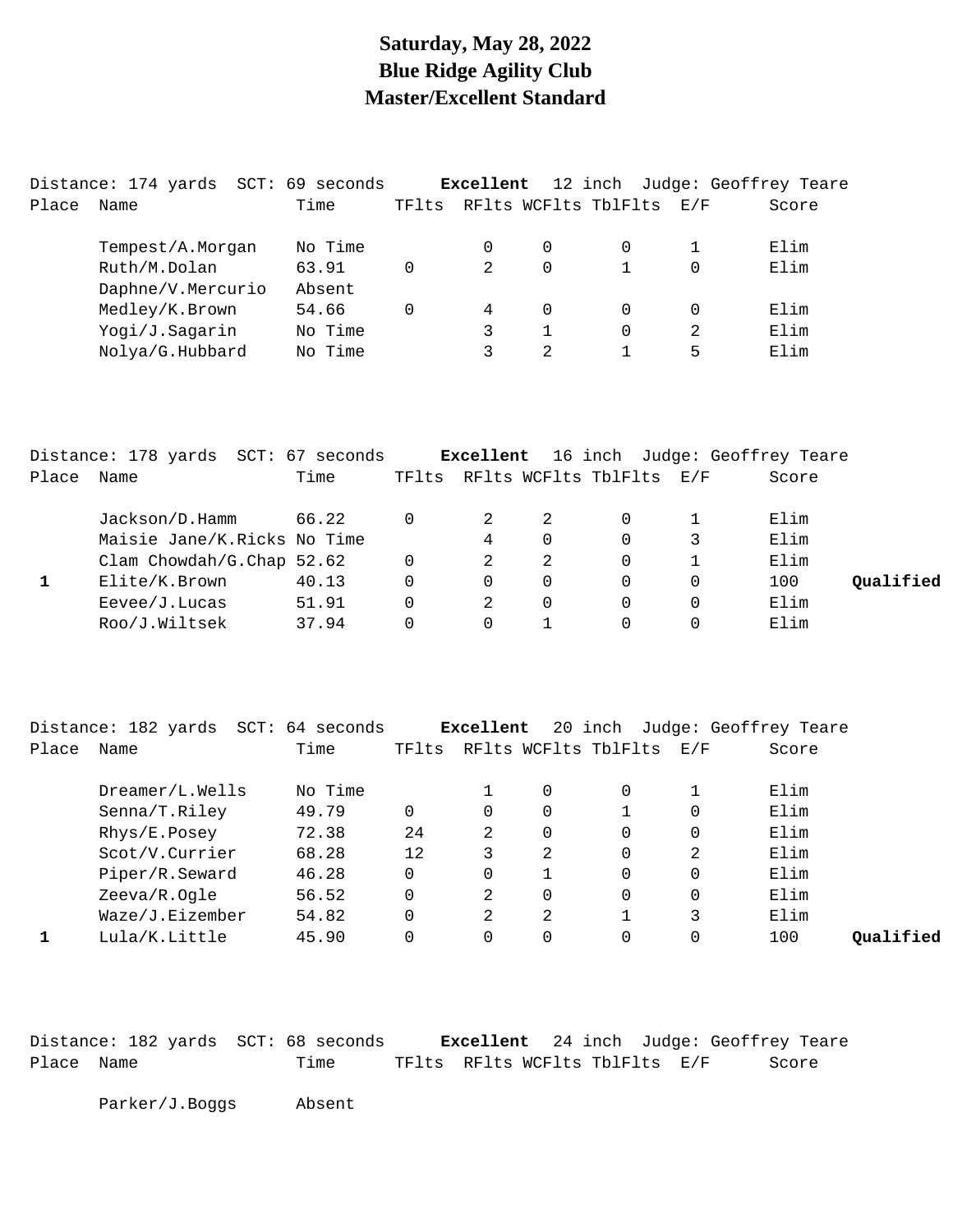| Keeper/S.Nation | 63.92   |  |  | Elim |
|-----------------|---------|--|--|------|
| Griffen/M.Ogle  | No Time |  |  | Elim |
| Mason/R.English | No Time |  |  | Elim |

 Total Number of Dogs Showing: 22 Total Number of Dogs Absent: 2 Total Number of Dogs Withdrawn: 0 Total Number of Dogs Not Scored: 0 Total Number of Qualifiers: 2 Percent Qualified: 9.1%

|              | Distance: 174 yards SCT: 69 seconds |         |          | Master         | 12 inch     |                      | Judge: Geoffrey Teare |       |           |
|--------------|-------------------------------------|---------|----------|----------------|-------------|----------------------|-----------------------|-------|-----------|
| Place        | Name                                | Time    | TFlts    |                |             | RFlts WCFlts TblFlts | E/F                   | Score |           |
| 4            | Mia/J.Shields                       | 49.76   | 0        | $\Omega$       | $\mathbf 0$ | $\Omega$             | $\Omega$              | 100   | Qualified |
|              | Shelby Rae/M.Liebha                 | 40.78   | $\Omega$ | $\Omega$       | $\Omega$    | $\Omega$             | $\Omega$              | 100   | Qualified |
|              | Lily/V.Pinto                        | 50.31   | $\Omega$ | $\Omega$       | $\Omega$    | $\Omega$             | $\Omega$              | 100   | Qualified |
|              | Vandy/B.White                       | No Time |          | 0              | $\Omega$    | $\Omega$             | 2                     | Elim  |           |
|              | Zig Zag/S.Peterson                  | 38.31   | $\Omega$ | 0              | $\Omega$    | $\Omega$             |                       | Elim  |           |
|              | Bryce/P.Kvarnberg                   | 37.70   | 0        | 0              | 1           | $\Omega$             | 2                     | Elim  |           |
|              | Bolt/M.Dolan                        | No Time |          |                | 1           | $\Omega$             |                       | Elim  |           |
|              | Ali/M.Dorman                        | 62.29   | 0        |                | $\Omega$    | $\Omega$             | $\Omega$              | Elim  |           |
| 3            | Molly/L.Wood                        | 46.16   | $\Omega$ | 0              | $\mathbf 0$ | $\Omega$             | $\Omega$              | 100   | Qualified |
|              | Beetle/G. Chapman                   | No Time |          | 2              |             | $\Omega$             | 2                     | Elim  |           |
|              | Trixie/S.Lucas                      | 53.39   | 0        | $\Omega$       | $\Omega$    | $\Omega$             | 0                     | 100   | Qualified |
|              | Blair/K.Baker                       | 66.77   | $\Omega$ | 0              | $\mathbf 0$ | $\Omega$             | $\Omega$              | 100   | Qualified |
|              | Phantom/J.Youngbloo No Time         |         |          | $\mathfrak{D}$ | 1           | $\Omega$             | 0                     | Elim  |           |
|              | Krissi/K.Villars                    | Absent  |          |                |             |                      |                       |       |           |
|              | Lucky/A.Stipe                       | 69.40   | 0        | $\Omega$       | $\mathbf 0$ | $\Omega$             | $\Omega$              | 100   | Qualified |
| $\mathbf{2}$ | Jolene Rose/M.Liebh 45.32           |         | 0        | 0              | $\Omega$    | $\Omega$             | 0                     | 100   | Qualified |
|              |                                     |         |          |                |             |                      |                       |       |           |

|                | Distance: 178 yards<br>SCT: | 67<br>seconds |          | Master | 16 inch |                      | Judge: Geoffrey Teare |       |           |
|----------------|-----------------------------|---------------|----------|--------|---------|----------------------|-----------------------|-------|-----------|
| Place          | Name                        | Time          | TFlts    |        |         | RFlts WCFlts TblFlts | E/F                   | Score |           |
|                | Surfer/N.Jenkins            | 52.62         | $\Omega$ |        |         |                      | 0                     | Elim  |           |
|                | Bruno/W.Scardo              | No Time       |          |        |         |                      |                       | Elim  |           |
| $\overline{4}$ | Jyn/D.Jones                 | 46.06         | $\Omega$ | 0      | 0       | 0                    | 0                     | 100   | Qualified |
|                | Strut/C.Renton              | 39.71         | $\Omega$ | 0      | 0       |                      | 0                     | Elim  |           |
| $\mathbf{2}$   | Ivy/L.Niemczyk              | 39.26         | $\Omega$ | 0      | 0       | 0                    | 0                     | 100   | Oualified |
|                | Lizzy/R.Hollada             | 57.88         | $\Omega$ | 2      |         |                      | 2                     | Elim  |           |
|                | Enzo/D.Griffith             | 53.18         |          |        |         |                      |                       | Elim  |           |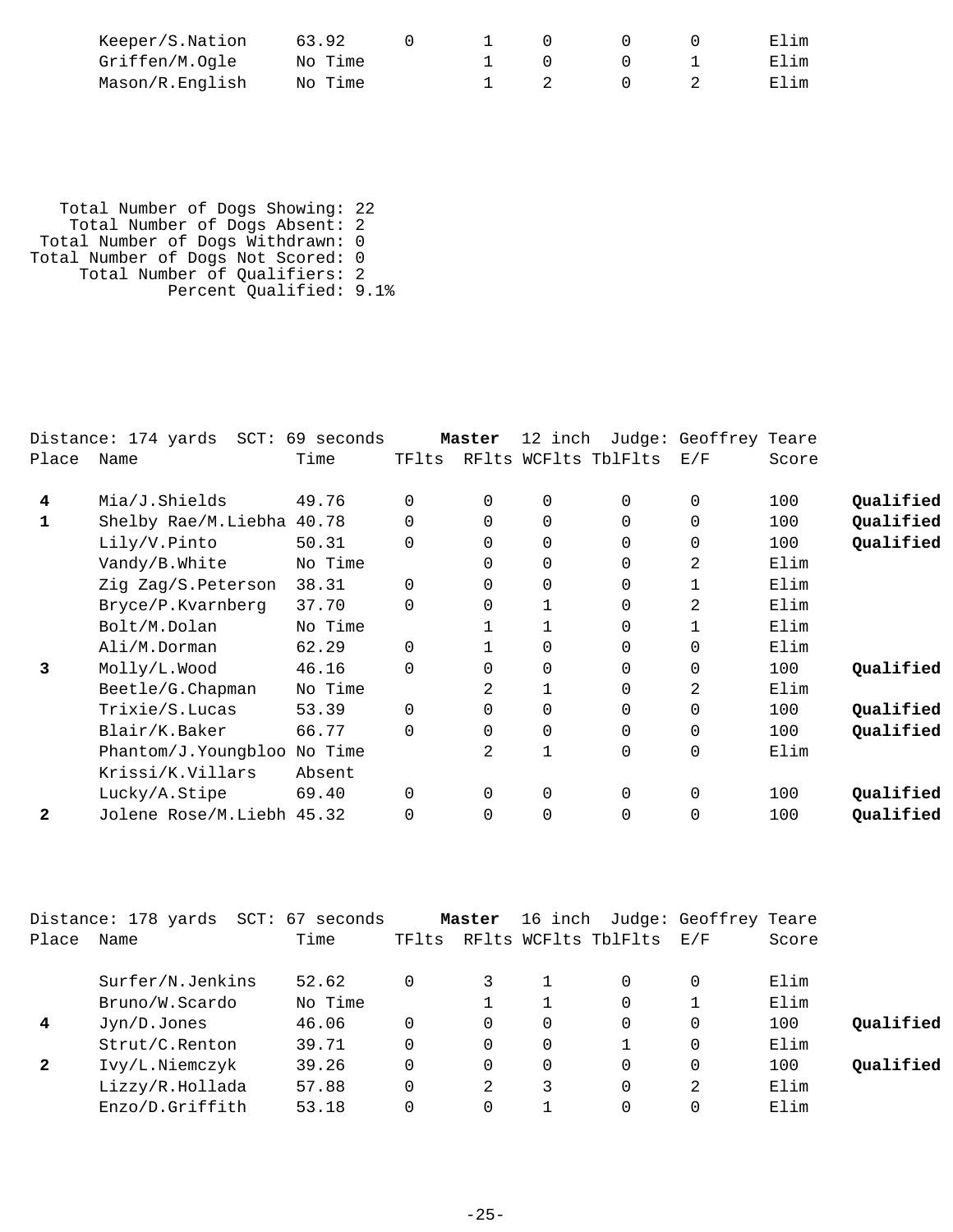| Patch/D.Bauman     | 45.49 |    | 2 | 2 |          | Elim |           |
|--------------------|-------|----|---|---|----------|------|-----------|
| Abaco/B.Nettles    | 43.61 |    | 0 | 0 | 0        | 100  | Qualified |
| Duncan/V.McInnis   | 64.75 |    |   |   | $\Omega$ | Elim |           |
| Nala/S.Richardson  | 73.79 | 18 |   | 0 | 0        | Elim |           |
| Leila/J.Chaet      | 36.75 |    | 0 | 0 | 0        | 100  | Oualified |
| Kola/J.Kopp        | 43.91 |    |   |   | $\Omega$ | Elim |           |
| Maverick/N.Jenkins | 52.75 |    |   |   |          | Elim |           |
| Whiskey/L.Wells    | 45.27 |    | 0 | 0 |          | Elim |           |
| Jubilee/T.Eastman  | 34.35 |    |   |   | 4        | Elim |           |

|              | Distance: 182 yards SCT: 64 seconds |         |          | Master   | 20 inch        |                      | Judge: Geoffrey Teare |       |           |
|--------------|-------------------------------------|---------|----------|----------|----------------|----------------------|-----------------------|-------|-----------|
| Place        | Name                                | Time    | TFlts    |          |                | RFlts WCFlts TblFlts | E/F                   | Score |           |
|              |                                     |         |          |          |                |                      |                       |       |           |
|              | Hallie/A.Ayers                      | 66.40   | 6        | 2        | 3              | 0                    | 1                     | Elim  |           |
|              | Mercy/J.Kopp                        | No Time |          | 2        |                | 0                    | 1                     | Elim  |           |
| 3            | Claymore/J.Root                     | 46.18   | $\Omega$ | 0        | $\Omega$       | 0                    | $\Omega$              | 100   | Qualified |
|              | Zelda/P.Oberst                      | No Time |          | 2        | 1              | 0                    | 1                     | Elim  |           |
|              | Katniss/A.Brashears                 | No Time |          |          | $\Omega$       | 0                    | 1                     | Elim  |           |
|              | Rosa/D.Puckett                      | 39.33   | 0        | 1        | 0              | 0                    | 0                     | Elim  |           |
|              | Carly/A.Wutke                       | 43.36   | $\Omega$ |          | $\Omega$       | 0                    | 1                     | Elim  |           |
|              | Sport/J.Lambert                     | No Time |          | 2        | 1              | $\Omega$             | 1                     | Elim  |           |
| 4            | Zoey/R.Reinhold                     | 49.78   | 0        | $\Omega$ | 0              | 0                    | 0                     | 100   | Qualified |
|              | Rush/V.Currier                      | 41.87   | 0        | 0        | $\mathbf 0$    | 0                    | 1                     | Elim  |           |
|              | Rain/D.Rose                         | 53.00   | 0        |          | 0              | 0                    | 0                     | Elim  |           |
|              | Salsa/K.Ferguson                    | 42.35   | $\Omega$ | 2        | 1              | $\Omega$             | 1                     | Elim  |           |
| 1            | Nunee/D.Bauman                      | 38.11   | 0        | 0        | $\Omega$       | 0                    | 0                     | 100   | Qualified |
|              | Chance/A.Beeler                     | 83.88   | 57       | 3        | 0              | 0                    | $\mathbf 0$           | Elim  |           |
|              | Elsa/S.Green                        | No Time |          | 4        | 1              | 0                    | 2                     | Elim  |           |
|              | Myth/J.Johnson                      | 51.32   | $\Omega$ | 3        | 2              | 0                    | 2                     | Elim  |           |
|              | Vida Loca/J.Denerea No Time         |         |          |          | 0              | 0                    | 1                     | Elim  |           |
|              | Peggy Sue/W.Lang                    | 35.48   | 0        | 2        | $\overline{a}$ | 0                    | 2                     | Elim  |           |
|              | Vie/J.Kopp                          | 42.52   | 0        | 0        | 0              | 0                    | 1                     | Elim  |           |
| $\mathbf{2}$ | Pyro/C.Huther                       | 42.85   | 0        | 0        | 0              | 0                    | $\Omega$              | 100   | Qualified |

|            | Distance: 182 yards SCT: 64 seconds               |         |  |                                | Master 24 inch Choice Judge: Geoffrey Teare |  |
|------------|---------------------------------------------------|---------|--|--------------------------------|---------------------------------------------|--|
| Place Name |                                                   | Time    |  | TFlts RFlts WCFlts TblFlts E/F | Score                                       |  |
|            | Ruthless/T.Riley 44.57 0 2 1 0 0<br>Fuel/C.Huther | No Time |  | 1 1 0 0                        | 田]im<br>Elim                                |  |

|            | Distance: 182 yards  SCT: 68 seconds |      |  |                                | <b>Master</b> 24 inch Judge: Geoffrey Teare |       |
|------------|--------------------------------------|------|--|--------------------------------|---------------------------------------------|-------|
| Place Name |                                      | Time |  | TFlts RFlts WCFlts TblFlts E/F |                                             | Score |
|            | $Linear/R.Fnqlish$ 50.42 0 1 1 0 2   |      |  |                                |                                             | Elim  |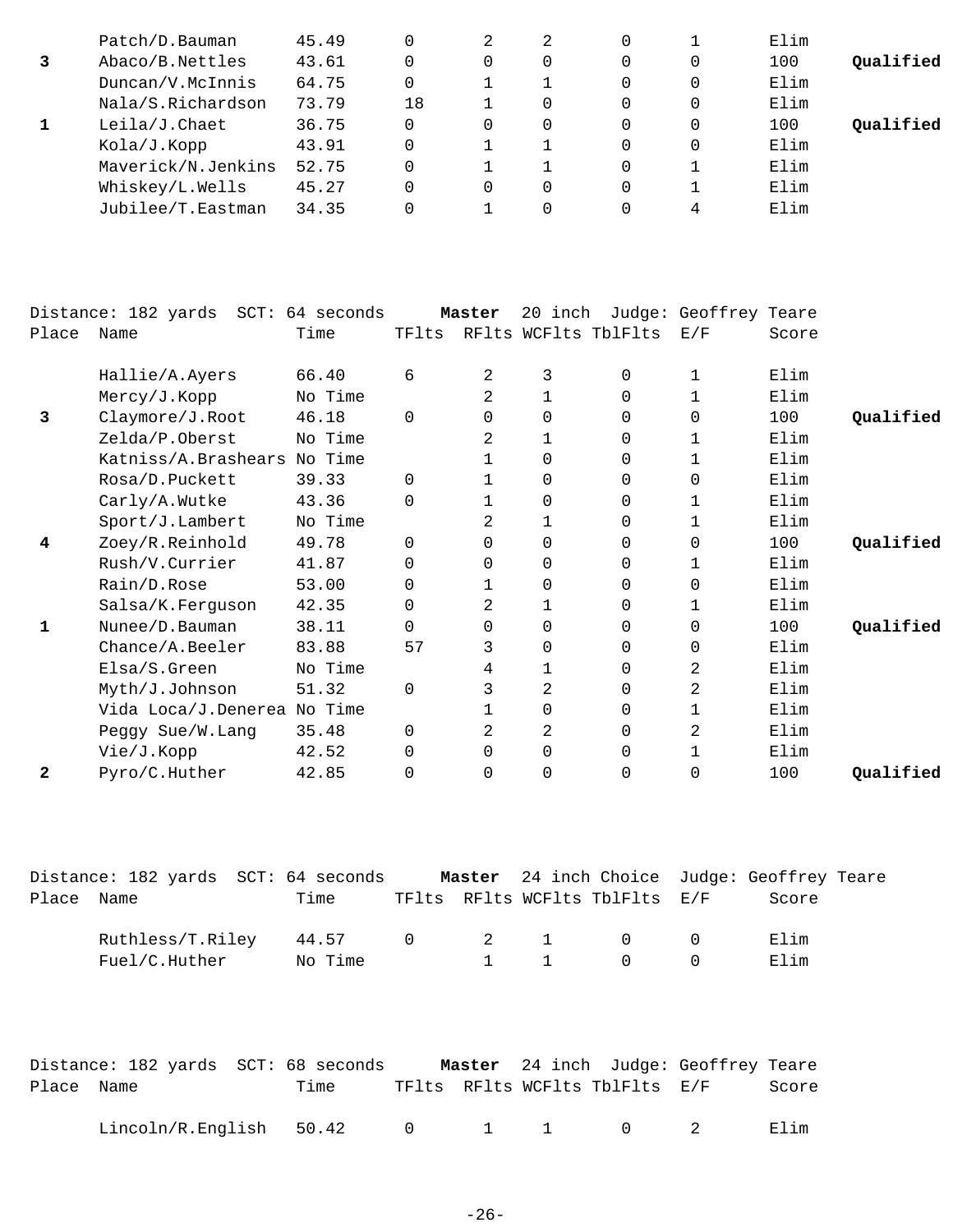| No Time<br>Elim<br>Rainey/K.Staub<br>2                 |           |
|--------------------------------------------------------|-----------|
| No Time<br>Luke/C.McClunq<br>Elim                      |           |
| 40.79<br>Nolan/B.Kennedy<br>100<br>$\Omega$            | Qualified |
| Riker/D.Plemmons<br>48.58<br>100<br>$\Omega$<br>0<br>0 | Qualified |
| Tekla/C.Williams<br>No Time<br>Elim<br>2               |           |
| 59.87<br>Elim<br>Enzo/E.Irwin                          |           |
| Timer/K.Angel<br>48.12<br>100<br>$\Omega$<br>0<br>0    | Qualified |
| Elim<br>45.20<br>Mac/C.Lanq<br>$\Omega$                |           |

|       | Distance: 174 yards<br>SCT: | 75 seconds |          | Master   | 8<br>inch      |                      | Judge: Geoffrey Teare |       |           |
|-------|-----------------------------|------------|----------|----------|----------------|----------------------|-----------------------|-------|-----------|
| Place | Name                        | Time       | TFlts    |          |                | RFlts WCFlts TblFlts | E/F                   | Score |           |
| 4     | Ann Perkins/C.Ito           | 47.78      | 0        | 0        | 0              | 0                    | $\mathbf 0$           | 100   | Qualified |
|       | Pepper/B.Salyer             | 69.76      | $\Omega$ |          |                | 0                    | $\mathbf 0$           | Elim  |           |
|       | Ripple/D.Haddy              | 42.87      |          | $\Omega$ |                | 0                    | $\mathbf 0$           | Elim  |           |
|       | Desmond/B.Kennedy           | 47.37      |          |          |                | 0                    | 0                     | Elim  |           |
| 3     | Jive/K.Wlodarski            | 47.66      |          | $\Omega$ | 0              | 0                    | $\mathbf 0$           | 100   | Qualified |
|       | Lilas/S.Raheja              | 44.48      | 0        | $\Omega$ | 0              | 0                    | $\mathbf 0$           | 100   | Qualified |
|       | Saga/M.LeRoy                | 40.06      |          | $\Omega$ | 0              | 0                    |                       | Elim  |           |
|       | Ace/L.Sprick                | 59.31      | 0        |          | 0              | 0                    |                       | Elim  |           |
|       | Brooke/T.Gentry             | 65.60      | $\Omega$ | $\Omega$ | 0              | 0                    | $\mathbf 0$           | 100   | Qualified |
|       | Sugar/J.Haddy               | 51.02      | $\Omega$ |          | 3              | 0                    | 3                     | Elim  |           |
|       | Chase/R.Hutson              | 61.64      |          |          | $\overline{2}$ | 0                    |                       | Elim  |           |
|       | Harper/C.Fowler             | 44.54      | 0        |          |                | 0                    |                       | Elim  |           |
|       | Toby/R.Hutson               | 51.16      |          | $\Omega$ | 0              | 0                    | $\Omega$              | 100   | Oualified |
|       | Kamikazee/R.Hutson          | 49.54      | $\Omega$ | $\Omega$ | 0              | 0                    | $\Omega$              | 100   | Qualified |
| 2     | Blaze/R.Hutson              | 46.51      |          | 0        | 0              |                      | 0                     | 100   | Qualified |

| Total Number of Dogs Showing: 77   |  |
|------------------------------------|--|
| Total Number of Dogs Absent: 1     |  |
| Total Number of Dogs Withdrawn: 0  |  |
| Total Number of Dogs Not Scored: 0 |  |
| Total Number of Qualifiers: 26     |  |
| Percent Qualified: 33.8%           |  |

Distance: 178 yards SCT: 72 seconds **Excellent Pref** 12 inch Judge: Geoffrey Teare Place Name Time TFlts RFlts WCFlts TblFlts E/F Score Echo/R.Firestone No Time 2 2 0 4 Elim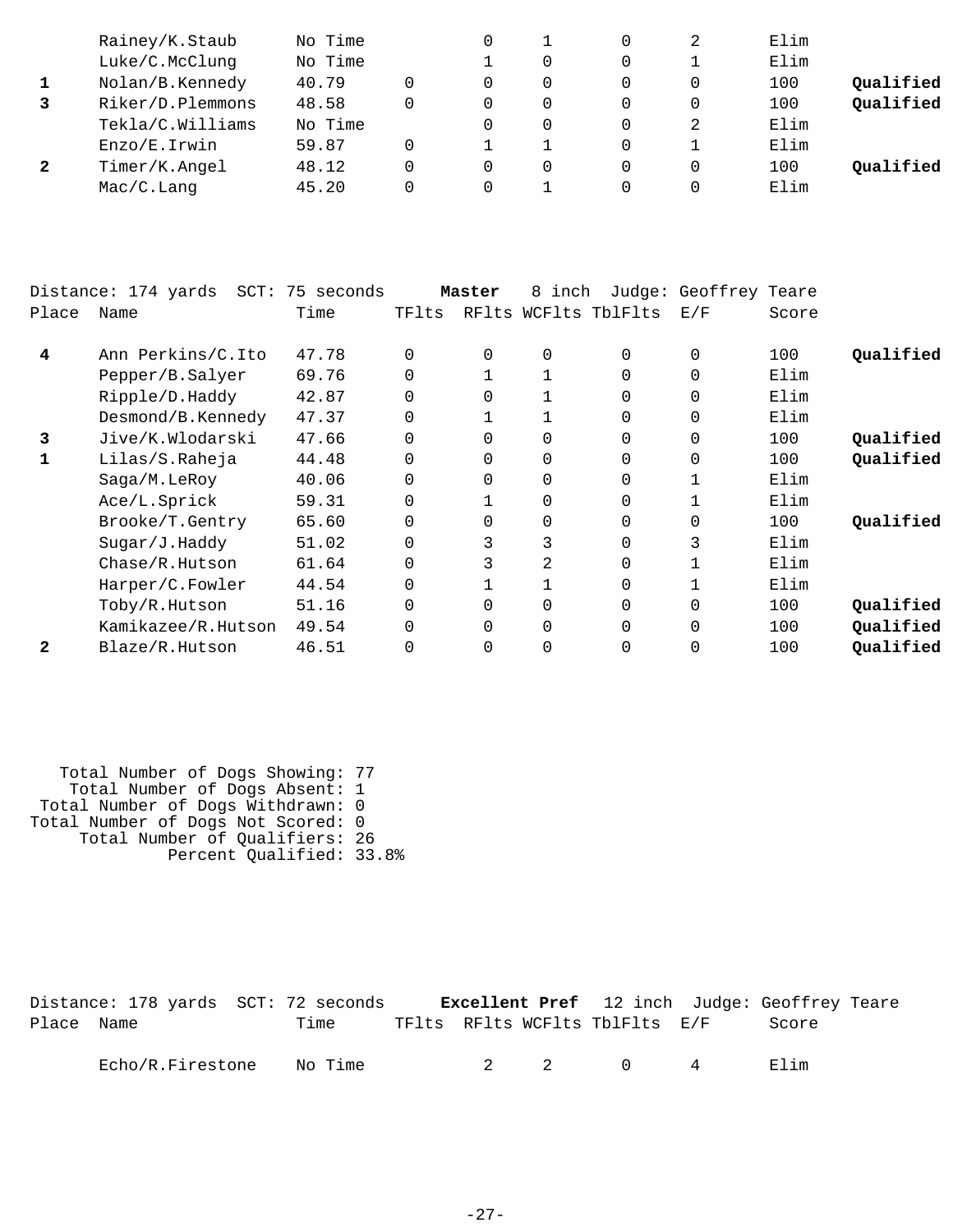|            | Distance: 182 yards SCT: 69 seconds |       |          |          |                                     |                                                    | <b>Excellent Pref</b> 16 inch Judge: Geoffrey Teare |  |
|------------|-------------------------------------|-------|----------|----------|-------------------------------------|----------------------------------------------------|-----------------------------------------------------|--|
| Place Name |                                     | Time  |          |          |                                     | TFlts RFlts WCFlts TblFlts E/F                     | Score                                               |  |
|            | Kensi/L.Brown                       | 59.64 |          |          | $0 \qquad \qquad 2 \qquad \qquad 1$ | $\begin{array}{ccc} & & 0 & \quad & 2 \end{array}$ | Elim                                                |  |
|            | Coal/L.Brown                        | 69.33 | $\Omega$ | $\Omega$ | - 0                                 | $\Omega$                                           | Elim                                                |  |
|            | Alli/R.Clark                        | 37 19 | $\Omega$ |          | $0 \qquad 1$                        | $\cap$                                             | Elim                                                |  |

|            | Distance: 182 yards SCT: 73 seconds |         |          |                       |          |                                | <b>Excellent Pref</b> 20 inch Judge: Geoffrey Teare |  |
|------------|-------------------------------------|---------|----------|-----------------------|----------|--------------------------------|-----------------------------------------------------|--|
| Place Name |                                     | Time    |          |                       |          | TFlts RFlts WCFlts TblFlts E/F | Score                                               |  |
|            | Charlie/J.Dingman                   | 47.57   |          | $0 \qquad 1 \qquad 0$ |          | $\Omega$                       | Elim                                                |  |
|            | Sammy/P.Irwin                       | No Time |          |                       |          | $\cap$                         | Elim                                                |  |
|            | Mister/B.Waites                     | 58.45   | $\Omega$ | $\Omega$              | $\Omega$ | $\cap$                         | Elim                                                |  |

|            | Distance: 174 yards SCT: 74 seconds |        |    |   |              |                                | <b>Excellent Pref</b> 8 inch Judge: Geoffrey Teare |           |
|------------|-------------------------------------|--------|----|---|--------------|--------------------------------|----------------------------------------------------|-----------|
| Place Name |                                     | Time   |    |   |              | TFlts RFlts WCFlts TblFlts E/F | Score                                              |           |
|            | Carter/J.Tice                       | Absent |    |   |              |                                |                                                    |           |
|            | Laney/K.Clapp                       | Absent |    |   |              |                                |                                                    |           |
|            | Olaf/B.Stewart                      | 78.52  | 12 | 0 | <sup>O</sup> |                                | 88                                                 | Qualified |

 Total Number of Dogs Showing: 8 Total Number of Dogs Absent: 2 Total Number of Dogs Withdrawn: 0 Total Number of Dogs Not Scored: 0 Total Number of Qualifiers: 1 Percent Qualified: 12.5%

|       | Distance: 178 yards SCT: 72 seconds |       |          |                |          |                                | <b>Master Pref</b> 12 inch Judge: Geoffrey Teare |           |
|-------|-------------------------------------|-------|----------|----------------|----------|--------------------------------|--------------------------------------------------|-----------|
| Place | Name                                | Time  |          |                |          | TFlts RFlts WCFlts TblFlts E/F | Score                                            |           |
|       | BB King/N.Scardo                    | 47.23 | $\Omega$ | $\overline{2}$ |          | $\overline{\phantom{a}}^2$     | Elim                                             |           |
|       | $Finn/J$ . Thurman                  | 50.15 | $\Omega$ | $\Omega$       | $\Omega$ | $\Omega$                       | 100                                              | Qualified |
|       | Lucy/K.Nordan                       | 57.47 | $\Omega$ | $\Omega$       | - 0      | $\Omega$                       | 100                                              | Oualified |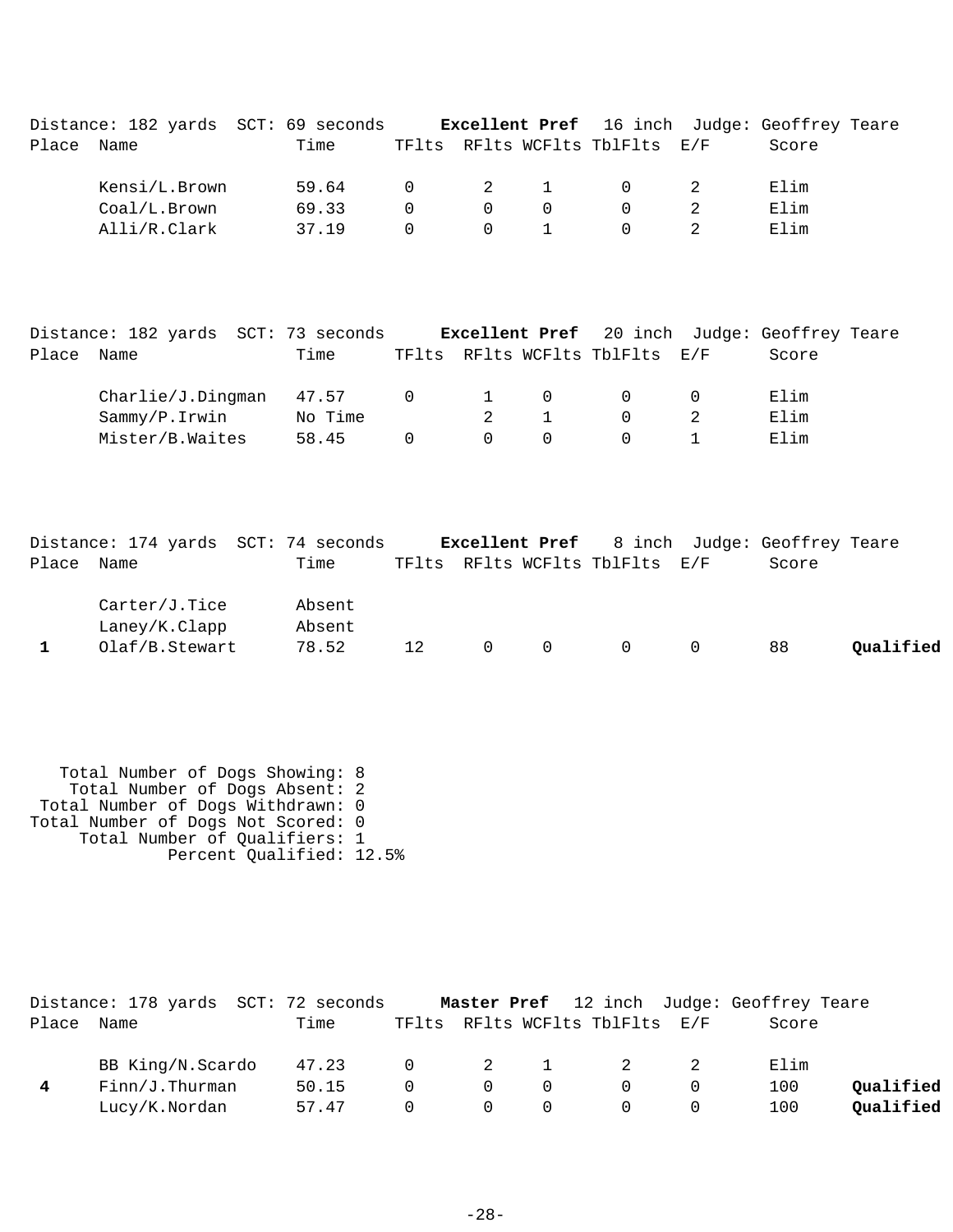| 3            | Henna/J.Baiocco              | 47.33   | 0        |          | 0 | 0        | 0        | 100  | Oualified |
|--------------|------------------------------|---------|----------|----------|---|----------|----------|------|-----------|
|              | Ryze/D.Lambert               | No Time |          |          |   | 0        | 2        | Elim |           |
|              | Hershey/R.Firestone 39.02    |         | $\Omega$ |          | 0 | $\Omega$ |          | Elim |           |
|              | Rider/P.Kvarnberg            | 41.50   | $\Omega$ | $\Omega$ | 0 | 0        | $\Omega$ | 100  | Oualified |
|              | Missie/N.Bayless             | 41.67   | $\Omega$ | $\Omega$ |   | 0        | 0        | Elim |           |
| $\mathbf{2}$ | Waldo/S.Green                | 42.67   | $\Omega$ | $\Omega$ | 0 | $\Omega$ | $\Omega$ | 100  | Qualified |
|              | EC/R.Spilman-Bush            | 57.27   | $\Omega$ | $\Omega$ | 0 | $\Omega$ | 0        | 100  | Qualified |
|              | Kip/J.Hopson                 | No Time |          |          | 0 | 0        |          | Elim |           |
|              | Dottie/S.Lucas               | 60.41   | $\Omega$ |          | 0 | $\Omega$ | 0        | Elim |           |
|              | Squid/G.Chapman              | 45.73   | $\Omega$ |          | 0 | 0        | $\Omega$ | Elim |           |
|              | Pippa Rose/M. Youngb No Time |         |          |          | 0 | 0        |          | Elim |           |
|              | Pharoah/N.Scardo             | 74.65   | 6        | 4        |   | 2        | 2        | Elim |           |

|              | Distance: 182 yards SCT: 69 seconds |         |       | Master Pref    |              | 16 inch              |          | Judge: Geoffrey Teare |           |
|--------------|-------------------------------------|---------|-------|----------------|--------------|----------------------|----------|-----------------------|-----------|
| Place        | Name                                | Time    | TFlts |                |              | RFlts WCFlts TblFlts | E/F      | Score                 |           |
|              | Toad/G.Chapman                      | 53.95   | 0     | 0              | 1            |                      | $\Omega$ | Elim                  |           |
|              | Brighton/M.Burton                   | 55.83   | 0     | $\mathfrak{D}$ |              |                      |          | Elim                  |           |
|              | Bismarck/S.Clingenp 65.41           |         | 0     |                |              |                      |          | Elim                  |           |
|              | Panda/K.Nordan                      | 60.97   | 0     | 0              | $\Omega$     | $\Omega$             |          | Elim                  |           |
|              | Zinger/A.Gooch                      | 38.05   | 0     |                | $\mathbf{1}$ | $\Omega$             |          | Elim                  |           |
|              | Primage/K.Case                      | Absent  |       |                |              |                      |          |                       |           |
|              | Tess/K.Adams                        | 43.57   | 0     | $\Omega$       | 0            | $\Omega$             | $\Omega$ | 100                   | Oualified |
| $\mathbf{2}$ | Chili Pepper/D.Bate 47.64           |         | 0     | $\Omega$       | $\Omega$     |                      |          | 100                   | Qualified |
|              | Razzles/J.Youngbloo 39.84           |         | 0     | 0              | $\Omega$     | $\Omega$             |          | Elim                  |           |
|              | Sam/V.Waters                        | No Time |       | 2              | $\Omega$     | 0                    | 0        | Elim                  |           |
|              | Emmy/N.Prochaska                    | 64.90   | 0     |                |              |                      |          | Elim                  |           |
|              | Promise/M.Touchston No Time         |         |       | 0              | 2            | $\Omega$             |          | Elim                  |           |
|              | Party/M.Burton                      | 49.22   | 0     | 0              | 0            |                      | 0        | 100                   | Qualified |
|              |                                     |         |       |                |              |                      |          |                       |           |

|       | Distance: 182 yards | SCT: 73 seconds |          | Master Pref |              | 20 inch              |          | Judge: Geoffrey Teare |           |
|-------|---------------------|-----------------|----------|-------------|--------------|----------------------|----------|-----------------------|-----------|
| Place | Name                | Time            | TFlts    |             |              | RFlts WCFlts TblFlts | E/F      | Score                 |           |
|       | Forest/L.Fine       | 73.60           | 0        | 3           |              |                      |          | Elim                  |           |
|       | Russia/N.Hynes      | 51.50           | $\Omega$ | 0           | $\Omega$     | $\Omega$             | $\Omega$ | 100                   | Oualified |
|       | Tulla/T.Kinard      | No Time         |          | 4           | 1            | $\Omega$             |          | Elim                  |           |
|       | Jasmine/J.Morrill   | 65.54           | $\Omega$ | 2           | 2            | $\Omega$             |          | Elim                  |           |
| 2     | Alfie/A.Francis     | 58.24           | $\Omega$ | $\Omega$    | $\Omega$     | $\Omega$             |          | 100                   | Oualified |
|       | Cody/K.Angel        | No Time         |          |             | $\mathbf{1}$ | $\Omega$             |          | Elim                  |           |
|       | Potter/A.Sohn       | 55.25           | $\Omega$ |             | $\Omega$     | $\Omega$             |          | Elim                  |           |
|       | Boca/R.Dubler       | No Time         |          | 3           |              | $\Omega$             | 2        | Elim                  |           |

|              | Distance: 174 yards  SCT: 80 seconds |                 |  |                                | <b>Master Pref</b> 4 inch Judge: Geoffrey Teare |           |
|--------------|--------------------------------------|-----------------|--|--------------------------------|-------------------------------------------------|-----------|
| Place Name   |                                      | Time            |  | TFlts RFlts WCFlts TblFlts E/F | Score                                           |           |
| $\mathbf{1}$ | Marcie/C.Fowler                      | 52.19 0 0 0 0 0 |  |                                | 100                                             | Qualified |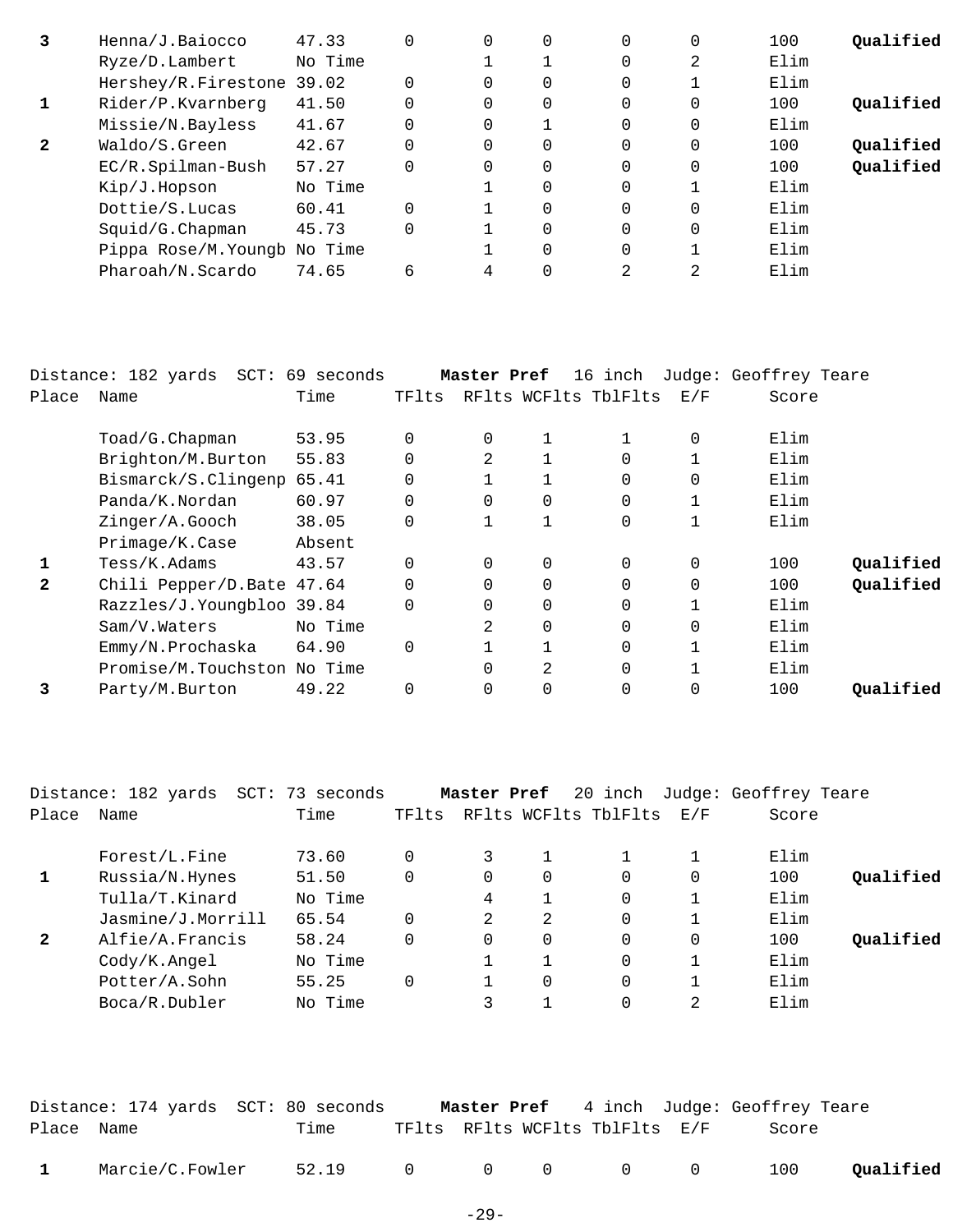| Louie/K.Espy | 61.56 |  |  |  |  |  | Elim |
|--------------|-------|--|--|--|--|--|------|
|--------------|-------|--|--|--|--|--|------|

|              | Distance: 174 yards | SCT: 74 seconds |          | Master Pref  |                | 8 inch               |          | Judge: Geoffrey Teare |           |
|--------------|---------------------|-----------------|----------|--------------|----------------|----------------------|----------|-----------------------|-----------|
| Place        | Name                | Time            | TFlts    |              |                | RFlts WCFlts TblFlts | E/F      | Score                 |           |
|              |                     |                 |          |              |                |                      |          |                       |           |
|              | Lela/T.Ratonyi      | No Time         |          |              | $\mathbf 0$    | $\Omega$             |          | Elim                  |           |
|              | Gizmo/R.Firestone   | No Time         |          | $\Omega$     | $\mathbf 0$    | $\Omega$             |          | Elim                  |           |
|              | Sarah/J.Lambert     | Absent          |          |              |                |                      |          |                       |           |
|              | Riley/S.Nelson      | No Time         |          |              |                | $\Omega$             | 1        | Elim                  |           |
|              | Ariel/A.Morgan      | No Time         |          | $\Omega$     |                | $\Omega$             | 2        | Elim                  |           |
| $\mathbf{2}$ | Two/N.Henderson     | 60.82           | $\Omega$ | $\Omega$     | $\Omega$       | $\Omega$             | $\Omega$ | 100                   | Qualified |
| 3            | Kevin/S.Crechiolo   | 70.11           | $\Omega$ | $\Omega$     | $\Omega$       | $\Omega$             | 0        | 100                   | Qualified |
|              | Ford/C.Hollada      | 54.28           | $\Omega$ | $\Omega$     | $\overline{0}$ | 2                    | 0        | Elim                  |           |
|              | Kiss/J.Wiltsek      | 38.64           | $\Omega$ | $\Omega$     | $\Omega$       | $\Omega$             | $\Omega$ | 100                   | Oualified |
|              | Tucket/D.McOueen    | 54.70           | $\Omega$ | $\mathbf{1}$ | 1              | $\Omega$             | n,       | Elim                  |           |
|              | Nova/R.Firestone    | 83.00           | 2.7      | $\Omega$     | $\Omega$       | $\Omega$             |          | 73                    |           |
|              |                     |                 |          |              |                |                      |          |                       |           |

 Total Number of Dogs Showing: 47 Total Number of Dogs Absent: 2 Total Number of Dogs Withdrawn: 0 Total Number of Dogs Not Scored: 0 Total Number of Qualifiers: 15 Percent Qualified: 31.9%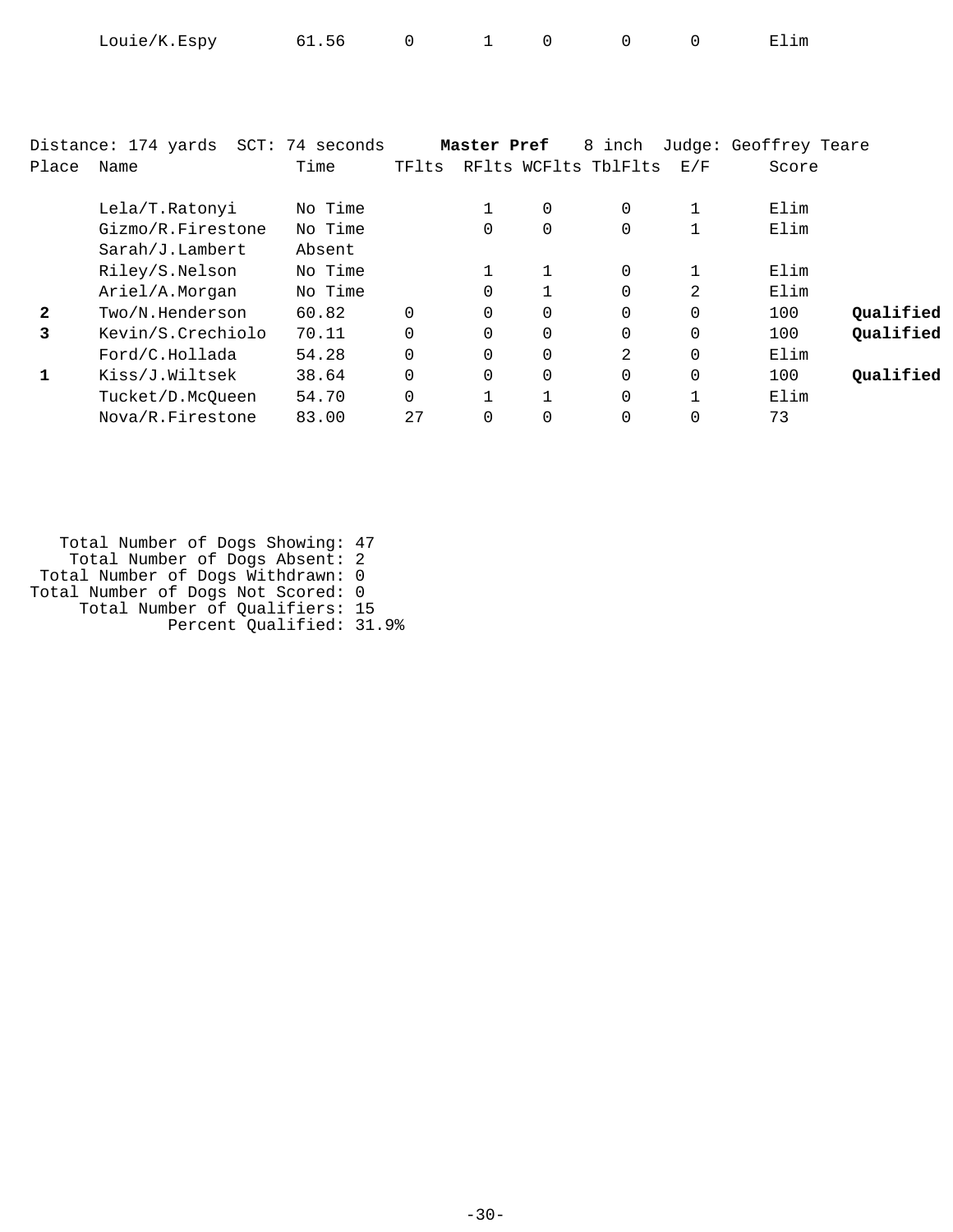# **Saturday, May 28, 2022 Blue Ridge Agility Club Open Standard**

|            | Distance: 148 yards SCT: 71 seconds                |                |             | Open           |                |                                | 8 inch Judge: Geoffrey Teare              |       |           |
|------------|----------------------------------------------------|----------------|-------------|----------------|----------------|--------------------------------|-------------------------------------------|-------|-----------|
| Place Name |                                                    | Time           |             |                |                | TFlts RFlts WCFlts TblFlts E/F |                                           | Score |           |
|            | Fini/S.Alexander                                   | 53.15          | 0           | 2              | $\mathbf 0$    | $\mathbf 0$                    | $\mathbf 0$                               | Elim  |           |
| 1          | Tux/L.Sprick                                       | 74.83          | 6           | $\overline{0}$ | $\mathsf{O}$   | 0                              | $\mathbf 0$                               | 94    | Qualified |
|            | Sophie/T.Page                                      | 68.34          | $\mathbf 0$ | $\overline{3}$ | $\overline{a}$ | $\mathsf{O}$                   | $\overline{a}$                            | Elim  |           |
| Place Name | Distance: 148 yards SCT: 68 seconds<br>Zeus/N.Blue | Time<br>Absent |             |                |                | TFlts RFlts WCFlts TblFlts E/F | <b>Open</b> 12 inch Judge: Geoffrey Teare | Score |           |

|       | Distance: 152 yards       | SCT: 66 seconds |          | Open          | 16 inch |                      | Judge: Geoffrey Teare |       |
|-------|---------------------------|-----------------|----------|---------------|---------|----------------------|-----------------------|-------|
| Place | Name                      | Time            | TFlts    |               |         | RFlts WCFlts TblFlts | E/F                   | Score |
|       |                           |                 |          |               |         |                      |                       |       |
|       | Oz/D.McOueen              | 94.27           | 56       | 4             |         | 0                    |                       | Elim  |
|       | Marty/T.Gentry            | No Time         |          |               | 0       | 0                    | 2                     | Elim  |
|       | Echo/S.Leonard            | No Time         |          | 3             | 3       | 0                    | 3                     | Elim  |
|       | Whiskey/S.Richardso 79.73 |                 | 26       | $\mathcal{L}$ | 2       | 0                    |                       | Elim  |
|       | Firefly/K.Bremser         | Absent          |          |               |         |                      |                       |       |
|       | Razor/D.Krause            | 60.84           | $\Omega$ | 5             | 2       | 0                    | 4                     | Elim  |
|       | Brynne/K.Baker            | 72.51           | 12       | $\mathcal{D}$ | 0       | 0                    | 0                     | Elim  |
|       |                           |                 |          |               |         |                      |                       |       |

|       | Distance: 156 yards SCT: 64 seconds |         |       | Open |          |                      | 20 inch Judge: Geoffrey Teare |       |           |
|-------|-------------------------------------|---------|-------|------|----------|----------------------|-------------------------------|-------|-----------|
| Place | Name                                | Time    | TFlts |      |          | RFlts WCFlts TblFlts | E / F                         | Score |           |
|       | Sabot/J.Root                        | No Time |       |      | $\Omega$ | 0                    |                               | Elim  |           |
|       | Joss/C.Motheral-Lyn 58.93           |         | 0     |      |          |                      | 0                             | 85    | Oualified |
|       | Nella/H.Bowden                      | No Time |       | 4    | 0        | 0                    |                               | Elim  |           |
|       | Demic/M.McGuire-Clo 45.75           |         | 0     | 2    | 2        | 0                    |                               | Elim  |           |
|       | Frankie/A.Ayers                     | 71.56   | 14    | 2    | 2        |                      |                               | Elim  |           |
|       | $shadow/K.$ Phillips                | 61.16   | 0     | 2    | 2        | 0                    | 0                             | Elim  |           |
|       | Crystal/M.Lively                    | 63.21   | 0     | 4    | 2        | $\Omega$             |                               | Elim  |           |
|       | Daru/N.Ben-Dror                     | 83.08   | 38    |      |          |                      |                               | Elim  |           |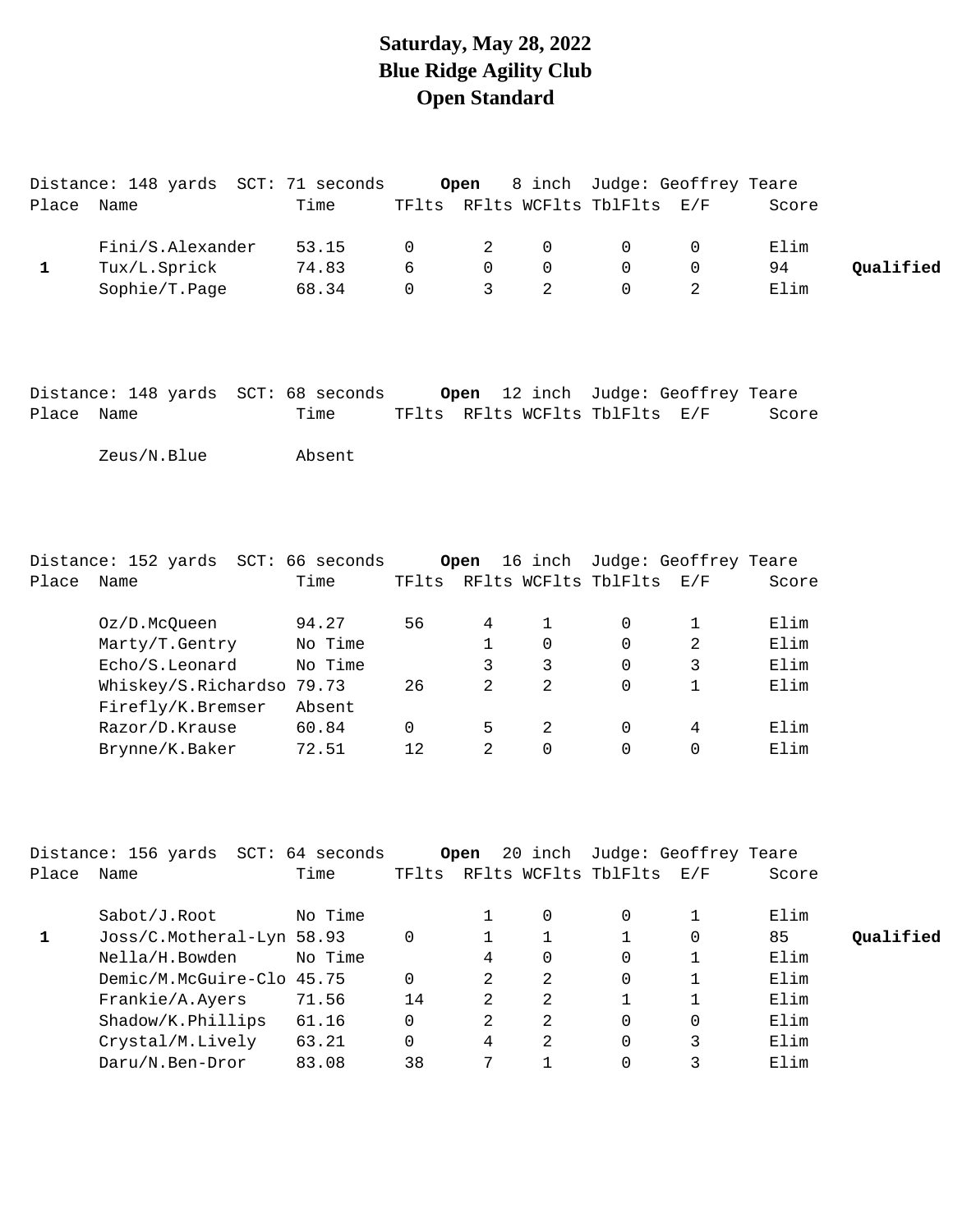|            | Distance: 156 yards SCT: 66 seconds  |        |  |                                         | <b>Open</b> 24 inch Judge: Geoffrey Teare |       |           |
|------------|--------------------------------------|--------|--|-----------------------------------------|-------------------------------------------|-------|-----------|
| Place Name |                                      | Time   |  | TFlts RFlts WCFlts TblFlts E/F          |                                           | Score |           |
|            | $Disco/L.Hartheimer$ 65.76 0 0 1 0 0 |        |  |                                         |                                           | 95    | Oualified |
|            | Sierra/J.Parker                      | 61.82  |  | $0 \qquad 2 \qquad 2 \qquad 1 \qquad 3$ |                                           | Elim  |           |
|            | Bolero/T.Vila                        | Absent |  |                                         |                                           |       |           |

 Total Number of Dogs Showing: 19 Total Number of Dogs Absent: 3 Total Number of Dogs Withdrawn: 0 Total Number of Dogs Not Scored: 0 Total Number of Qualifiers: 3 Percent Qualified: 15.8%

|            | Distance: 156 yards SCT: 69 seconds |       |          |             |                                |               | Open Pref 16 inch Judge: Geoffrey Teare |
|------------|-------------------------------------|-------|----------|-------------|--------------------------------|---------------|-----------------------------------------|
| Place Name |                                     | Time  |          |             | TFlts RFlts WCFlts TblFlts E/F |               | Score                                   |
|            | Dusty/M.Lively                      | 71.43 | 4        | 6 2         | $\overline{0}$                 |               | Elim                                    |
|            | Finley/D.Host                       | 51.68 | $\Omega$ | $1 \quad 3$ |                                | $\mathcal{R}$ | Elim                                    |

Distance: 156 yards SCT: 71 seconds **Open Pref** 20 inch Judge: Geoffrey Teare Place Name Time TFlts RFlts WCFlts TblFlts E/F Score

| Mission/J.Hamblin | Absent  |  |          |      |
|-------------------|---------|--|----------|------|
| Mishka/L.Albertz  | No Time |  | $\Omega$ | Elim |
| Murphy/M.Kemmer   | Absent  |  |          |      |
| Apollo/S.Apple    | No Time |  |          | Elim |

 Total Number of Dogs Showing: 4 Total Number of Dogs Absent: 2 Total Number of Dogs Withdrawn: 0 Total Number of Dogs Not Scored: 0 Total Number of Qualifiers: 0 Percent Qualified: 0.0%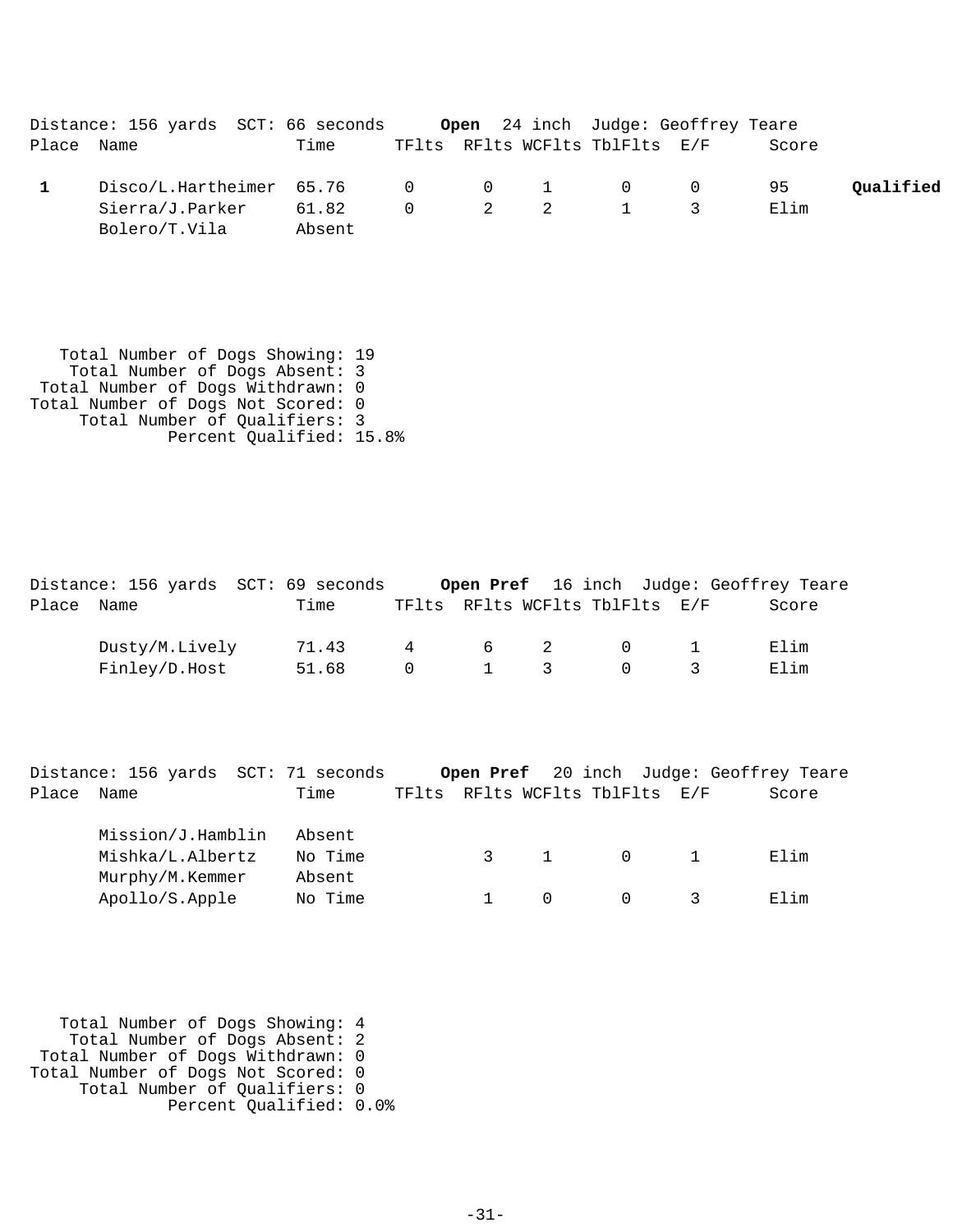## **Saturday, May 28, 2022 Blue Ridge Agility Club Novice Standard**

|            |                                                                                                                                                                               | Distance: 125 yards SCT: 73 seconds Novice A 8 inch Judge: Geoffrey Teare                                         |  |  |                        |       |
|------------|-------------------------------------------------------------------------------------------------------------------------------------------------------------------------------|-------------------------------------------------------------------------------------------------------------------|--|--|------------------------|-------|
| Place Name |                                                                                                                                                                               | Time TFlts RFlts WCFlts TblFlts E/F                                                                               |  |  |                        | Score |
|            |                                                                                                                                                                               | $Jazz/J.Bowman$ 72.16 0 0 4 0 2                                                                                   |  |  |                        | Elim  |
| Place Name |                                                                                                                                                                               | Distance: 130 yards SCT: 63 seconds Novice A 20 inch Judge: Geoffrey Teare<br>Time TFlts RFlts WCFlts TblFlts E/F |  |  |                        | Score |
|            |                                                                                                                                                                               | Sky/D.Eckert 67.72 4 1 0 0                                                                                        |  |  | $\sim$ 1 $\sim$ $\sim$ | Elim  |
| Place Name |                                                                                                                                                                               | Distance: 130 yards SCT: 64 seconds Novice A 24 inch Judge: Geoffrey Teare<br>Time TFIts RFIts WCFIts TblFlts E/F |  |  |                        | Score |
|            | Luna/C.Stroud Absent                                                                                                                                                          |                                                                                                                   |  |  |                        |       |
|            | Total Number of Dogs Showing: 2<br>Total Number of Dogs Absent: 1<br>Total Number of Dogs Withdrawn: 0<br>Total Number of Dogs Not Scored: 0<br>Total Number of Qualifiers: 0 | Percent Qualified: 0.0%                                                                                           |  |  |                        |       |

|       | Distance: 125 yards SCT: 73 seconds |        |             |                |   |                                | <b>Novice B</b> 8 inch Judge: Geoffrey Teare |       |           |
|-------|-------------------------------------|--------|-------------|----------------|---|--------------------------------|----------------------------------------------|-------|-----------|
| Place | Name                                | Time   |             |                |   | TFlts RFlts WCFlts TblFlts E/F |                                              | Score |           |
|       | Clair/C.Gilbert                     | 78.10  | $5^{\circ}$ | $\Omega$       | 1 | $\overline{0}$                 |                                              | 90    | Qualified |
|       | Happy/C.Ito                         | 81.35  | 8           | $\Omega$       | 0 | $\Omega$                       |                                              | 92    | Qualified |
|       | Hazel/B.Salyer                      | 72.32  | $\Omega$    | $\overline{0}$ |   |                                |                                              | Elim  |           |
|       | Brodie/D. Watkins                   | Absent |             |                |   |                                |                                              |       |           |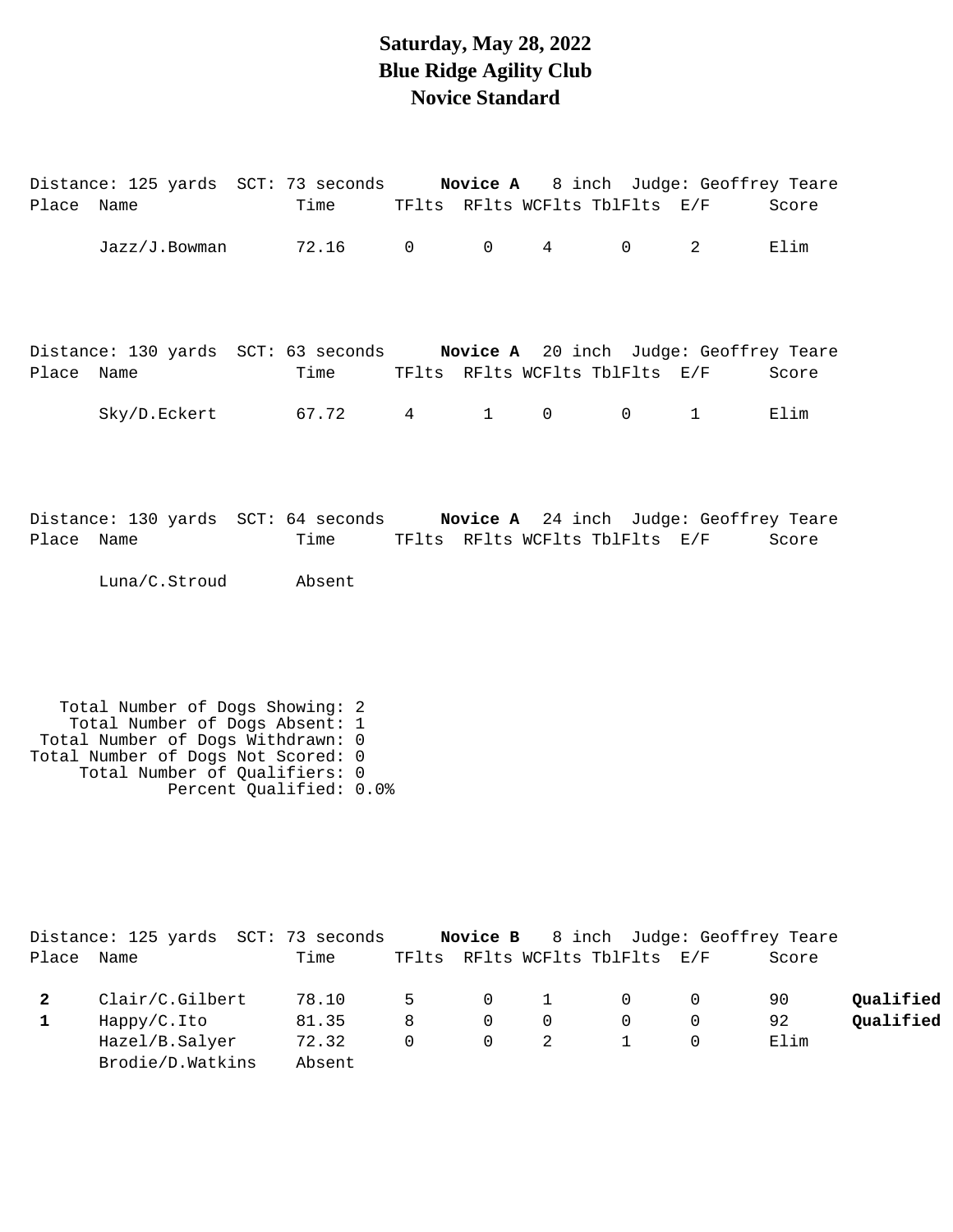|              | Distance: 125 yards SCT: 68 seconds |         |          | Novice B       |             |                      | 12 inch Judge: Geoffrey Teare |       |           |
|--------------|-------------------------------------|---------|----------|----------------|-------------|----------------------|-------------------------------|-------|-----------|
| Place        | Name                                | Time    | TFlts    |                |             | RFlts WCFlts TblFlts | E/F                           | Score |           |
|              | Fry/G.Chapman                       | No Time |          | 2              | 0           | 0                    | 1                             | Elim  |           |
| 1            | Kiss/J.Grim                         | 54.64   | $\Omega$ | $\Omega$       | $\mathbf 0$ | 0                    | $\Omega$                      | 100   | Qualified |
|              | Tribe/T.Van Deusen                  | Absent  |          |                |             |                      |                               |       |           |
|              |                                     |         |          |                |             |                      |                               |       |           |
|              | Distance: 130 yards SCT: 63 seconds |         |          | Novice B       |             |                      | 20 inch Judge: Geoffrey Teare |       |           |
| Place        | Name                                | Time    | TFlts    |                |             | RFlts WCFlts TblFlts | E/F                           | Score |           |
|              | Slinky/K.Rueschenbe No Time         |         |          | 1              | 0           | 0                    | 1                             | Elim  |           |
|              | Cali/S.Nation                       | No Time |          | 1              | $\Omega$    | 0                    | 2                             | Elim  |           |
|              | Amy/J.Hicks                         | No Time |          | 1              | $\Omega$    | $\Omega$             | 2                             | Elim  |           |
|              | Molly/A.Torrey                      | No Time |          | 0              | 1           | 0                    | 2                             | Elim  |           |
|              | Samee/D.Puckett                     | No Time |          | 0              | 1           | $\Omega$             | 2                             | Elim  |           |
| 3            | Bear/I.Brewi                        | 36.58   | $\Omega$ | 1              | $\Omega$    | $\Omega$             | $\Omega$                      | 95    | Qualified |
| $\mathbf{2}$ | Justin/J.Eizember                   | 34.84   | $\Omega$ | 0              | 0           | $\Omega$             | 0                             | 100   | Qualified |
| 4            | Suzy Q/C. Lang                      | 40.02   | $\Omega$ | 1              | 0           | 0                    | 0                             | 95    | Qualified |
|              | Indigo/M.Wosnak                     | 82.94   | 19       | $\overline{2}$ | 1           | 1                    | 3                             | Elim  |           |
|              | Wookie/M.Skelton                    | Absent  |          |                |             |                      |                               |       |           |
|              | Hamilton/B.Vogel                    | No Time |          | 1              | 0           | 0                    | $\mathbf{1}$                  | Elim  |           |
| 1            | MaeBee/K.Rueschenbe 33.14           |         | 0        | $\Omega$       | $\mathbf 0$ | $\Omega$             | $\mathbf 0$                   | 100   | Qualified |

 Total Number of Dogs Showing: 16 Total Number of Dogs Absent: 3 Total Number of Dogs Withdrawn: 0 Total Number of Dogs Not Scored: 0 Total Number of Qualifiers: 7 Percent Qualified: 43.8%

|       | Distance: 125 yards SCT: 73 seconds |       |            |          |          |                                |          | <b>Novice Pref</b> 8 inch Judge: Geoffrey Teare |           |
|-------|-------------------------------------|-------|------------|----------|----------|--------------------------------|----------|-------------------------------------------------|-----------|
| Place | Name                                | Time  |            |          |          | TFlts RFlts WCFlts TblFlts E/F |          | Score                                           |           |
|       |                                     |       |            |          |          |                                |          |                                                 |           |
|       | Riva/J.Padgett                      | 34.74 | $\cap$     | $\Omega$ | $\Omega$ | - 0                            | 0        | 100                                             | Oualified |
|       | Kai/N.Henderson                     | 64.08 | $\cap$     | $\Omega$ |          |                                | $\Omega$ | 100                                             | Oualified |
|       | Finn/M.Kmiec                        | 53.52 | $^{\circ}$ | $\Omega$ |          |                                | 0        | 90                                              | Oualified |